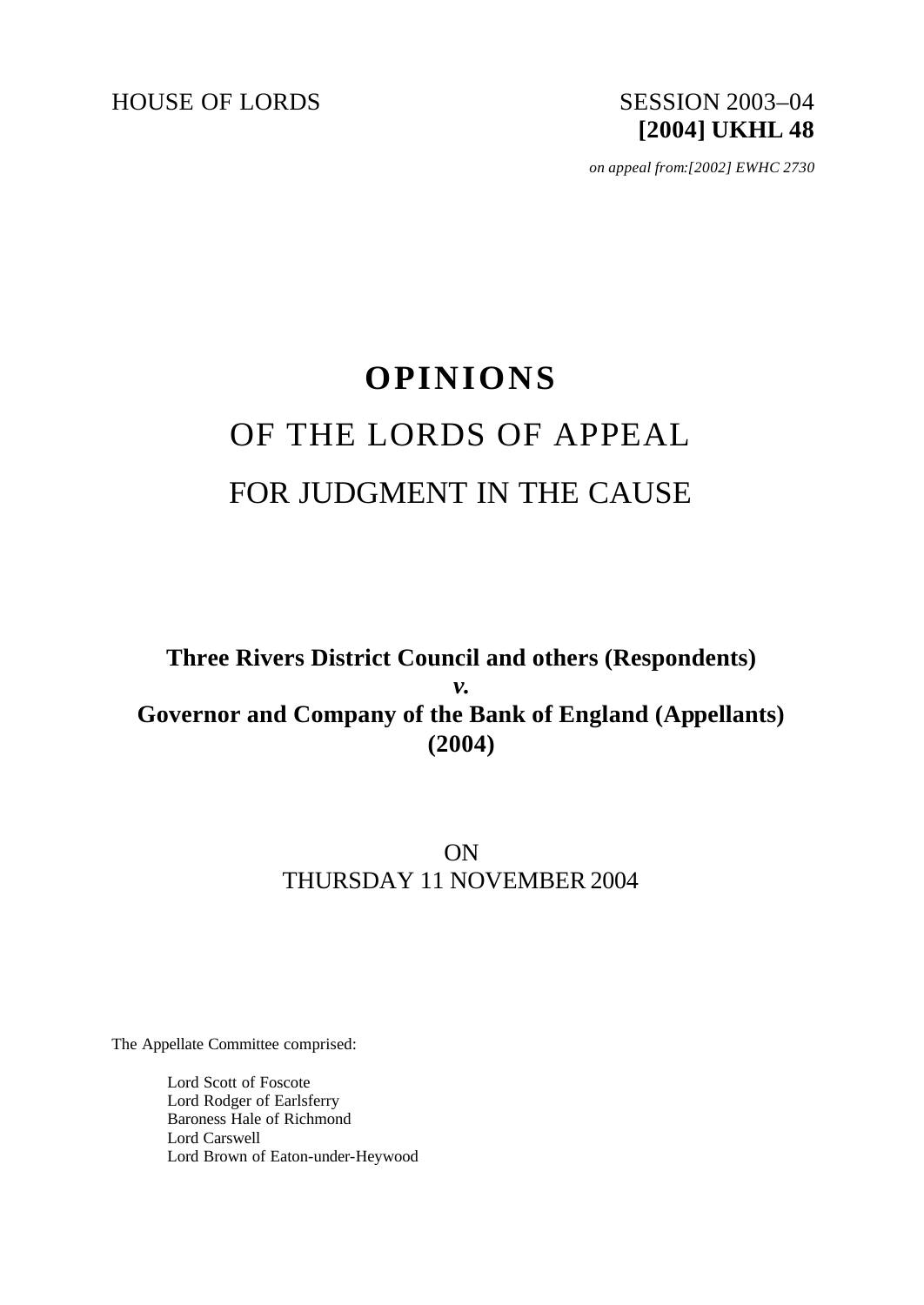#### **HOUSE OF LORDS**

# **OPINIONS OF THE LORDS OF APPEAL FOR JUDGMENT IN THE CAUSE**

# **Three Rivers District Council and others (Respondents)** *v.* **Governor and Company of the Bank of England (Appellants) (2004)**

**[2004] UKHL 48**

#### **LORD SCOTT OF FOSCOTE**

My Lords,

1. On 29 July 2004, the Appellate Committee announced that this appeal should be allowed. I now give my reasons for reaching that decision.

*Introduction*

2. The actual issue for decision on this appeal is an apparently simple one that can be very shortly stated. Do the communications between the Bank of England, their solicitors, Freshfields, and counsel relating to the content and preparation of the so-called overarching statement submitted on behalf of the Bank to the Bingham Inquiry qualify for legal professional privilege? It is contended by the respondents, and was held by the Court of Appeal, that they do not. But the broader issues that have been debated on this appeal are not in the least simple. They have required your Lordships to consider the policy justifications for the existence of legal professional privilege in our law and, generally, the permissible scope of the privilege. In relation to what sort of communications can legal professional privilege be claimed? As to the scope of legal professional privilege, the focus has been, first, on the part, if any, that legal professional privilege should be allowed to play where the advice or assistance sought by the lawyers is not advice or assistance about the client's legal rights or obligations,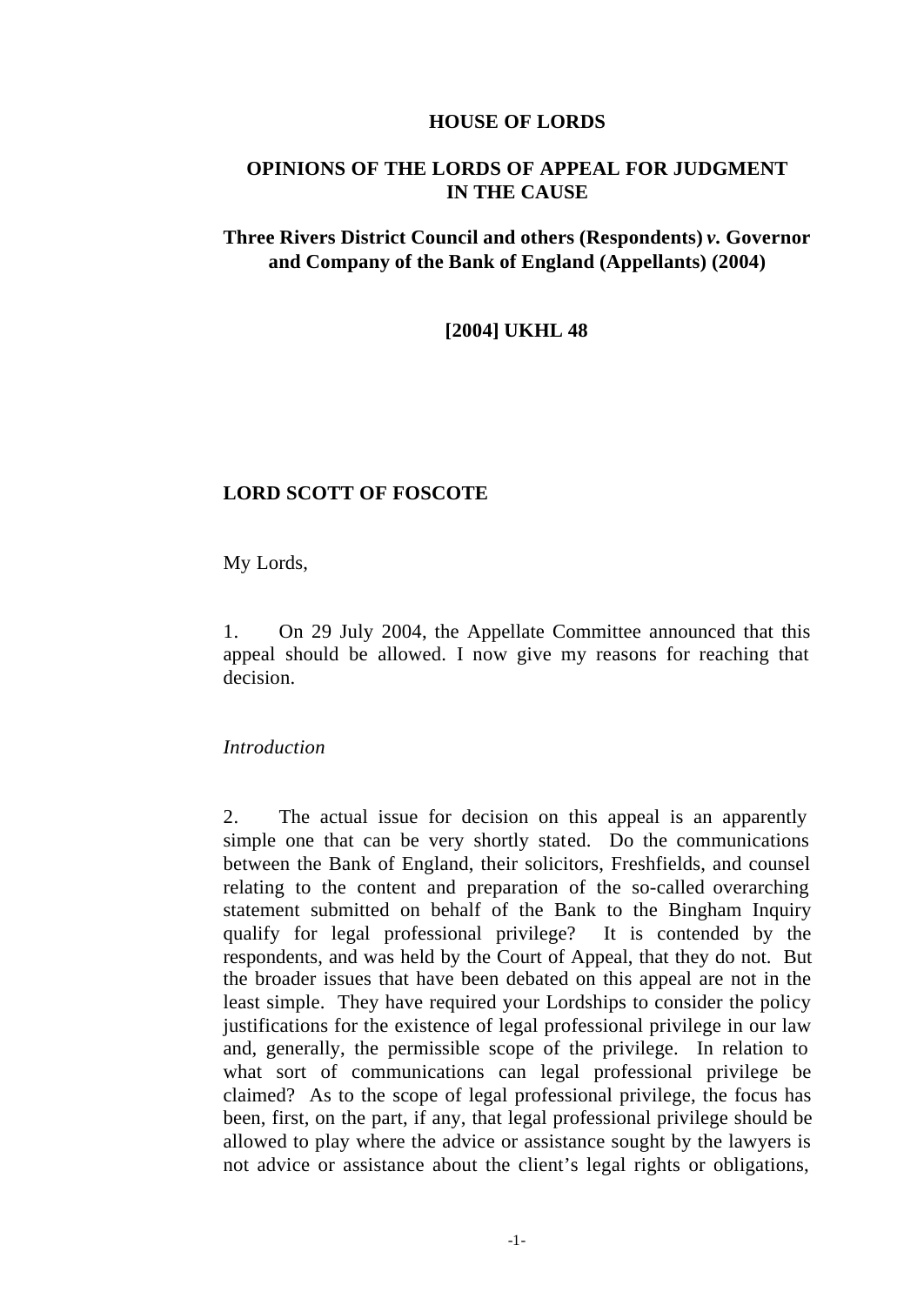and, second, on the criteria to be applied to determine whether communications between the lawyers and employees of the client can be treated for privilege purposes as communications between the lawyers and the client.

3. In order that the significance of the issues as I have broadly described them can be understood, it is necessary to provide a brief history of the events that have led up to this appeal.

# *The history*

4. The starting point is the collapse of BCCI in July 1991 with a huge excess of liabilities over assets. BCCI's depositors stood to lose a substantial part of their deposits. Shareholders in BCCI stood to lose their investments. Under the Banking Acts of 1979 and 1987 the Bank of England ("the Bank") has a supervisory role in relation to banks and financial institutions carrying on business in the United Kingdom. So the Bank had had statutory responsibilities and duties regarding the supervision of BCCI.

5. Very shortly after the collapse of BCCI the Chancellor of the Exchequer announced in Parliament that there would be an independent inquiry into the Bank's supervision of BCCI. Bingham LJ (as he then was) was appointed to conduct the Inquiry. Bingham LJ's terms of reference required him

"To enquire into the supervision of BCCI under the Banking Acts; to consider whether the action taken by all the UK authorities was appropriate and timely; and to make recommendations."

In a letter to the Chancellor of the Exchequer written in July 1992, Bingham LJ described his terms of reference as calling for the consideration of five broad questions. These were -

"(1) What did the United Kingdom authorities know about BCCI at all relevant times? (2) Should they have known more?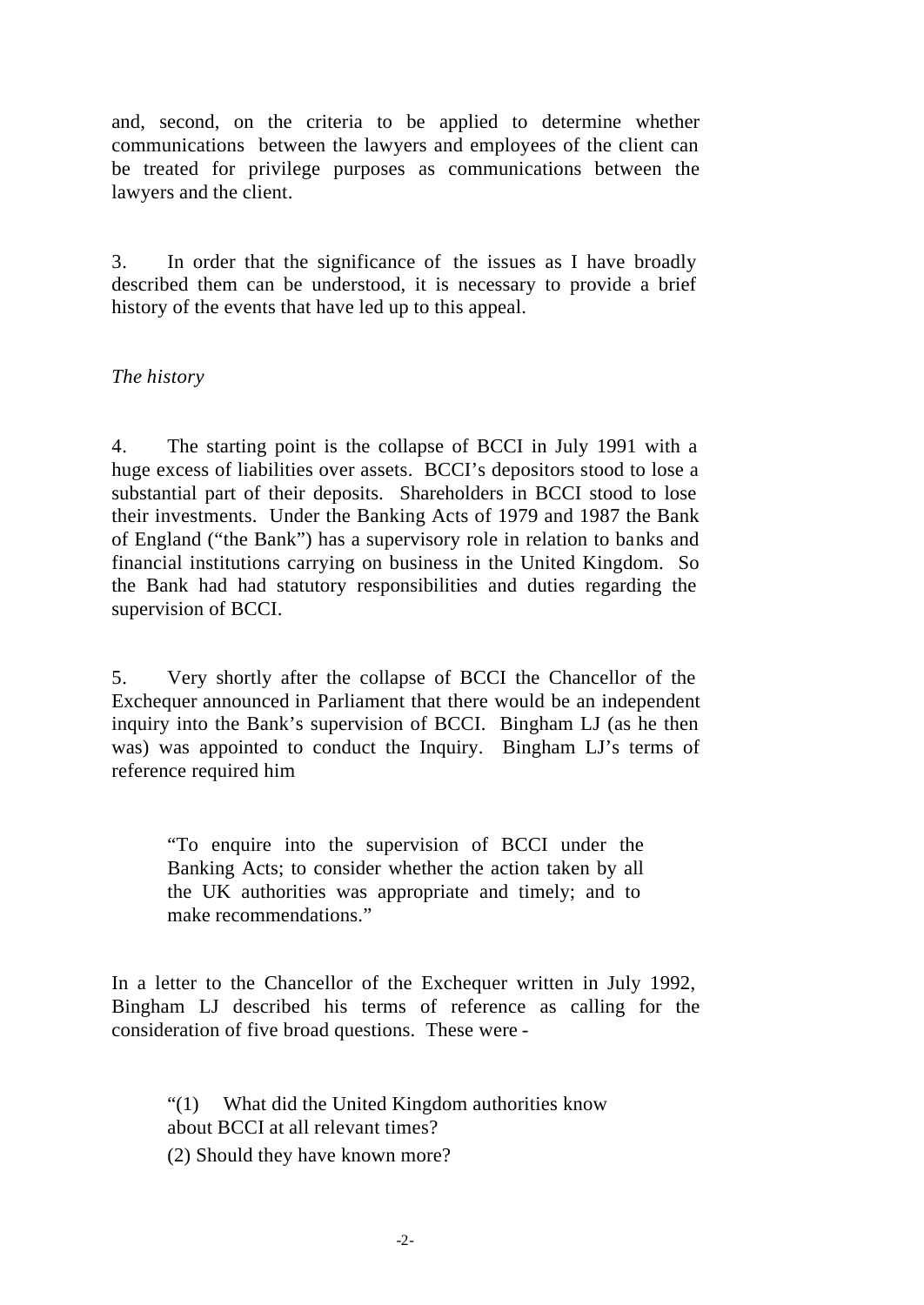- (3) What action did the United Kingdom authorities take in relation to BCCI at all relevant times?
- (4) Should they have acted differently?
- (5) What should be done to prevent or minimise the risk of such an event recurring in the future?"

6. It was clear to all that the Bank was the principal party to be investigated and shortly after the Inquiry had been established the Governor of the Bank appointed three Bank officials to deal with all communications between the Bank and the Inquiry. These officials, and other Bank personnel appointed to assist them from time to time, became known as the Bank's Bingham Inquiry Unit ("the BIU"). Freshfields were retained by the Bank to advise generally on all dealings of the Bank, its officials and employees with the Inquiry. Freshfields retained counsel to assist in that process. One of the main functions of the BIU was the preparation and communication of information and instructions to Freshfields to enable them to carry out their duties under their retainer. They (Freshfields) and counsel gave advice as to the preparation and presentation of the Bank's evidence to the Inquiry and as to the submissions to be made to the Inquiry on the Bank's behalf. Indeed, except for some routine administrative arrangements, all the Bank's communications with the Inquiry were the subject of extensive advice from Freshfields and counsel.

7. The Bingham Inquiry Report was published on 22 October 1992. In 1993 some 6,231 persons, each of whom claimed to be a depositor with United Kingdom branches of BCCI, and BCCI itself (by its liquidators) commenced an action against the Bank for the loss they had respectively been caused by the BCCI collapse. Section 1(4) of the Banking Act 1987 relieves the Bank of any liability "for anything done or omitted in the discharge or purported discharge of the functions of the Bank under this Act unless it is shown that the act or omission was in bad faith". It was, therefore, not possible for the action to be based merely on an alleged negligent performance by the Bank of its supervisory duties vis-à-vis BCCI. The various acts or omissions on the part of the Bank to which the collapse of BCCI was alleged to be attributable had to be "in bad faith". This requirement plainly placed before the claimants in the action (the respondents before your Lordships) a very high hurdle and it is not in the least surprising that they have been, and still are, seeking the widest possible discovery from the Bank in order to assist their efforts to jump it.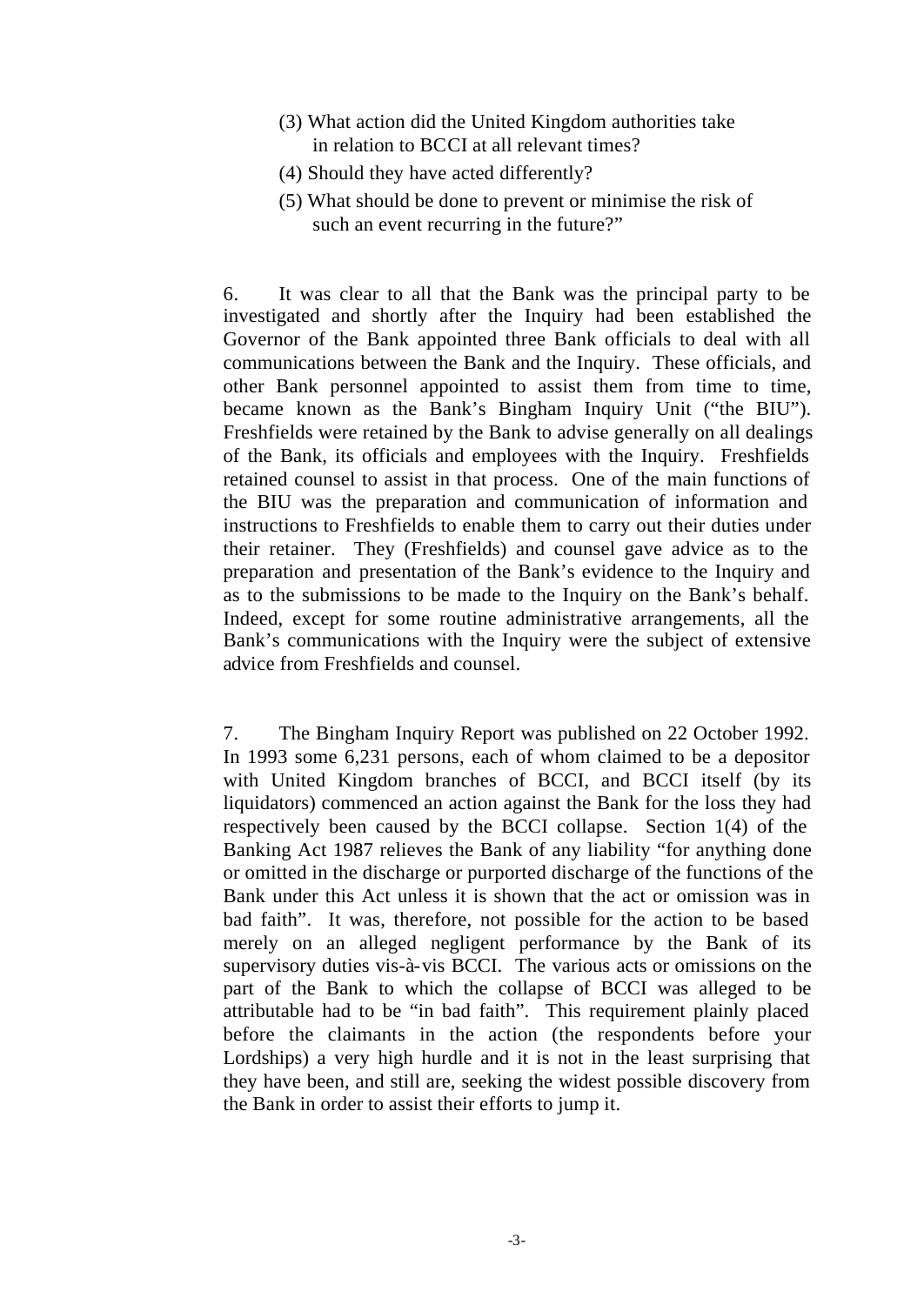8. By an application notice dated 25 October 2002 the claimants sought disclosure by the Bank of a large number of documents which the Bank claimed it had the right to withhold on the ground of legal professional privilege. These were documents which had been brought into existence by employees of the Bank for the purpose of being passed to Freshfields. The parties were agreed that documents emanating from or prepared by independent third parties and then passed to Freshfields were not privileged. It was the status of documents prepared by Bank employees that was in question.

9. Tomlinson J in his judgment of 13 December 2002 (*Three Rivers District Council v Governor and Company of the Bank of England (No.5)* [2002] EWHC 2730) held that all these documents were privileged. In paragraph 10 of his judgment, he described the documents as "generated for the purpose of providing information to the Bank's legal advisers to enable them to prepare submissions and/or to advise on the nature, presentation, timing and/or content of the Bank's submissions to, evidence for and responses to requests from the Inquiry". And he proceeded to consider the privilege issue "upon the assumption that the material which the Bank seeks to protect from disclosure is both relevant to and probative as to the issues in the trial".

10. The modern case law on legal professional privilege has divided the privilege into two categories, legal advice privilege and litigation privilege. Litigation privilege covers all documents brought into being for the purposes of litigation. Legal advice privilege covers communications between lawyers and their clients whereby legal advice is sought or given. In *in re L* [1997] AC 16 Lord Jauncey of Tullichettle described litigation privilege as "essentially a creature of adversarial proceedings" and held that the privilege could not be claimed in order to protect from disclosure a report prepared for use in non-adversarial proceedings (see p.26). Lord Lloyd of Berwick and Lord Steyn expressed their agreement. The Bingham Inquiry could not have been described as adversarial. It was, as inquiries invariably are, an inquisitorial proceeding. It was no doubt with *in re L* in mind that the Bank did not claim that the documents of which disclosure was being sought were entitled to litigation privilege. The Bank took its stand on legal advice privilege. As to that, the Bank claimed privilege for all documents prepared for at least the dominant purpose of obtaining or recording legal advice from Freshfields or counsel. In paragraph 30 of his judgment Tomlinson J accepted this claim. He said -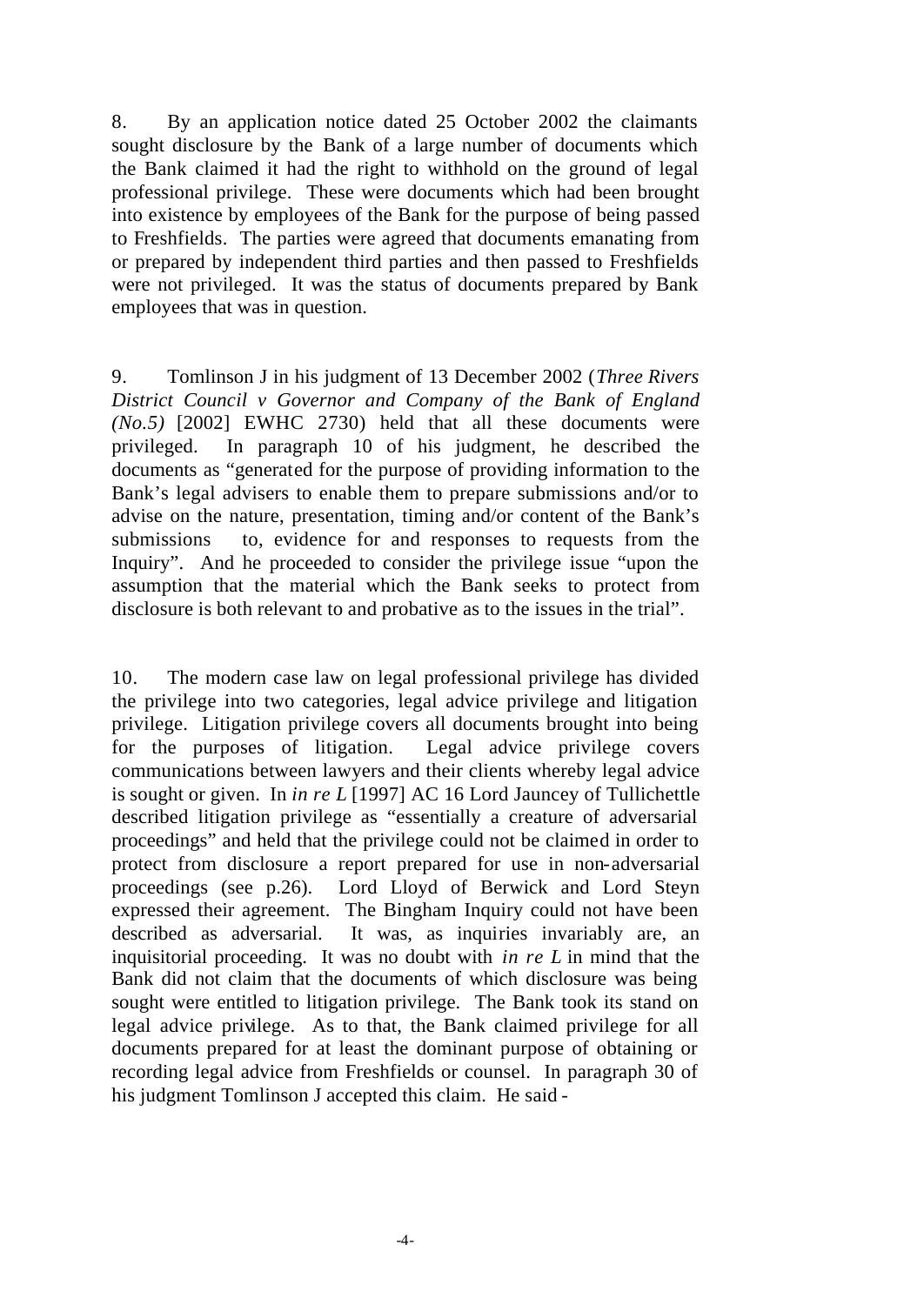"In my judgment an internal confidential document, not being a communication with a third party, which was produced or brought into existence with the dominant purpose that it or its contents be used to obtain legal advice is privileged from production."

He therefore dismissed the 25 October 2002 discovery application.

11. In an addendum to his judgment given on 6 February 2003 after a further hearing Tomlinson J dealt with the question whether documents prepared by ex-employees or ex-officers of BCCI stood on the same footing for legal advice privilege purposes as documents prepared by current employees or current officers. He held that provided the dominant purpose test that he had formulated in his main judgment were satisfied, no distinction for privilege purposes was to be drawn. He said, in paragraph 6 -

"In my judgment the former officers of the Bank who were concerned with the supervision of BCCI and who in that capacity acquired relevant knowledge which was confidential to the Bank are not for this purpose to be regarded as third parties".

12. The BCCI claimants appealed and on 3 April 2003 the Court of Appeal allowed the appeal. It is important to notice that Mr Gordon Pollock QC, counsel for the claimants, did not argue for disclosure of documents passing between the BIU and Freshfields nor for disclosure of any of Freshfields' internal memoranda or drafts. Mr Pollock accepted that the BIU was, for the purpose of the Inquiry, Freshfields' client and that communications passing between them were covered by legal advice privilege (see para.4 of the judgment handed down by Longmore LJ: *Three Rivers District Council v Governor and Company of the Bank of England (No.5)* [2003] QB 1556).

13. The Court of Appeal judgment (*Three Rivers (No.5*) succinctly summed up the rival submissions -

"5 … Mr Pollock submitted that it was only communications between solicitor and client, and evidence of the content of such communications, that were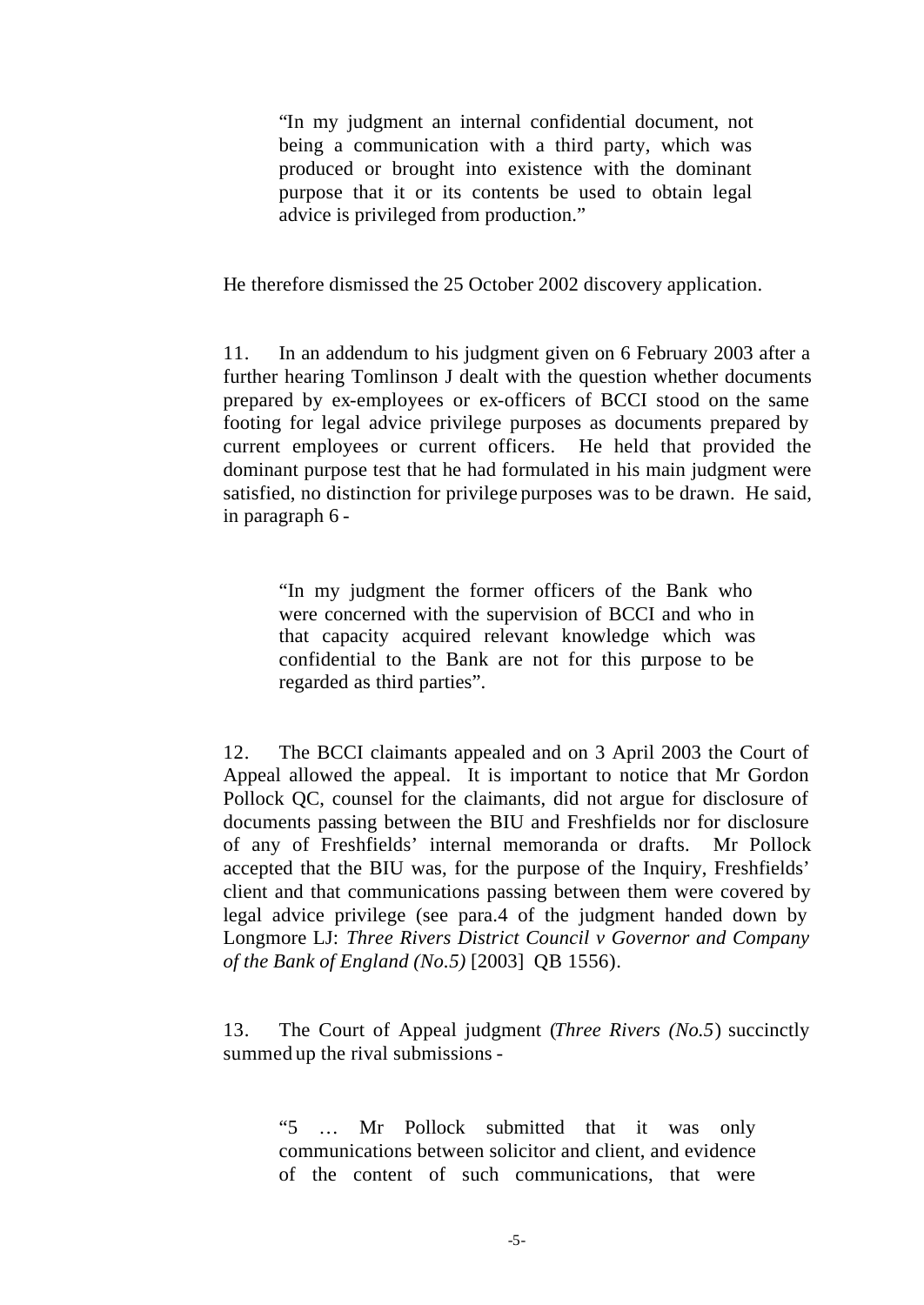privileged. Preparatory materials obtained before such communications, even if prepared for the dominant purpose of being shown to a client's solicitor, even if prepared at the solicitor's request and even if subsequently sent to the solicitor, did not come within the privilege."

"6 Mr Stadlen, for the Bank, submitted that, as a matter of general principle, any document prepared with the dominant purpose of obtaining the solicitor's advice upon it came within the ambit of the privilege, whether or not it was actually communicated to the solicitor … This general principle was subject to the exception that documents sent to or by an independent third party (even if created with the dominant purpose of obtaining a solicitor's advice) would not be covered by legal advice privilege".

The Court of Appeal accepted Mr Pollock's submission and held that the only documents for which legal professional privilege could be claimed were communications between the BIU and Freshfields seeking or giving legal advice. The BIU, and no one else, was to be treated as Freshfields' client for privilege purposes. And in paragraph 37 of the judgment the Court of Appeal expressed the view that material prepared "for the dominant purpose of putting relevant factual material before the inquiry in an orderly and attractive fashion" was not prepared "for the dominant purpose of taking legal advice upon such material" and so could not attract legal professional privilege. The former purpose has, for convenience, been referred to as a "presentational" purpose.

14. As to the question of who, for privilege purposes, was to be regarded as Freshfields' client, the Court of Appeal said that information provided to solicitors by an employee stood in the same position as information provided by an independent third party (see [2003] QB at 1574 G/H) and, specifically, when considering whether information provided to Freshfields by the Governor of the Bank would have qualified for privilege, that "the BIU … is… the client rather than any single officer however eminent he or she may be" ([2003] QB at 1581 A/B). In allowing the appeal the Court of Appeal made a declaration that

" … the only documents or parts of documents coming into the Bank's possession between the closure of BCCI on 5th July 1991 and the issue of the present proceedings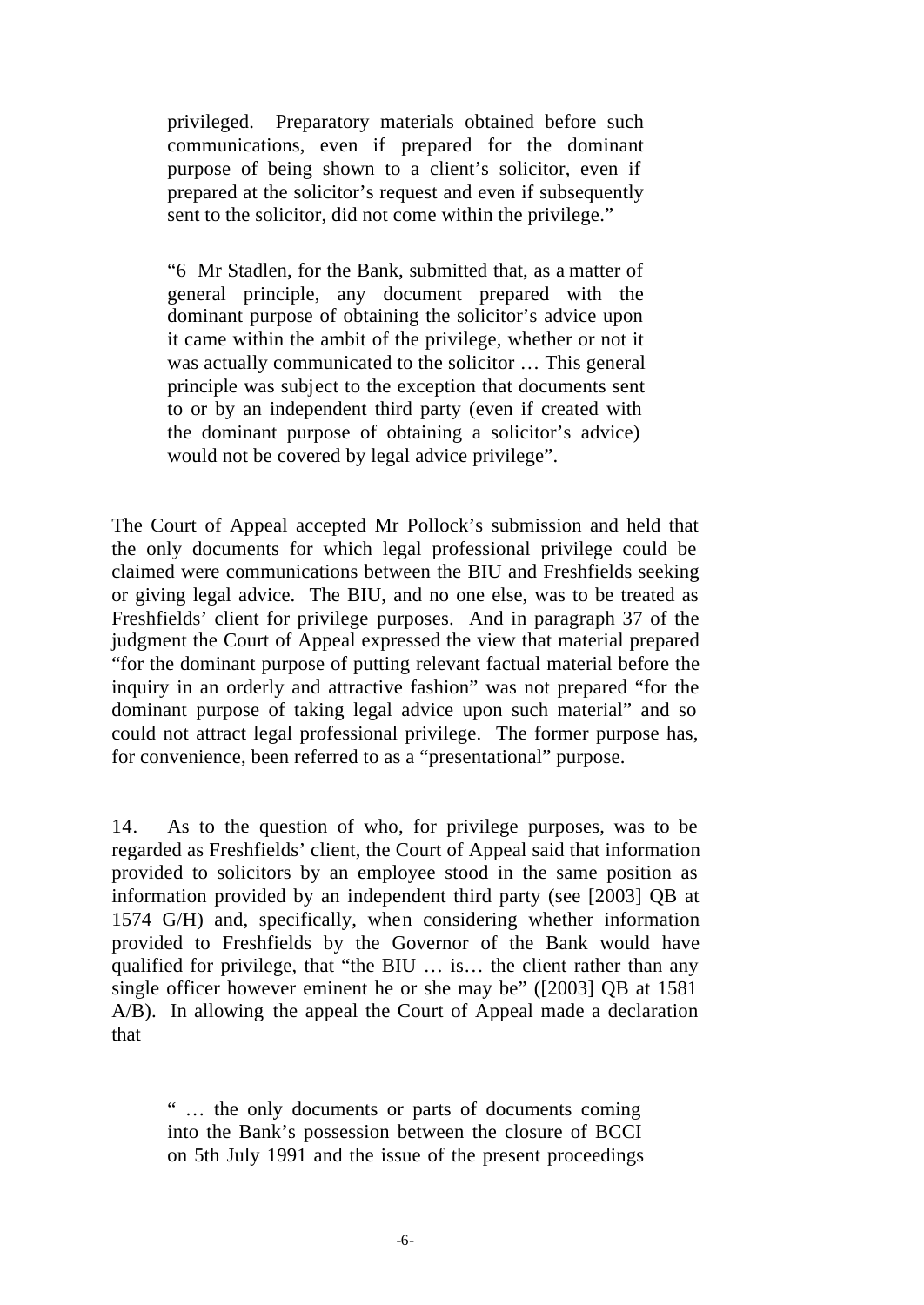in May 1993 which the Bank is entitled to withhold from inspection on the ground of legal advice privilege are:

1) communications passing between the Bank and its legal advisers (including any solicitor seconded to the Bank) for the purposes of seeking or obtaining 'legal advice';

2) any part of a document which evidences the substance of such a communication."

15. The Bank's petition to this House for leave to appeal against the Court of Appeal's order was dismissed.

16. After the dismissal of the Bank's petition for leave to appeal the Bank began the task of disclosing documents whose disclosure was required under the Court of Appeal order. But the Bank disclosed none of the communications between the BIU and Freshfields or drafts of or internal memoranda relating to the overarching statement that had been submitted on behalf of the Bank to the Inquiry. These were withheld by the Bank from disclosure for two reasons. First, Mr Pollock had told the Court of Appeal that his clients were not seeking disclosure of any communications between the BIU and Freshfields; secondly, the Bank contended that the expression "legal advice" in the Court of Appeal's declaration should be interpreted widely so as to cover all advice and assistance from Freshfields or counsel relating to the evidence to be submitted and the submissions to be made to the Inquiry on behalf of the Bank ie. so as to cover advice given for presentational purposes.

17. The impasse regarding these documents led to a further discovery application by the claimants. The application was made on 1 August 2003. It sought "further documents from or relating to the Bingham Inquiry Unit arising from the judgment of the Court of Appeal dated 3 April 2003". Tomlinson J gave judgment on the application on 4 November 2003. He held that the rationale of the Court of Appeal judgment overturning his own previous decision was that Freshfields' advice sought or given for presentational purposes should not in general be categorised as legal advice of the sort which attracted legal advice privilege (see para.13). If, however, the dominant purpose of some particular communication between the BIU and Freshfields was the provision of advice as to the Bank's legal rights and obligations, as opposed to the question of how the Bank's evidence might be presented to the Inquiry so as to be least likely to attract criticism, then that communication, or the relevant part of it, would be entitled to privilege.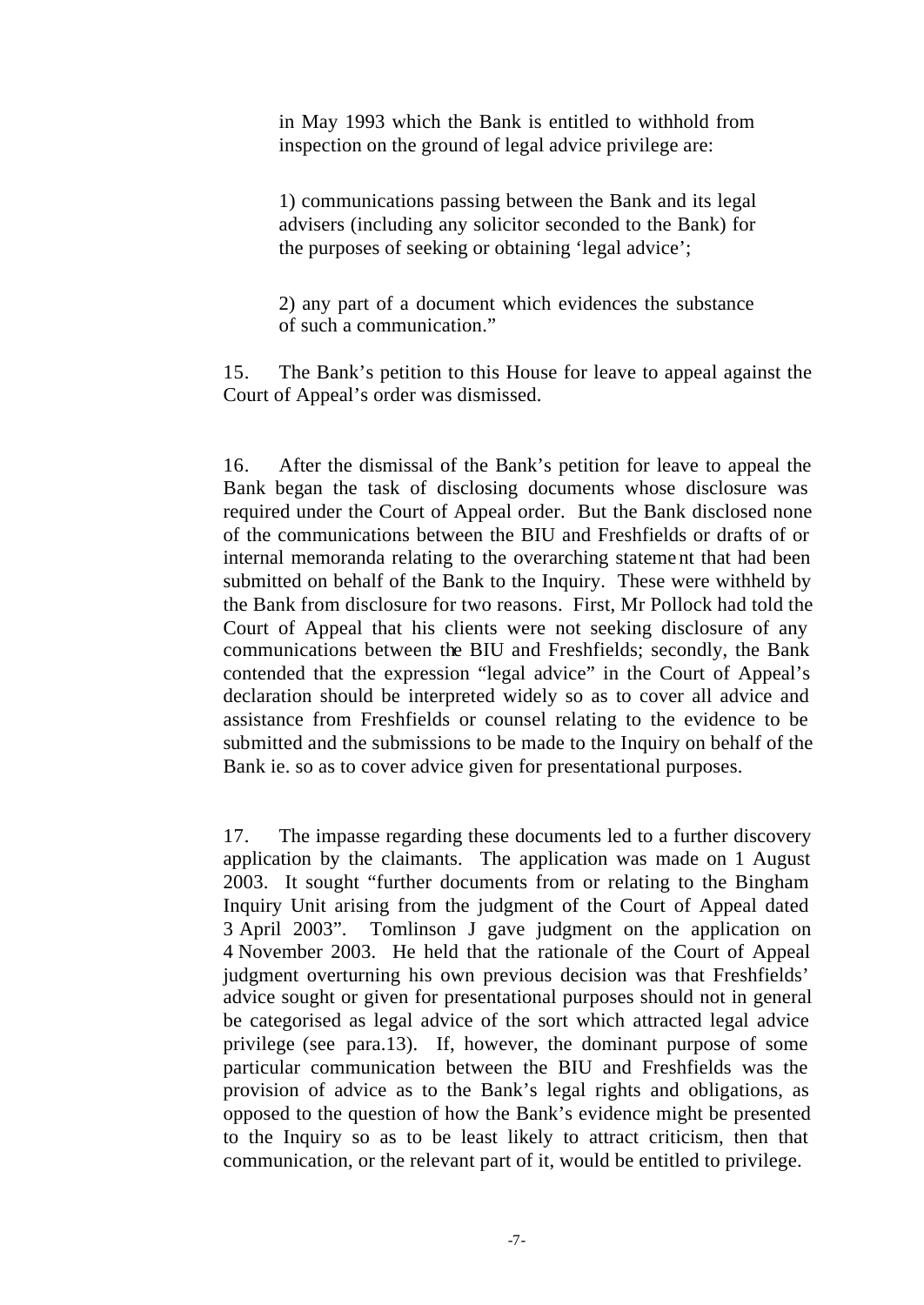18. So Tomlinson J made an order dated 10 November 2003 declaring that the only documents or parts of documents that the Bank was entitled to withhold from disclosure on the ground of legal advice privilege were communications passing between the BIU and its lawyers for the purpose of seeking or obtaining "advice concerning the Bank's rights and obligations".

19. The Bank appealed and on 1 March 2004 the Master of the Rolls, Lord Phillips of Worth Matravers, handed down the judgment of the Court of Appeal dismissing the appeal *(Three Rivers District Council v Governor and Company of the Bank of England (No. 6)* [2004] QB 916. The judgment (*Three Rivers (No. 6)*) made clear the view of the Court of Appeal that for legal advice privilege purposes the advice being sought from the lawyers must be advice as to legal rights or liabilities. Advice as to how the Bank should present its case to the Inquiry so as to lead to a conclusion as favourable to the Bank as possible did not qualify for privilege.

20. The Bank has now appealed to your Lordships. It is important to emphasise the narrowness of the actual issue. It is whether the communications between the BIU and Freshfields or counsel relating to the Inquiry are protected by legal advice privilege. The Bank plainly believe that the Court of Appeal order in *Three Rivers (No. 5)* went too far. But the Bank's petition for leave to appeal was refused and this is not an appeal against that order. Moreover the Bank has discharged the disclosure obligation required by that order. However, the narrow scope allowed by the Court of Appeal in the judgment now under appeal to "legal advice" has heightened the concerns of many about the approach to legal advice privilege inherent in the first Court of Appeal judgment. This explains in part the applications for leave to intervene in this appeal made by the Attorney-General, by the Law Society and by the Bar Council. Each has been given leave to intervene by written submissions, including leave, if so advised, to submit a written reply at the conclusion of the oral hearing. Their Lordships are grateful for the written submissions they have received from the interveners.

21. The written submissions from the interveners, and particularly that from the Law Society, make clear their concern that the *Three Rivers (No. 5)* Court of Appeal judgment may have gone too far in treating communications between Freshfields and employees of the Bank, other than the BIU, as being for privilege purposes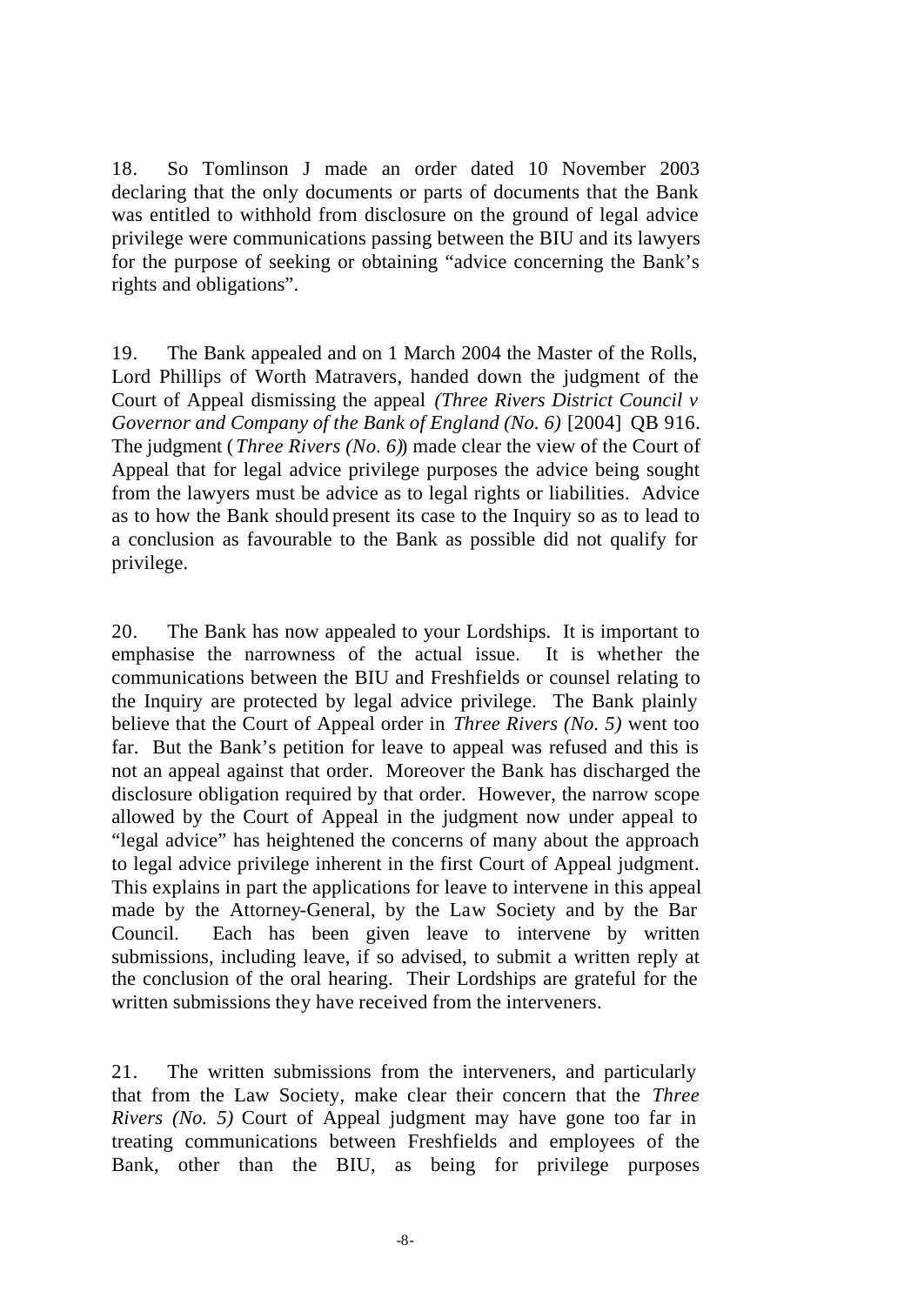communications between Freshfields and third parties. Your Lordships have been invited to clarify the approach that should be adopted to determine whether a communication between an employee and his or her employer's lawyers should be treated for legal advice privilege purposes as a communication between the lawyers and their client. This is of particular importance for corporate clients, who can only communicate through employees or officers.

22. The employee/client point does not, however, arise as an issue on this appeal. It did arise on the *Three Rivers (No. 5)* discovery application, and the Court of Appeal's view that only communications between the lawyers and the BIU could be regarded as communications qualifying for legal advice privilege was the basis on which disclosure by the Bank pursuant to the Court of Appeal order of 3 April 2003 has taken place. The disclosed documents have included communications between the Bank's lawyers and those Bank employees and officers who were not members of the BIU. Since then, and well before the hearing of this appeal, the hearing of the action before Tomlinson J commenced. Mr Pollock opened his case on the basis, *inter alia*, of the documents disclosed pursuant to the 3 April 2003 order. He expressed before your Lordships on this appeal a natural concern that if your Lordships gave any ruling indicating that some of the disclosed documents ought to have been held to be privileged, serious complications affecting the trial might arise. However Mr Sumption QC, on behalf of the Bank, gave the Bank's undertaking that reliance by the claimants on the documents already disclosed would not, whatever view your Lordships might express on the employer/client point, be resisted on privilege grounds, and that it would not be suggested that Tomlinson J's knowledge and sight of the contents of those documents constituted any reason why he should recuse himself. The point is, therefore, so far as the current litigation between the claimants and the Bank is concerned, strictly moot. Nothing turns on it. Nonetheless your Lordships have been asked to express on a view on the point. I will return to it.

#### *Policy*

23. It is impossible to express a coherent view about the issues which have been debated on this appeal without taking into account the policy reasons which led to legal advice privilege becoming established in our law in the first place and to the policy reasons for its retention in our law today. Before examining those reasons, however, it seems to me helpful to review some of the features of legal advice privilege in order to provide a context for the policy reasons underlying the privilege.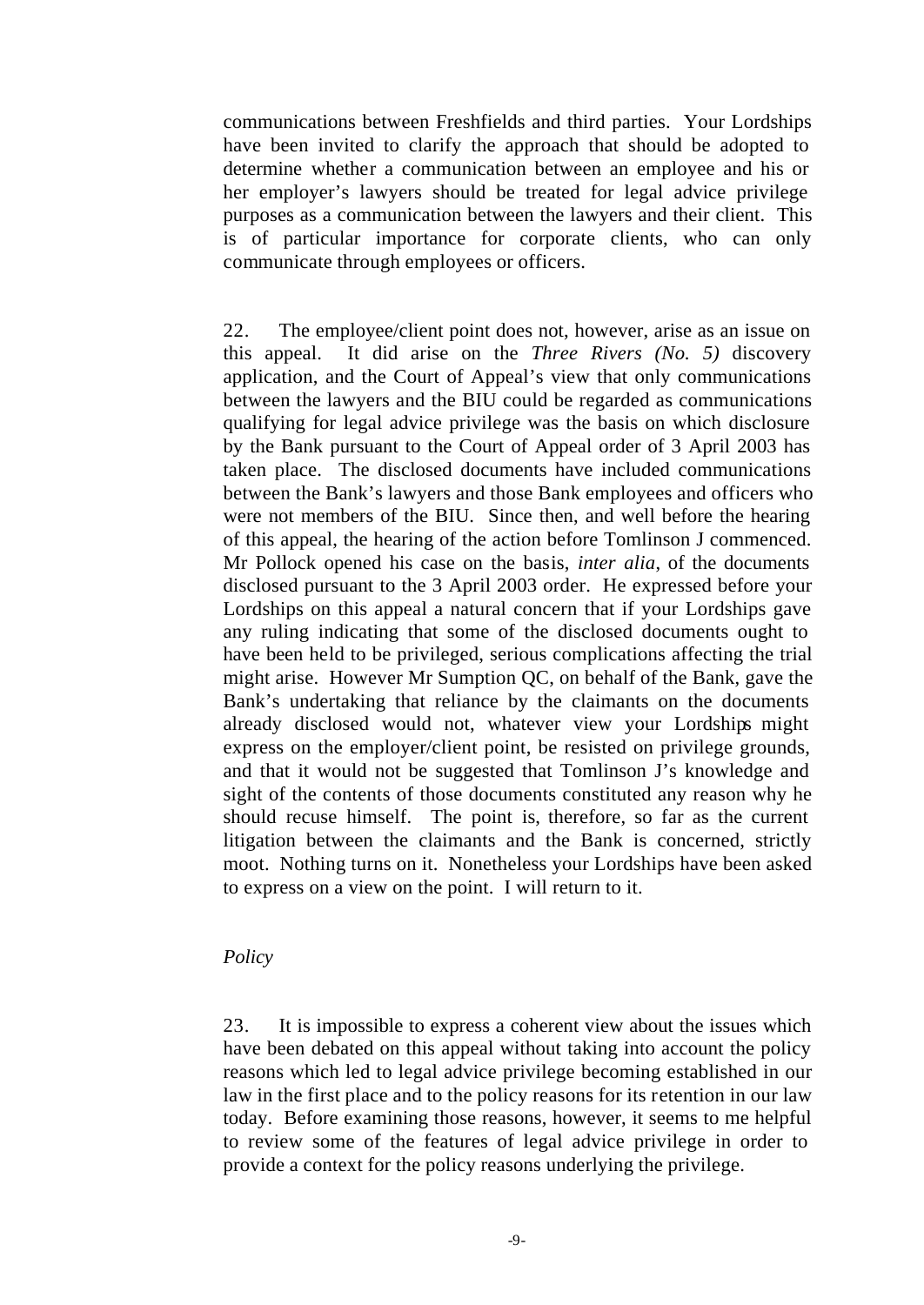24. First, legal advice privilege arises out of a relationship of confidence between lawyer and client. Unless the communication or document for which privilege is sought is a confidential one, there can be no question of legal advice privilege arising. The confidential character of the communication or document is not by itself enough to enable privilege to be claimed but is an essential requirement.

25. Second, if a communication or document qualifies for legal professional privilege, the privilege is absolute. It cannot be overridden by some supposedly greater public interest. It can be waived by the person, the client, entitled to it and it can be overridden by statute (c/f *R* (*Morgan Grenfell Ltd) v Special Commissioner of Income Tax* [2003] 1 AC 563), but it is otherwise absolute. There is no balancing exercise that has to be carried out (see *B v Auckland District Law Society* [2003] 2 AC 736 paras.46 to 54). The Supreme Court of Canada has held that legal professional privilege although of great importance is not absolute and can be set aside if a sufficiently compelling public interest for doing so, such as public safety, can be shown (see *Jones v Smith* [1999] 1 SCR 455). But no other common law jurisdiction has, so far as I am aware, developed the law of privilege in this way. Certainly in this country legal professional privilege, if it is attracted by a particular communication between lawyer and client or attaches to a particular document, cannot be set aside on the ground that some other higher public interest requires that to be done.

26. Third, legal advice privilege gives the person entitled to it the right to decline to disclose or to allow to be disclosed the confidential communication or document in question. There has been some debate as to whether this right is a procedural right or a substantive right. In my respectful opinion the debate is sterile. Legal advice privilege is both. It may be used in legal proceedings to justify the refusal to answer certain questions or to produce for inspection certain documents. Its characterisation as procedural or substantive neither adds to nor detracts from its features.

27. Fourth, legal advice privilege has an undoubted relationship with litigation privilege. Legal advice is frequently sought or given in connection with current or contemplated litigation. But it may equally well be sought or given in circumstances and for purposes that have nothing to do with litigation. If it is sought or given in connection with litigation, then the advice would fall into both of the two categories. But it is long settled that a connection with litigation is not a necessary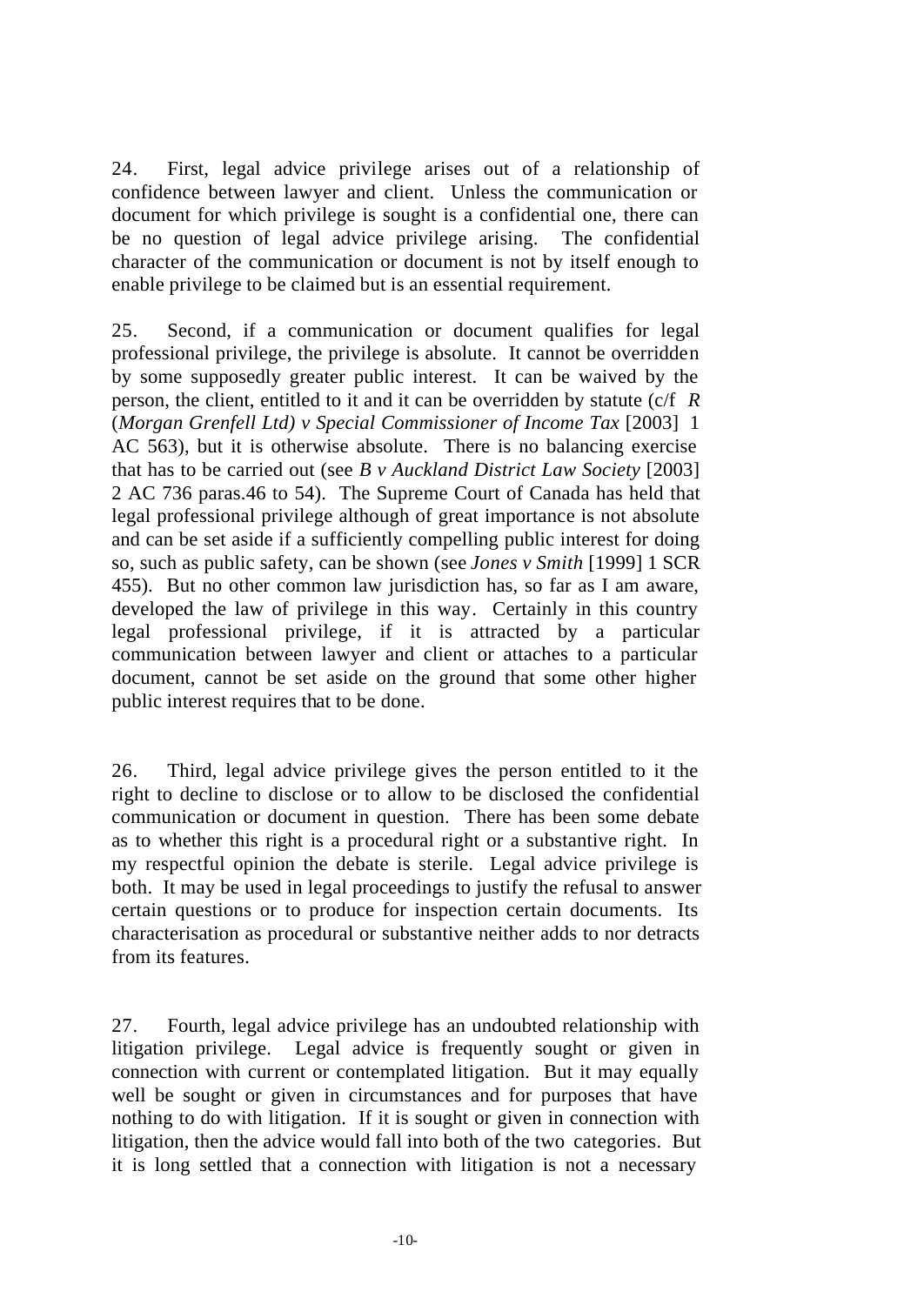condition for privilege to be attracted (see eg. *Greenough v Gaskell* (1833) 1 My & K 98 per Lord Brougham at 102/3 and *Minet v Morgan* (1873) 8 Ch. App. 361). On the other hand it has been held that litigation privilege can extend to communications between a lawyer or the lawyer's client and a third party or to any document brought into existence for the dominant purpose of being used in litigation. The connection between legal advice sought or given and the affording of privilege to the communication has thereby been cut.

28. So I must now come to policy. Why is it that the law has afforded this special privilege to communications between lawyers and their clients that it has denied to all other confidential communications? In relation to all other confidential communications, whether between doctor and patient, accountant and client, husband and wife, parent and child, priest and penitent, the common law recognises the confidentiality of the communication, will protect the confidentiality up to a point, but declines to allow the communication the absolute protection allowed to communications between lawyer and client giving or seeking legal advice. In relation to all these other confidential communications the law requires the public interest in the preservation of confidences and the private interest of the parties in maintaining the confidentiality of their communications to be balanced against the administration of justice reasons for requiring disclosure of the confidential material. There is a strong public interest that in criminal cases the innocent should be acquitted and the guilty convicted, that in civil cases the claimant should succeed if he is entitled to do so and should fail if he is not, that every trial should be a fair trial and that to provide the best chance of these desiderata being achieved all relevant material should be available to be taken into account. These are the administration of justice reasons to be placed in the balance. They will usually prevail.

29. In paragraph 39 of their judgment in *Three Rivers (No. 6)* the Court of Appeal commented that

"The justification for litigation privilege is readily understood. Where, however, litigation is not anticipated it is not easy to see why communications with a solicitor should be privileged".

As to the justification for litigation privilege, I would respectfully agree that the need to afford privilege to the seeking or giving of legal advice for the purposes of actual or contemplated litigation is easy to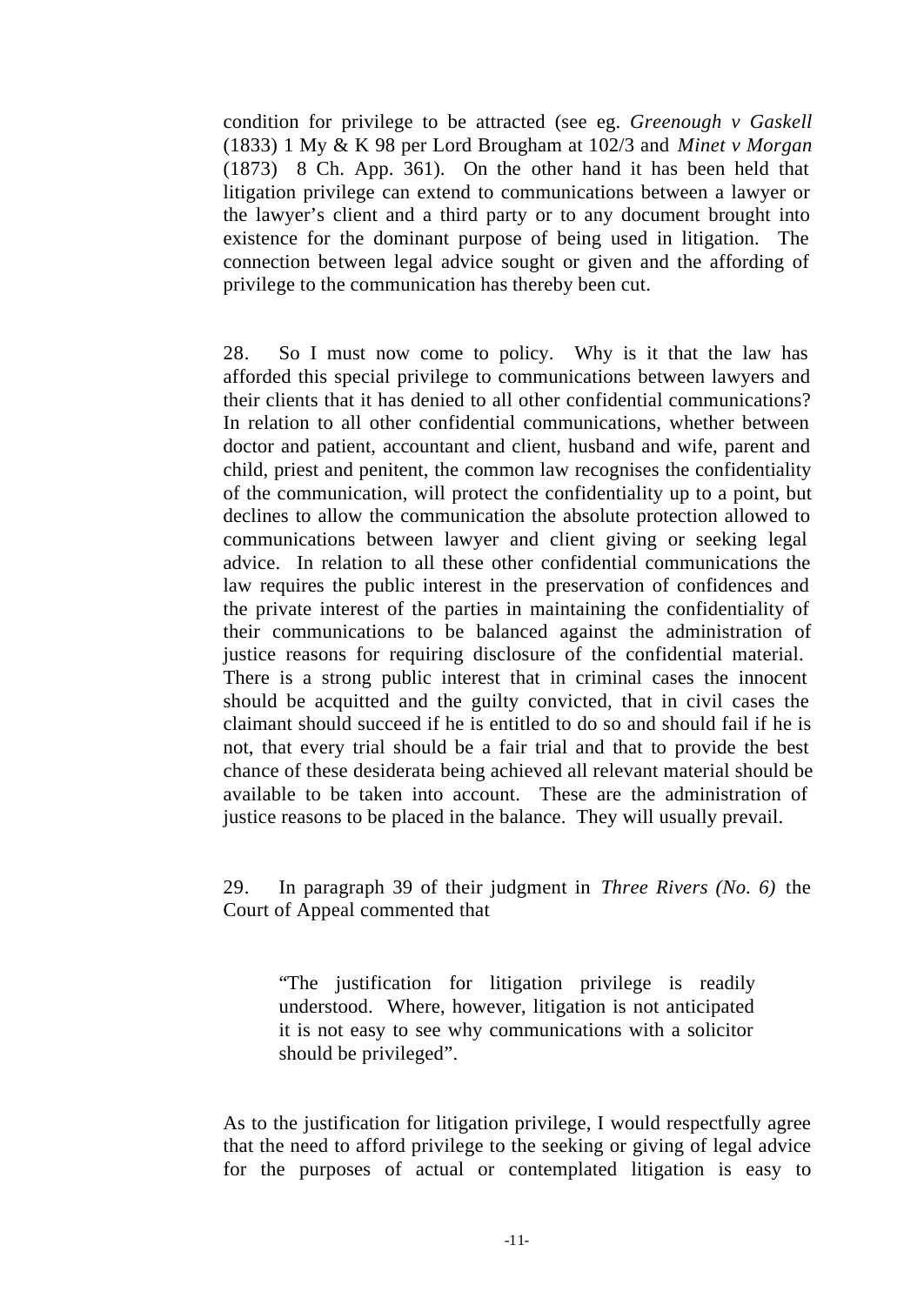understand. I do not, however, agree that that is so in relation to those documents or communications which although having the requisite connection with litigation neither constitute nor disclose the seeking or giving of legal advice. Communications between litigant and third parties are the obvious example. This House in *in re L* [1997] AC 16 restricted litigation privilege to communications or documents with the requisite connection to *adversarial* proceedings. Civil litigation conducted pursuant to the current Civil Procedure Rules is in many respects no longer adversarial. The decision in *in re L* warrants, in my opinion, a new look at the justification for litigation privilege. But that is for another day. It does not arise on this appeal.

30. The second sentence of the cited passage does, however, pose a question of great relevance to this appeal. It questions the justification for legal advice privilege where the legal advice has no connection with adversarial litigation. A number of cases in our own jurisdiction and in other common law jurisdictions have sought to answer the question. In *R v Derby Magistrates' Court Ex parte B* [1996] 1 AC 487 Lord Taylor of Gosforth CJ said this -

"In *Balabel v Air India* [1988] Ch. 317 the basic principle justifying legal professional privilege was again said to be that a client should be able to obtain legal advice in confidence. The principle which runs through all these cases … is that a man must be able to consult his lawyer in confidence, since otherwise he might hold back half the truth. The client must be sure that what he tells his lawyer in confidence will never be revealed without his consent  $(p.507)$ "

and at p.508, that

" … once any exception to the general rule is allowed, the client's confidence is necessarily lost".

In *R (Morgan Grenfell Ltd) v Special Commissioner of Income Tax* [2003] 1 AC 563 Lord Hoffmann referred to legal professional privilege as "a necessary corollary of the right of any person to obtain skilled advice about the law" and continued (p.607) -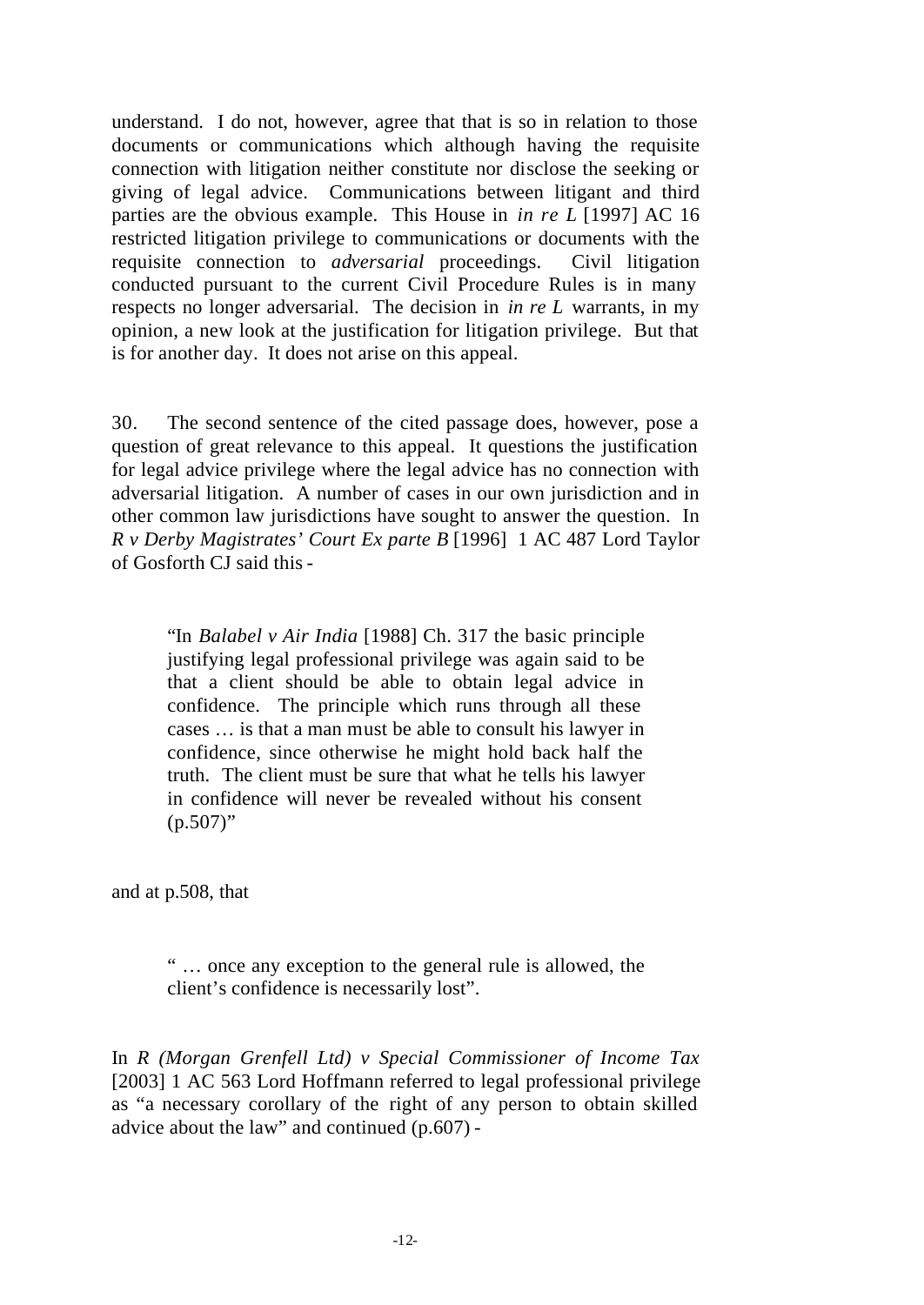"Such advice cannot be effectively obtained unless the client is able to put all the facts before the adviser without fear that they may afterwards be disclosed and used to his prejudice."

And in *B v Auckland District Law Society* [2003] 2 AC 736 at 757 Lord Millett justified legal professional privilege on the ground that

" … a lawyer must be able to give his client an absolute and unqualified assurance that whatever the client tells him in confidence will never be disclosed without his consent"

31. In the courts of foreign common law jurisdictions similar views have been expressed. In *Upjohn Co. v United States* (1981) 449 US 383, a decision of the US Supreme Court, Justice Rehnquist said, at p.389, that the purpose of legal professional privilege was

" … to encourage full and frank communication between attorneys and their clients and thereby promote broader public interests in the observance of law and administration of justice."

He went on -

"The privilege recognises that sound legal advice or advocacy serves public ends and that such advice or advocacy depends upon the lawyer being fully informed by the client."

In *Jones v Smith* [1999] 1 SCR 455, a decision of the Supreme Court of Canada, the privilege was justified on the ground that -

"Clients seeking advice must be able to speak freely to their lawyers secure in the knowledge that what they say will not be divulged without their consent.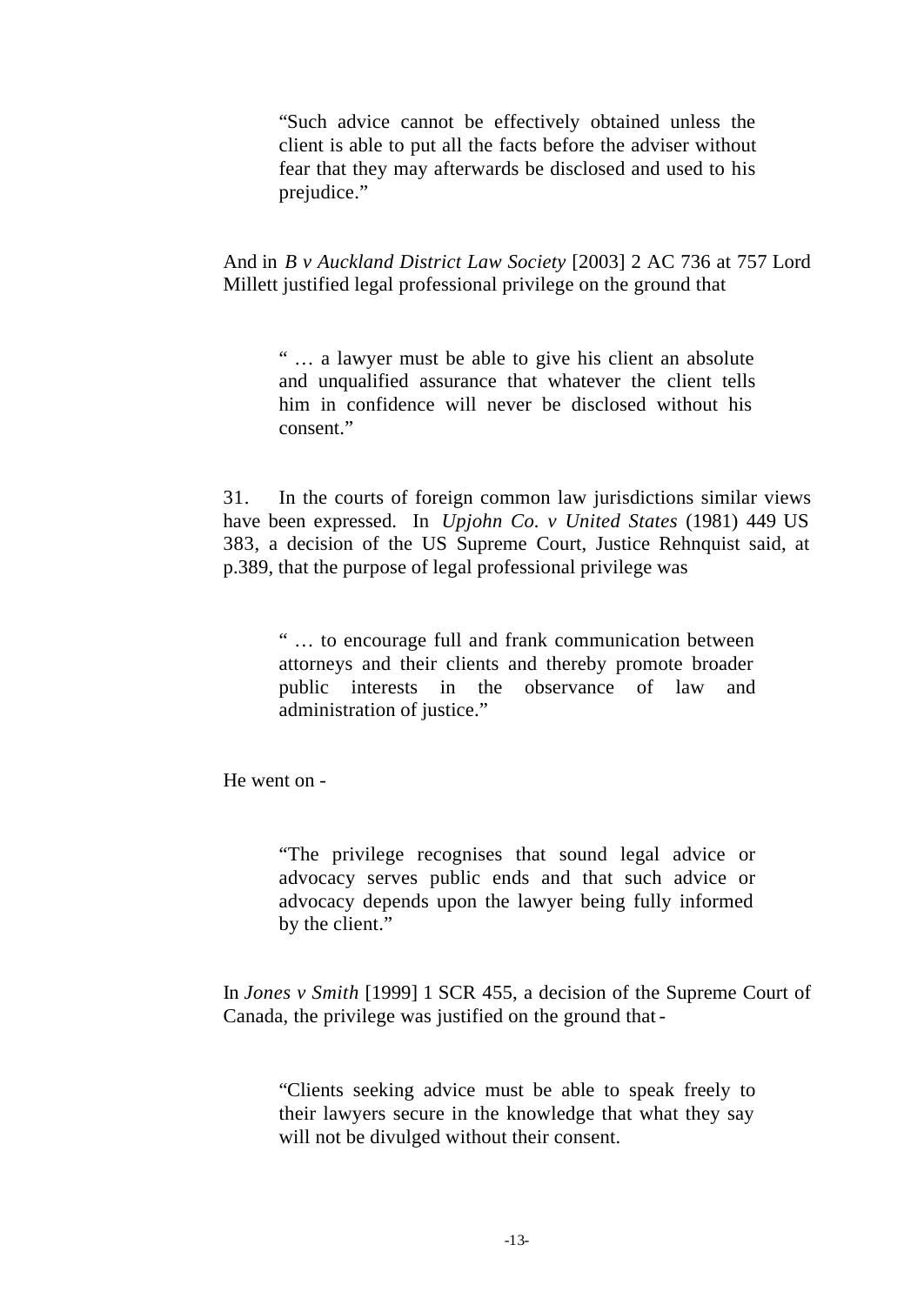….. The privilege is essential if sound legal advice is to be given …. Family secrets, company secrets, personal foibles and indiscretions all must on occasion be revealed to the lawyer by the client. Without this privilege clients could never be candid and furnish all the relevant information that must be provided to lawyers if they are to properly advise their clients" (para.46)

32. In leading cases in Australia and New Zealand the justification for a rule affording particular protection to confidential communications between lawyers and clients has been expressed on a broader policy basis than merely the need to ensure candour. In *Baker v Campbell* (1983) 153 CLR 52, a decision of the High Court of Australia, Murphy J commented that

"The client's legal privilege is essential for the orderly and dignified conduct of individual affairs in a social atmosphere which is being poisoned by official and unofficial eavesdropping and other invasions of privacy" (p.89)

and Wilson J, at p.95, said

"In fostering the confidential relationship in which legal advice is given and received the common law is serving the ends of justice because it is facilitating the orderly arrangement of the client's affairs as a member of the community."

See also *Commissioner of Inland Revenue v West-Walker* [1954] NZLR 191, a decision of the Court of Appeal of New Zealand.

33. I would refer finally to the justification for legal professional privilege given by Advocate-General Slynn (as he then was) in *A M & S Europe Ltd v European Commission* [1983] QB 878 at 913, a passage cited by Kirby J in *Daniels Corp v ACCC* [2002] 192 ALR 561. The Advocate-General said this -

"[The privilege] springs essentially from the basic need of a man in a civilised society to be able to turn to his lawyer for advice and help, and if proceedings begin, for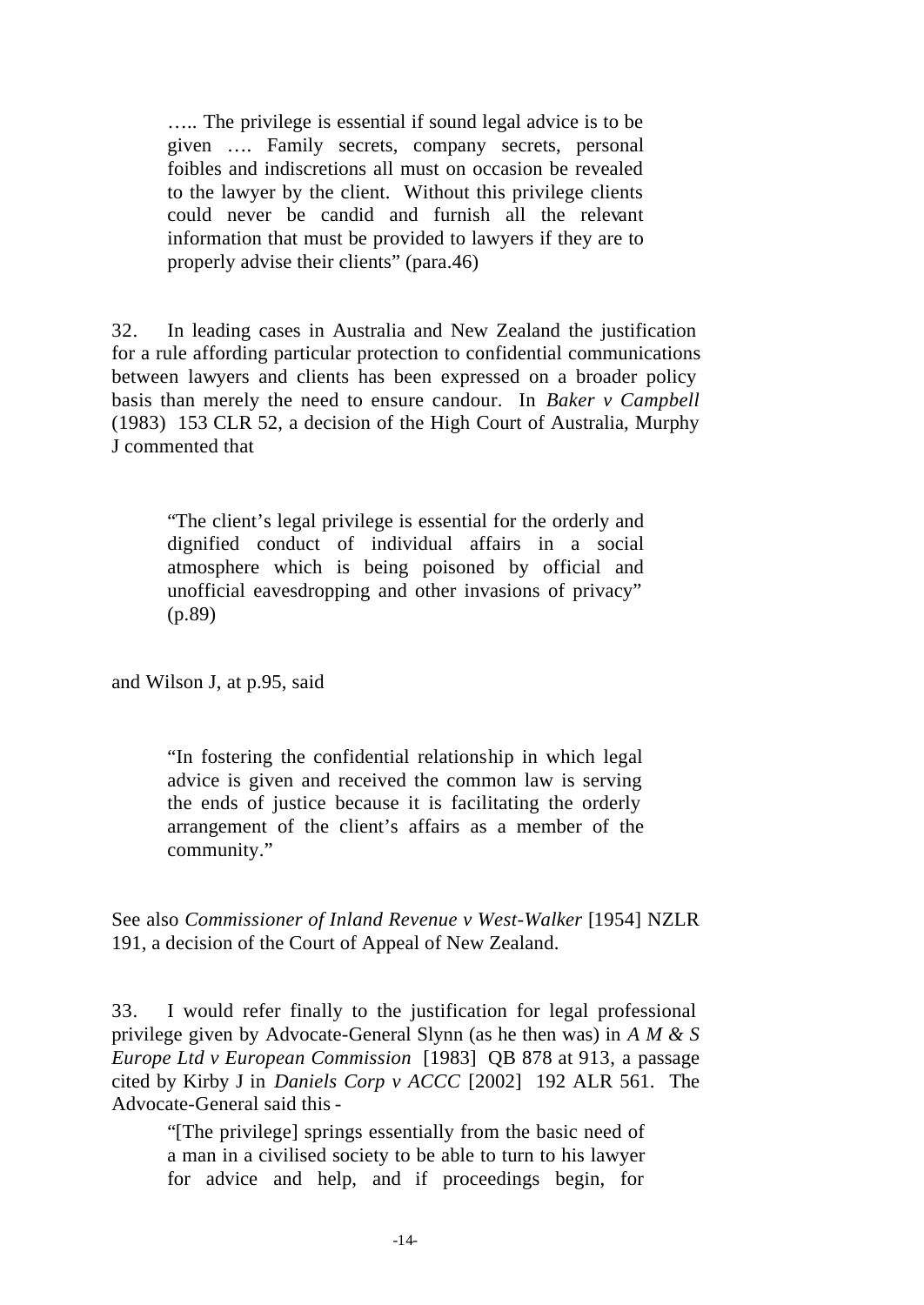representation; it springs no less from the advantages to a society which evolves complex law reaching into all the business affairs of persons, real and legal, that they should be able to know what they can do under the law, what is forbidden, where they must tread circumspectly, where they run risks."

34. None of these judicial dicta tie the justification for legal advice privilege to the conduct of litigation. They recognise that in the complex world in which we live there are a multitude of reasons why individuals, whether humble or powerful, or corporations, whether large or small, may need to seek the advice or assistance of lawyers in connection with their affairs; they recognise that the seeking and giving of this advice so that the clients may achieve an orderly arrangement of their affairs is strongly in the public interest; they recognise that in order for the advice to bring about that desirable result it is essential that the full and complete facts are placed before the lawyers who are to give it; and they recognise that unless the clients can be assured that what they tell their lawyers will not be disclosed by the lawyers without their (the clients') consent, there will be cases in which the requisite candour will be absent. It is obviously true that in very many cases clients would have no inhibitions in providing their lawyers with all the facts and information the lawyers might need whether or not there were the absolute assurance of non-disclosure that the present law of privilege provides. But the dicta to which I have referred all have in common the idea that it is necessary in our society, a society in which the restraining and controlling framework is built upon a belief in the rule of law, that communications between clients and lawyers, whereby the clients are hoping for the assistance of the lawyers' legal skills in the management of their (the clients') affairs, should be secure against the possibility of any scrutiny from others, whether the police, the executive, business competitors, inquisitive busy-bodies or anyone else (see also paras. 15.8 to 15.10 of Adrian Zuckerman's Civil Procedure where the author refers to the rationale underlying legal advice privilege as "the rule of law rationale"). I, for my part, subscribe to this idea. It justifies, in my opinion, the retention of legal advice privilege in our law, notwithstanding that as a result cases may sometimes have to be decided in ignorance of relevant probative material.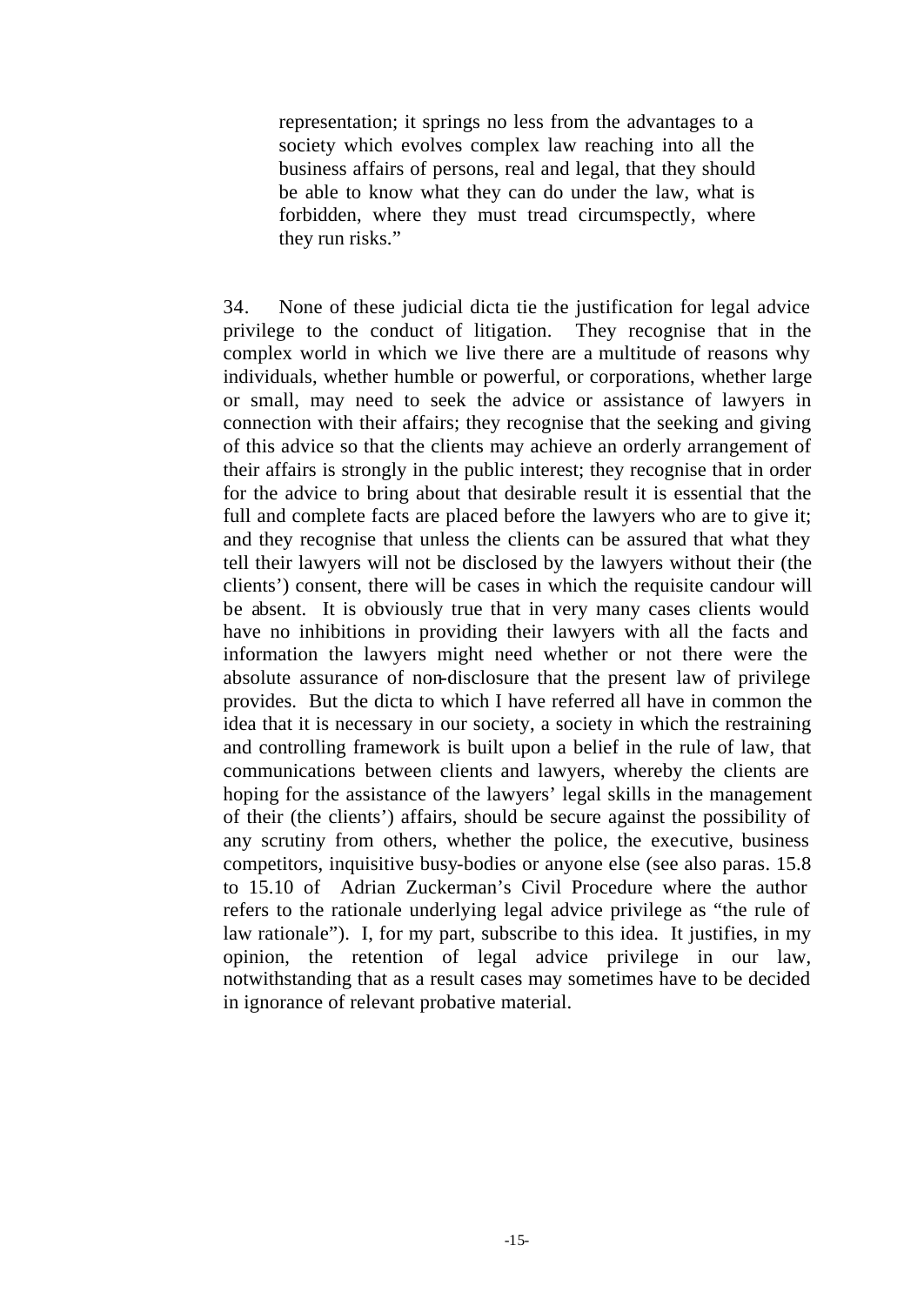35. Legal advice privilege should, in my opinion, be given a scope that reflects the policy reasons that justify its presence in our law. In my respectful opinion, the approach of the Court of Appeal in the *Three Rivers (No. 6)* judgment has failed to do so. The Court of Appeal has restricted the scope of legal advice privilege to material constituting or recording communications between clients and lawyers seeking or giving advice about the clients' legal rights and obligations. It has excluded legal advice sought or given for presentational purposes (see para. 13 above). The particular issue to be decided under the disclosure application of 1 August 2003 was whether advice that related to the presentation of material to the Inquiry qualified for legal advice privilege. In holding that it did not, the Court of Appeal distinguished between a lawyer-client relationship "formed for the purpose of obtaining advice or assistance in relation to rights and liabilities" and a lawyer-client relationship where "the dominant purpose is not the obtaining of advice and assistance in relation to legal rights and obligations". In relation to the former, "broad protection will be given to communications passing between solicitor and client in the course of that relationship"; in relation to the latter, a similar broad protection could not be claimed (see paragraph 26 of the judgment).

36. The authorities on which the Court of Appeal founded their approach were all concerned with private law rights and obligations (ie. *Greenough v Gaskell* (1833) 1 My & K 98, *Wheeler v Le Marchant* (1881) 17 ChD 675, *Minter v Priest* [1930] AC 558 and *Great Atlantic Insurance Co v Home Insurance Co* [1981] 1 WLR 529). It is clear, however, that whatever view may be taken of the presentational advice point, legal advice privilege must cover also advice and assistance in relation to public law rights, liabilities and obligations. I understood Mr Pollock in his submissions to your Lordships to accept that that was so.

37. In my opinion, the impossibility of a principled exclusion from legal advice privilege of communications between lawyer and client relating to the client's public law rights, liabilities and obligations is conclusive of the narrow issue in this appeal. One of the main purposes of the Inquiry was to examine whether in relation to BCCI the Bank had properly discharged its public law duties of supervision imposed by the Banking Acts. The Bank was naturally anxious that the Inquiry's conclusions should be as favourable as possible or, to put the point in reverse, that the Inquiry's criticisms of the Bank should be as limited as possible. Every public inquiry conducts its proceedings and expresses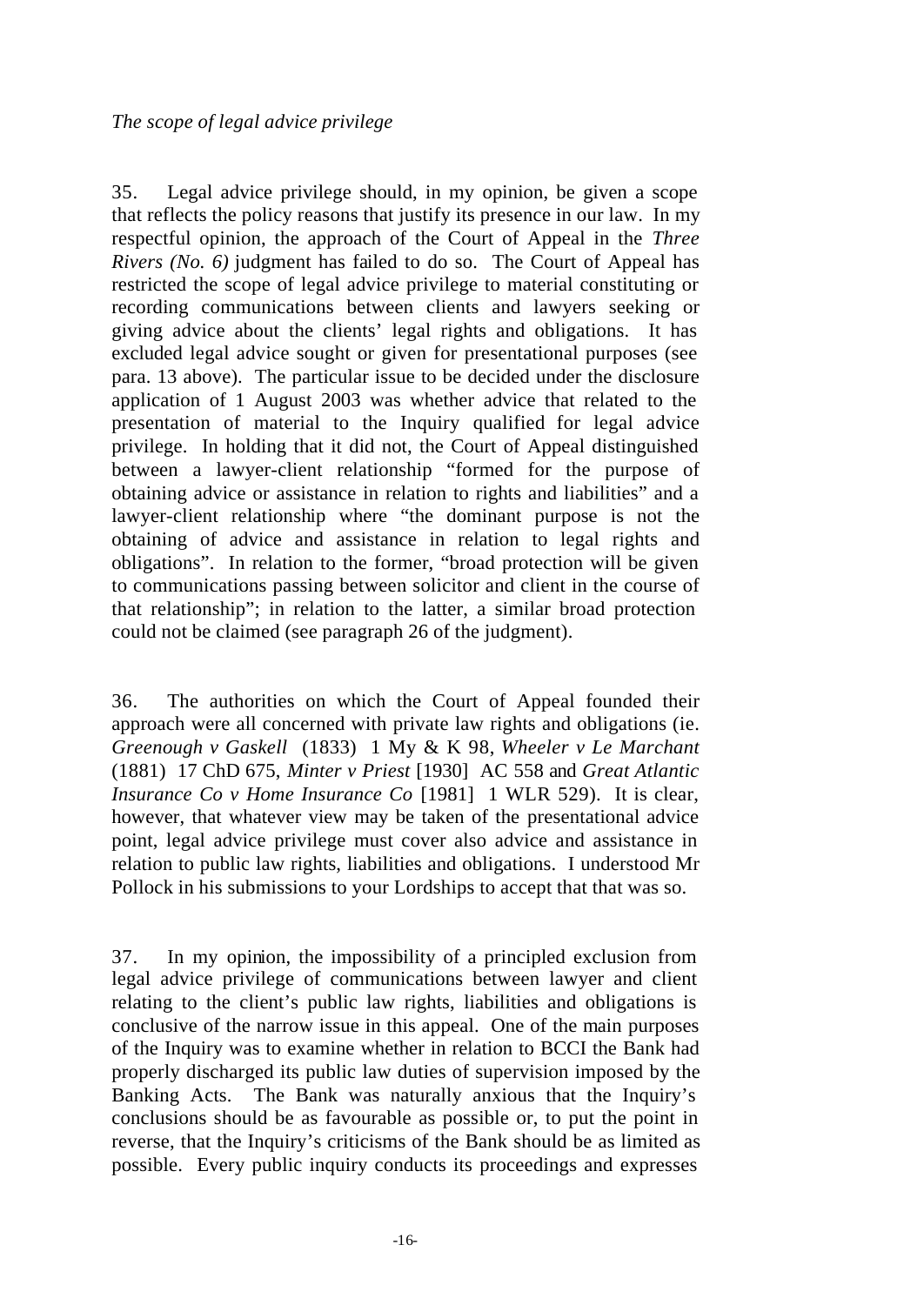its conclusions under the shadow of potential judicial review. The inquiry's procedures may be judicially reviewed if they are perceived to be unfair. The inquiry's conclusions may be judicially reviewed if they are thought to be unsustainable in the light of the evidence the inquiry has received. Presentational advice or assistance given by lawyers to parties whose conduct may be the subject of criticism by the inquiry is advice or assistance that may serve to avoid the need to invoke public law remedies. It would be – or should be – readily accepted that, once an inquiry's conclusions have been reached and communicated to the sponsors of the inquiry, advice from lawyers to someone criticised as to whether a public law remedy might be available to quash the critical conclusions would be advice that qualified for legal advice privilege. It makes no sense at all, in my opinion, to withhold the protection of that privilege from presentational advice given by the lawyers for the purpose of preventing that criticism from being made in the first place.

38. In *Balabel v Air India* [1988] 1 Ch 317 Taylor LJ (as he then was) said that for the purposes of attracting legal advice privilege -

". . . legal advice is not confined to telling the client the law; it must include advice as to what should prudently and sensibly be done in the relevant legal context" (p 330).

I would venture to draw attention to Taylor LJ's reference to "the relevant legal context". That there must be a "relevant legal context" in order for the advice to attract legal professional privilege should not be in doubt. Taylor LJ said at p 331 that -

" … to extend privilege without limit to all solicitor and client communication upon matters within the ordinary business of a solicitor and referable to that relationship [would be] too wide."

This remark is, in my respectful opinion, plainly correct. If a solicitor becomes the client's "man of business", and some solicitors do, responsible for advising the client on all matters of business, including investment policy, finance policy and other business matters, the advice may lack a relevant legal context. There is, in my opinion, no way of avoiding difficulty in deciding in marginal cases whether the seeking of advice from or the giving of advice by lawyers does or does not take place in a relevant legal context so as to attract legal advice privilege. In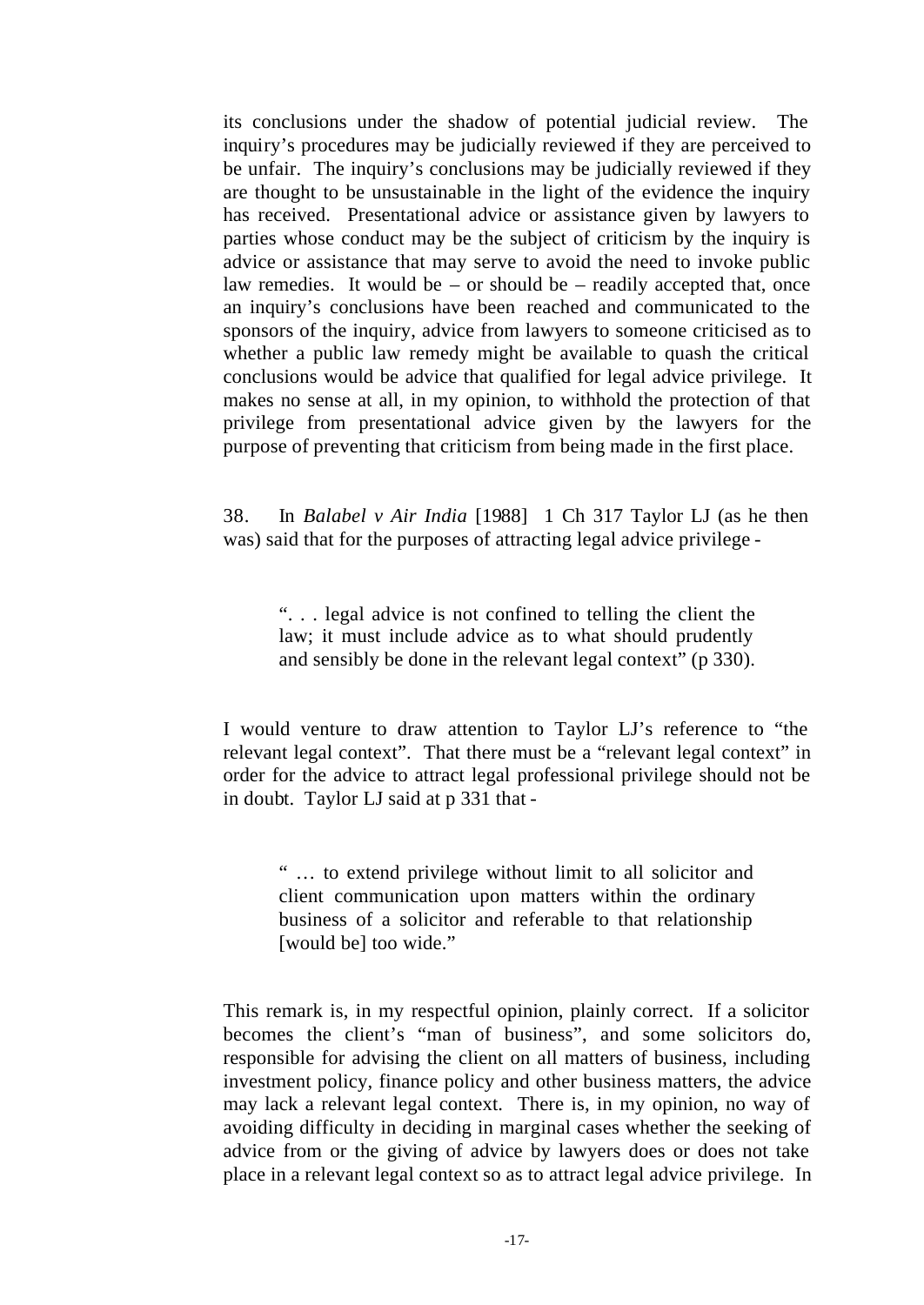cases of doubt the judge called upon to make the decision should ask whether the advice relates to the rights, liabilities, obligations or remedies of the client either under private law or under public law. If it does not, then, in my opinion, legal advice privilege would not apply. If it does so relate then, in my opinion, the judge should ask himself whether the communication falls within the policy underlying the justification for legal advice privilege in our law. Is the occasion on which the communication takes place and is the purpose for which it takes place such as to make it reasonable to expect the privilege to apply? The criterion must, in my opinion, be an objective one.

39. In the discussion of the issue before your Lordships, and in the very helpful written submissions that the parties and the interveners have placed before your Lordships, a number of examples have been given of advice from lawyers in areas where it was suggested to be questionable whether legal advice privilege would be attracted. Planning inquiries were mentioned. Mr Pollock, as I understand it, contended that advice given by lawyers to an objector at a planning inquiry would not qualify for the privilege. The objector's rights, liabilities and obligations would not be in issue - so, no privilege. That plainly could not be said of advice given to the developer seeking the planning permission. Advice to the developer would relate directly to the rights under planning law that the developer hoped to acquire and to any conditions accompanying the permission to develop with which the developer would be under an obligation to comply. But how could it be right to allow privilege to protect advice given to the developer but to deny it to comparable advice given to the objector? Every objector has the right under public law to present his case to the inquiry. So, in my opinion, advice given by lawyers to objectors for the purpose of enhancing the prospects of a successful outcome, from their point of view, to the inquiry would be advice given in a relevant legal context and would qualify for legal advice privilege. So to hold would not be to extend litigation privilege to inquiries. It would be to give legal advice privilege its due scope.

40. Advice given by lawyers to the promoters of private bills was mentioned. I would myself be in no doubt at all but that advice and assistance given by lawyers to promoters of private bills, although often, perhaps usually, presentational in character, would qualify for legal advice privilege. The relevant legal context seems to me clear. The same would apply to advice by lawyers given to opponents of the proposed bill.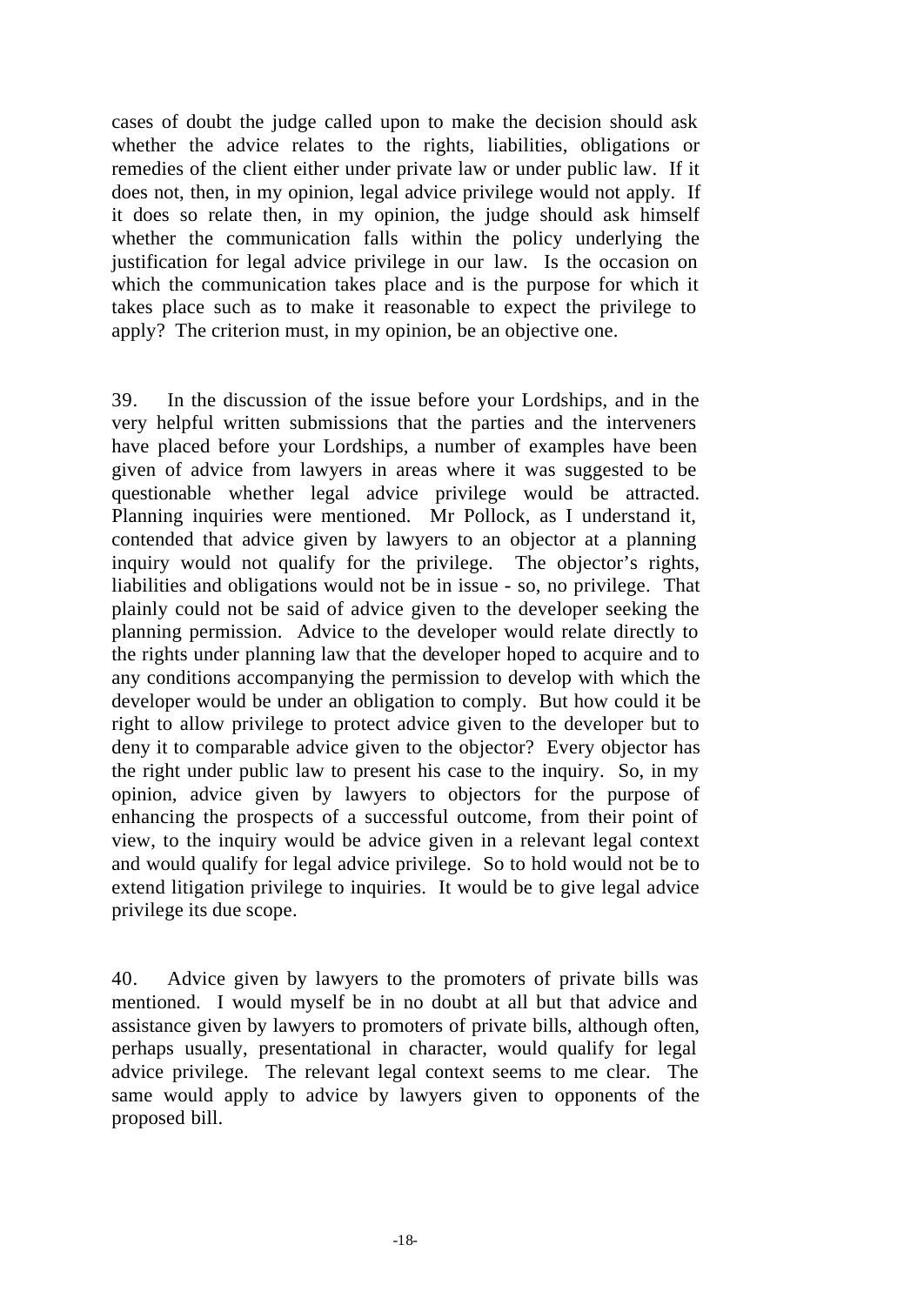41. Mr Jonathan Crow, in a written reply submission on behalf of the Attorney-General, has referred to advice given by Parliamentary counsel to the Government in relation to the drafting and preparation of public bills. This advice, too, Mr Crow submitted, should qualify for legal advice privilege. I agree that, here too, the relevant legal context is unmistakable and that legal advice privilege should apply.

42. Mr Pollock referred to advice sought from and given by a lawyer as to how to set about joining a private club. He put this forward as an obvious example of a case where legal advice privilege would not be attracted. The reason, Mr Pollock suggested, was that the advice being sought would not relate to the client's legal rights or obligations. I agree that legal advice privilege would not be attracted, not because the advice would necessarily not relate to the client's legal rights or obligations but because the bare bones of Mr Pollock's example had no legal context whatever. If his example were embellished with detail the answer might be different. Suppose the applicant for membership of the club had previously made an unsuccessful application to join the club, believed that his rejection had been inconsistent with the club's admission rules and wanted to make a fresh application with a view to testing the legality of his rejection if he were again to be blackballed. I think Mr Pollock would accept that in those circumstances the communications between the lawyer and the applicant would be protected by legal advice privilege. It would be protected because the communication would have a relevant legal context. It would relate to the legal remedies that might be available if the applicant's application were again unsuccessful.

43. There may, as I have said, be marginal cases where the answer is not easy. But, in my opinion, the present case is not in the least marginal. The preparation of the evidence to be submitted and the submissions to be made to the Inquiry on behalf of the Bank were for the purpose of enhancing the Bank's prospects of persuading the Inquiry that its discharge of its public law obligations under the Banking Acts in relation to BCCI was not deserving of criticism and had been reasonable in the circumstances. The presentational advice given by Freshfields and counsel for that purpose was advice "as to what should prudently and sensibly be done in the relevant legal context" (*Balabel v Air India*  supra at p.330). The "relevant legal context" was the Bingham Inquiry and the question whether the Bank had properly discharged its public law duties under the Banking Acts. The presentational advice falls, in my opinion, squarely within the policy reasons underlying legal advice privilege.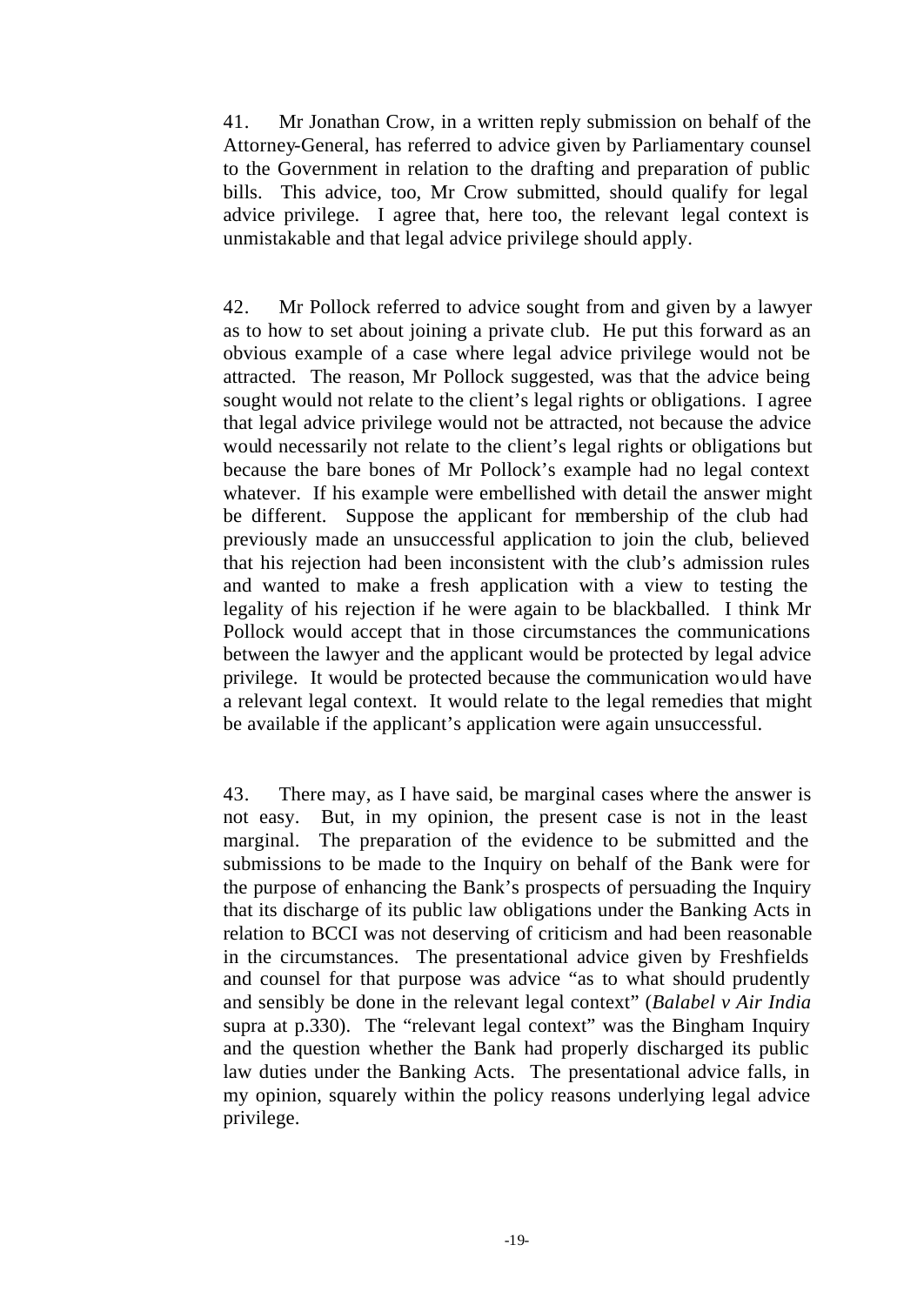44. I would be of the same opinion in relation to presentational advice sought from lawyers by any individual or company who believed himself, herself or itself to be at risk of criticism by an inquiry, whether a coroner's inquest, a statutory inquiry under the 1921 Act or an ad hoc inquiry such as the Bingham Inquiry. The defence of personal reputation and integrity is at least as important to many individuals and companies as the pursuit or defence of legal rights whether under private law or public law. The skills of professional lawyers when advising a client what evidence to place before an inquiry and how to present the client and his story to the inquiry in the most favourable light are, in my opinion, unquestionably legal skills being applied in a relevant legal context.

45. Accordingly, I would allow this appeal and set aside the order of 10 November 2003 made by Tomlinson J. In my opinion, all the communications between the BIU and Freshfields or counsel regarding the content and manner of presentation of the overarching statement made on the Bank's behalf to the Inquiry, and all internal notes and memoranda relating thereto, qualified for legal advice privilege. I have had the advantage of reading the opinions of my noble and learned friends Lord Carswell and Lord Rodger of Earlsferry and am in full agreement with the reasons they give for allowing the appeal. I agree also with the comments made by my noble and learned friend Lord Brown of Eaton-under-Heywood.

### *Communications between lawyers and their clients' employees*

46. One of the matters debated at the Court of Appeal hearing that led to the *Three Rivers (No.5)* judgment was whether, or which, communications between Freshfields and the Bank employees or exemployees, or officers or ex-officers, could qualify for legal advice privilege. It was accepted that communications between the lawyers and third parties could not qualify. The Court of Appeal held that only communications between Freshfields and the BIU could qualify. All other communications had to be disclosed. This is not an issue which arises for decision on this appeal but, for reasons which I have explained (see paras. 20 and 21), submissions have been made to your Lordships on the issue and your Lordships have been invited to express views on them. I think your Lordships should decline the invitation for a number of reasons.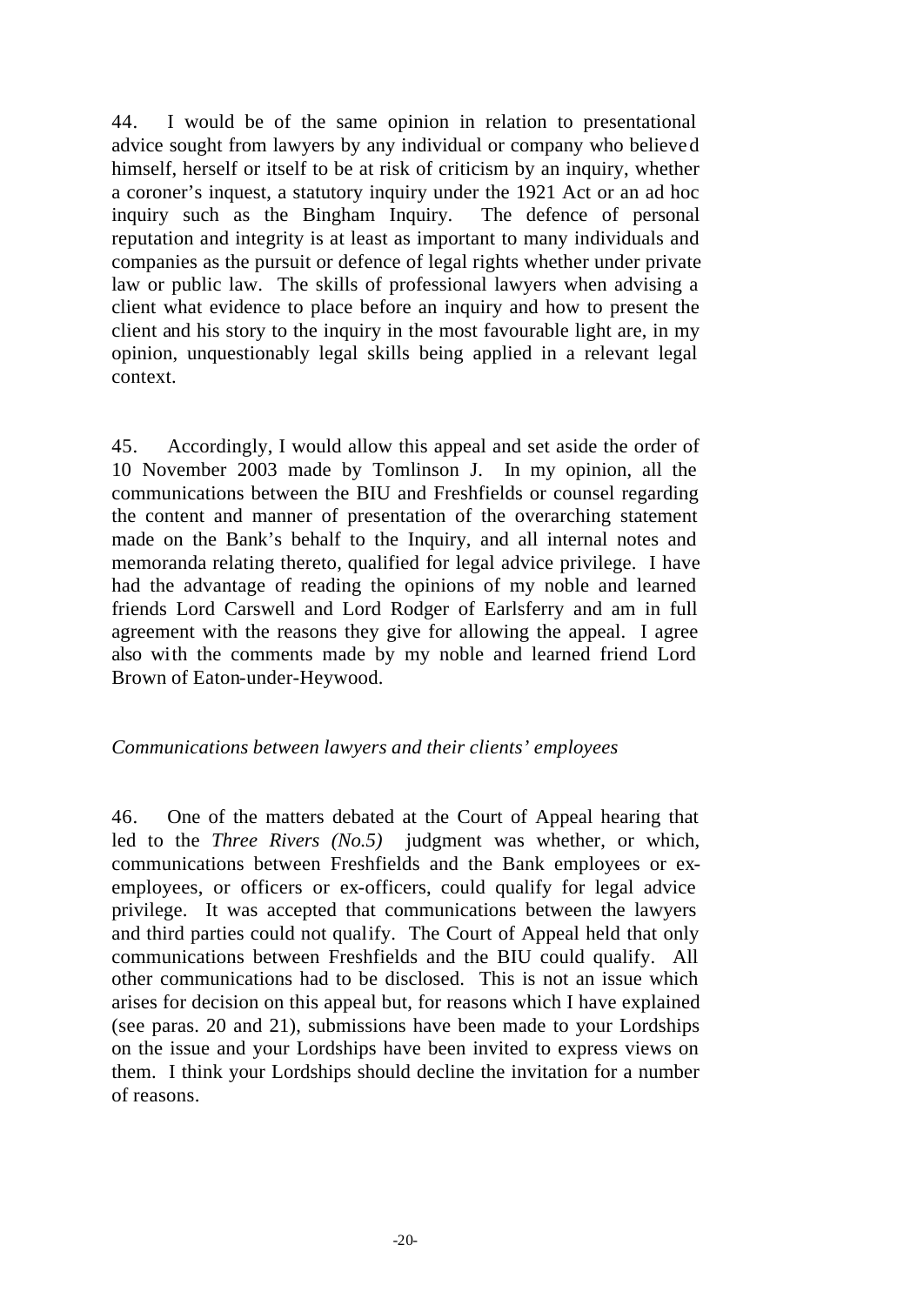47. First, the issue is a difficult one with different views, leading to diametrically opposed conclusions, being eminently arguable. Second, there is a dearth of domestic authority. *Upjohn Co v United States* (1981) 449 US 383 in the United States Supreme Court constitutes a valuable authority in a common law jurisdiction but whether (or to what extent) the principles there expressed should be accepted and applied in this jurisdiction is debatable. Third, whatever views your Lordships may express, and with whatever unanimity, the views will not constitute precedent binding on the lower courts. The guiding precedent on the issue will continue to be the Court of Appeal judgment in *Three Rivers (No.5)*. Fourth, if and when the issue does come before the House (or a new Supreme Court) the panel of five who sit on the case may or may not share the views of your Lordships, or a majority of your Lordships, sitting on this appeal. Fifth, and finally, this House, represented by an Appeal Committee of three, refused leave to appeal against the *Three Rivers (No.5)* judgment.

48. For all these reasons I think your Lordships should refrain from expressing views on the issue. Nothing that I have said should be construed either as approval or disapproval of the Court of Appeal's ruling on the issue in *Three Rivers (No.5)*. The issue simply does not arise on this appeal.

### **LORD RODGER OF EARLSFERRY**

My Lords,

49. I have had the privilege of considering in draft the speeches of my noble and learned friends, Lord Scott of Foscote, Lord Carswell and Lord Brown of Eaton-under-Heywood. I agree with them that the appeal should be allowed for the reasons that they give. I also agree that the House should not deal with the second of the two points identified by Lord Scott. In adding some observations of my own I gratefully adopt the accounts of the facts and issues given by Lord Scott and Lord Carswell.

50. The Bank of England ("the Bank") resist a claim for disclosure of communications between the BIU and Freshfields on the ground that the communications are covered by legal advice privilege. In the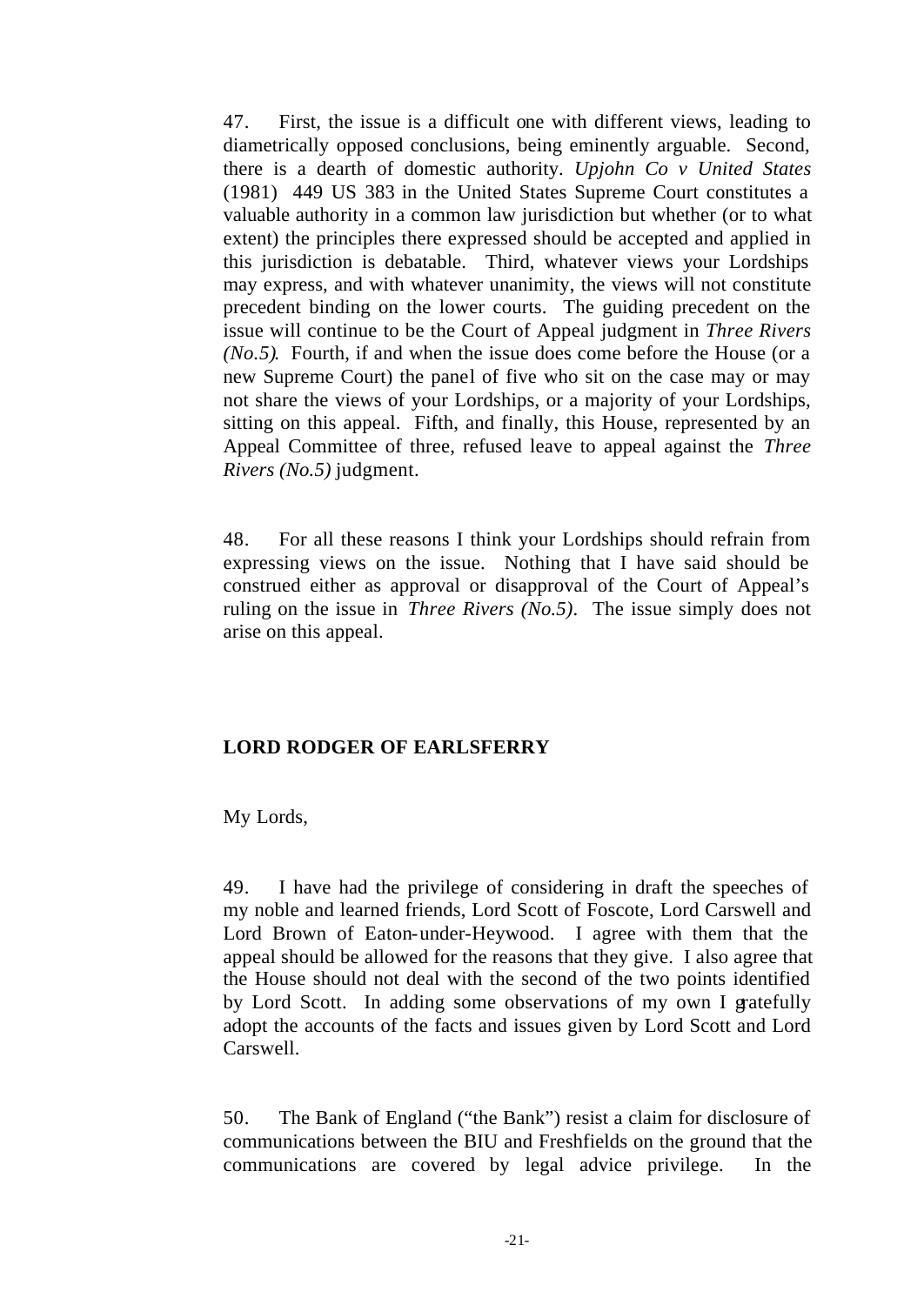formulation of Millett J in *Price Waterhouse v BCCI Holdings* [1992] BCLC 583, 588d-e legal advice privilege attaches to all communications made in confidence between solicitors and their clients for the purpose of giving or obtaining legal advice even at a stage when litigation is not in contemplation. It does not matter whether the communication is directly between the client and his legal adviser or is made through an intermediate agent of either.

51. It is common ground between the parties that legal advice privilege has to be distinguished from litigation privilege. As Lord Edmund-Davies noted in *Waugh v British Railways Board* [1980] AC 521, 541–542, in the past the need to make that distinction was sometimes overlooked:

"It is for the party refusing disclosure to establish his right to refuse. It may well be that in some cases where that right has in the past been upheld the courts have failed to keep clear the distinction between (a) communications between client and legal adviser, and (b) communications between the client and third parties, made (as the Law Reform Committee put it) 'for the purpose of obtaining information to be submitted to the client's professional legal advisers for the purpose of obtaining advice upon pending or contemplated litigation.'"

52. Litigation privilege relates to communications at the stage when litigation is pending or in contemplation. It is based on the idea that legal proceedings take the form of a contest in which each of the opposing parties assembles his own body of evidence and uses it to try to defeat the other, with the judge or jury determining the winner. In such a system each party should be free to prepare his case as fully as possible without the risk that his opponent will be able to recover the material generated by his preparations. In the words of Justice Jackson in *Hickman v Taylor* (1947) 329 US 495, 516, "Discovery was hardly intended to enable a learned profession to perform its functions either without wits or on wits borrowed from the adversary."

53. In *In re L (A Minor)(Police Investigation: Privilege)* [1997] AC 16 your Lordships' House held, Lord Mustill and Lord Nicholls of Birkenhead dissenting, that proceedings under Part IV of the Children Act 1989 were "investigative" rather than "adversarial" in nature and that litigation privilege was therefore excluded by necessary implication.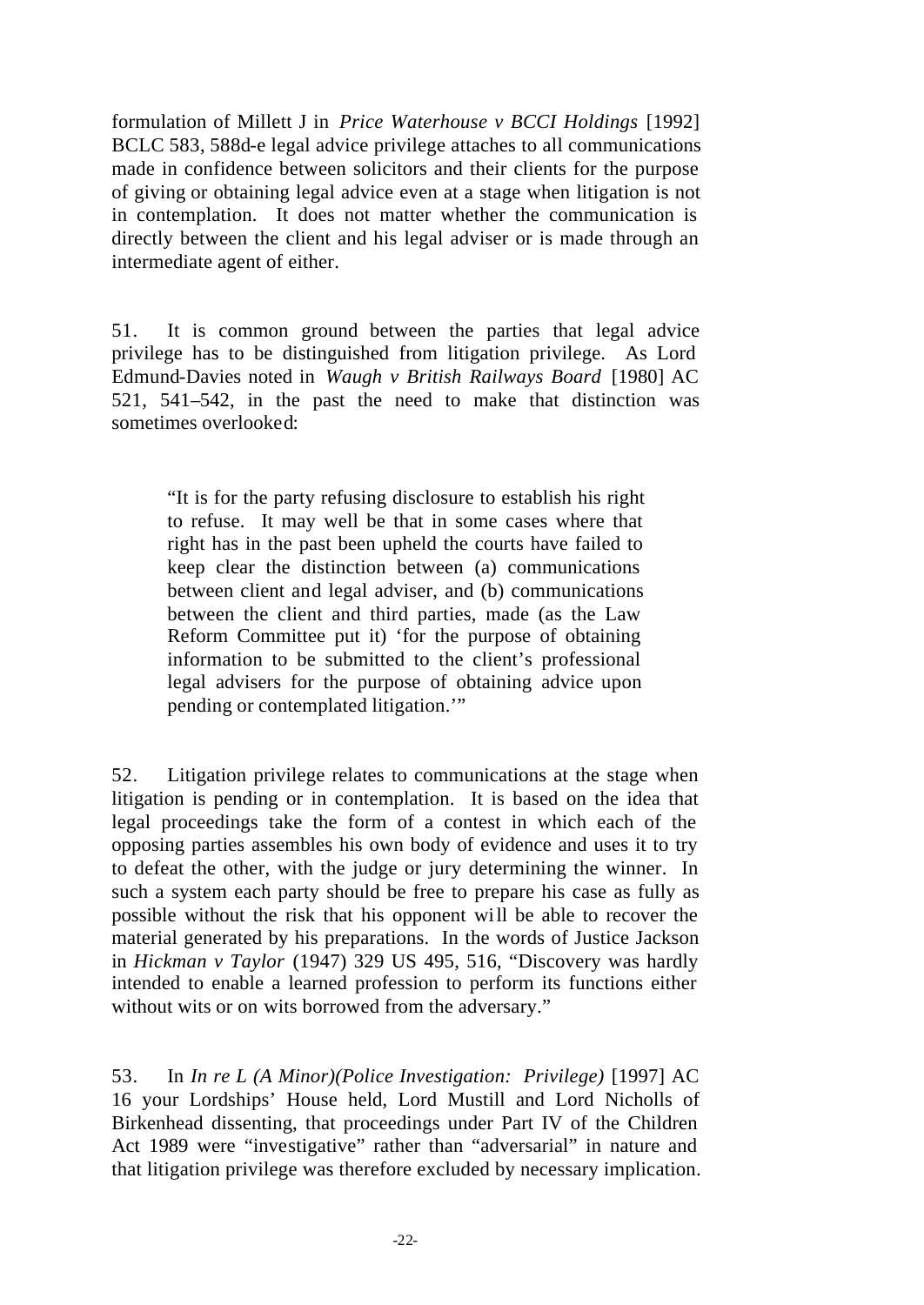In the present case the Bank accept that Bingham LJ's inquiry was not to be regarded as adversarial in nature and that, for this reason, they cannot claim litigation privilege for the communications between the BIU and Freshfields. In these circumstances it is unnecessary to analyse more fully the characteristics of those kinds of proceedings which do attract litigation privilege. In his dissenting speech in *In re L* Lord Nicholls of Birkenhead sounded a note of caution against basing any such analysis simply on the distinction between "adversarial" and "inquisitorial" proceedings: [1997] AC 16, 31G–32D. In the meantime those cautionary words have gained force since, for the purposes of the Human Rights Act 1998, one of the characteristics of a fair trial under article 6 is that the proceedings should be "adversarial": e g *Lobo Machado v Portugal* (1996) 23 EHRR 79, para 31. The ethos of the new system of civil procedure in England and Wales, and of the more limited changes in civil procedure in Scotland, may also have a bearing on the question. Consideration of the issue must, however, await a case where the matter arises for decision.

54. The rationale of legal advice privilege has been identified in numerous cases, many of which are cited in the speeches of Lord Scott and Lord Carswell. I need not repeat them but venture to add a passage from Sir George Mackenzie's *Observations upon the 18th Act of the 23rd Parliament of King James the Sixth against Dispositions made in Defraud of Creditors etc* (1675), in *Sir George Mackenzie's Works* Vol 2 (1755), p 1. He said this, at p 44:

"An Advocate is by the Nature of his Imployment tied to the same Faithfulness that any Depositor is: For his Client has depositate in his Breast his greatest Secrets; and it is the Interest of the Common-wealth, to have that Freedom allowed and secured without which Men cannot manage their Affairs and private Business: And who would use that Freedom if they might be ensnared by it? This were to beget a Diffidence betwixt such who should, of all others, have the greatest mutual Confidence with one another; and this will make Men so jealous of their Advocates that they will lose their private Business, or succumb in their just Defence, rather than Hazard the opening of their Secrets to those who can give them no Advice when the case is Half concealed, or may be forced to discover them when revealed."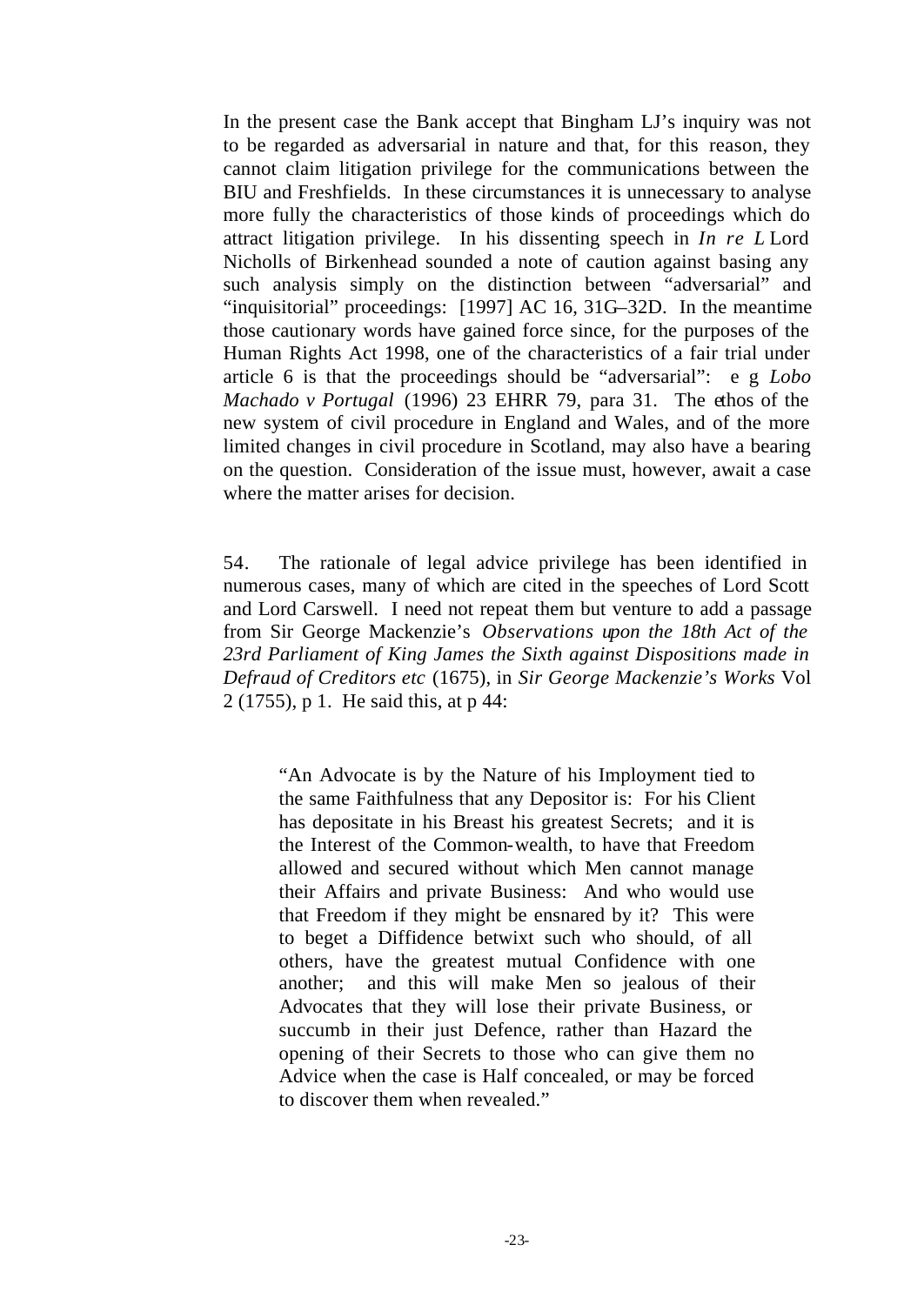As this passage shows, the public interest justification for the privilege is the same today as it was 350 years ago: it does not change, or need to change, because it is rooted in an aspect of human nature which does not change either. If the advice given by lawyers is to be sound, their clients must make them aware of all the relevant circumstances of the problem. Clients will be reluctant to do so, however, unless they can be sure that what they say about any potentially damaging or embarrassing circumstances will not be revealed later. So it is settled that, in the absence of a waiver by the client, communications between clients and their lawyers for the purpose of obtaining legal advice must be kept confidential and cannot be made the subject of evidence. Of course, this means that, from time to time, a tribunal will be deprived of potentially useful evidence but the public interest in people being properly advised on matters of law is held to outweigh the competing public interest in making that evidence available. As Lord Reid succinctly remarked in *Duke of Argyll v Duchess of Argyll* 1962 SC (HL) 88, 93, "the effect, and indeed the purpose, of the law of confidentiality is to prevent the court from ascertaining the truth so far as regards those matters which the law holds to be confidential."

55. Despite its long pedigree the Court of Appeal in this case appear to have been less than enthusiastic about the very notion of legal advice privilege. In particular, they thought that it was not clear why it should attach to matters such as the conveyance of real property or the drawing up of a will: [2004] QB 916, 935, para 39 per Lord Phillips of Worth Matravers MR. I do not share these doubts. A client's financial or tax position, or the financial or tax position of members of his family, may well be relevant to the way in which he asks his solicitor to structure a property transaction. Or else, for example, the client may have private worries about his son's ability to fend for himself which explain why he conveys a more valuable property to his son than to his more able daughter. People have a legitimate interest in keeping such matters private. The case for confidentiality is, if anything, even more obvious when it comes to the preparation of a will. Rightly or wrongly, the provisions are often shaped by past relationships, indiscretions, experiences, impressions and mistakes, as well as by jealousies, slights, animosities and affections, which the testator would not wish to have revealed but which he must nevertheless explain if the solicitor is to carry out his wishes. Divulging the provisions during the testator's lifetime or disclosing the reasons for them after the testator's death could often cause incalculable harm and misery. The public interest lies in minimising the risk of that happening. In these circumstances it is, in the words of Sir George Mackenzie, *Works* vol 2, p 45, the interest of the commonwealth "not to unseal the Secrets of private Persons and thereby to render all Trust and Commerce suspect."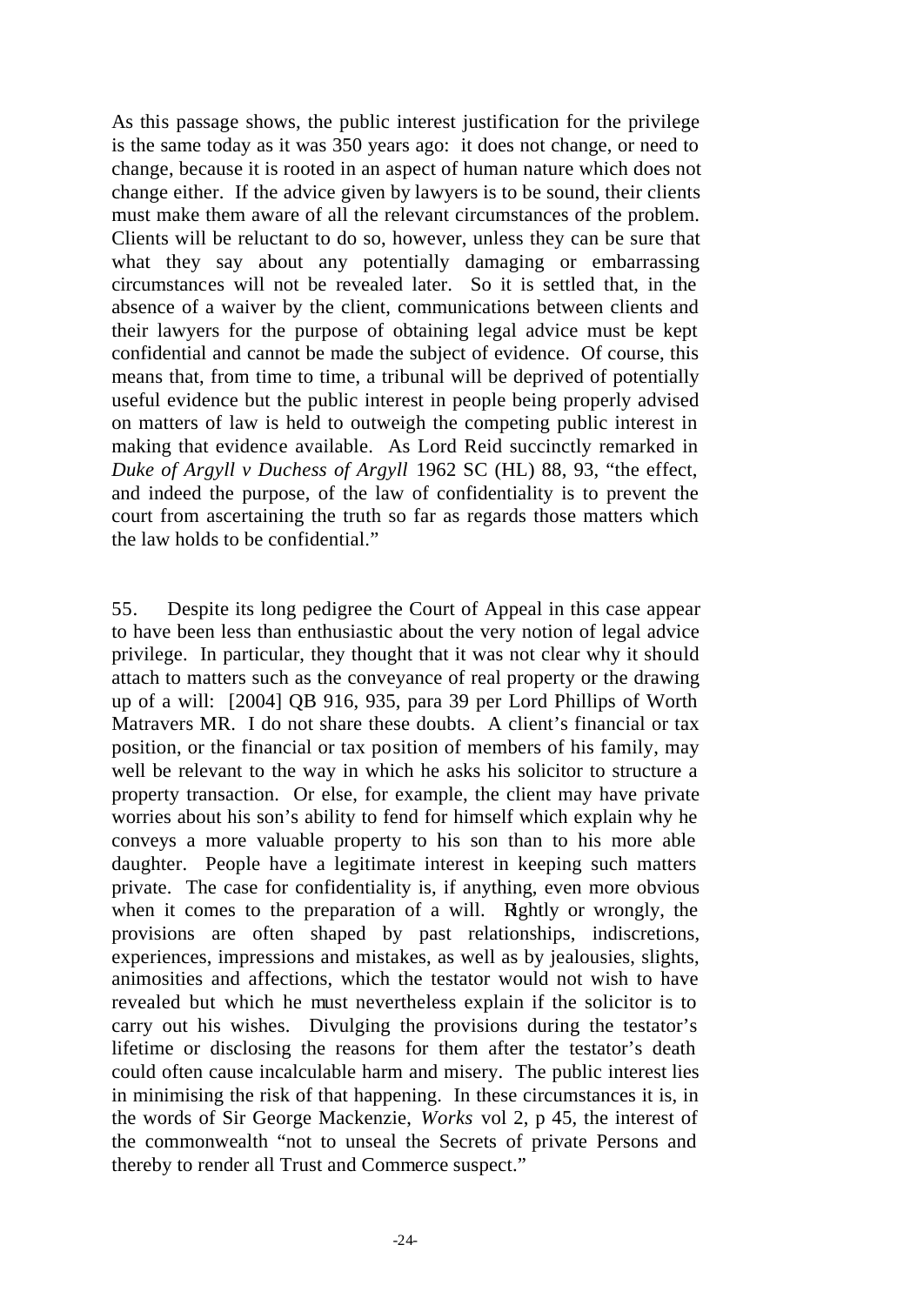56. More often than not the lawyer will be advising his client on legal matters that relate to his own position – whether his public law or private law rights and obligations. Legal advice privilege also applies to advice on criminal matters, which it may not always be easy to characterise as relating, strictly speaking, to rights and obligations of the client. Mr Pollock QC accepted that legal advice privilege would apply in all these cases. In other cases, such as that of an objector at a public inquiry, the advice sought may relate partly to the client's own legal position and partly to the position of someone else, such as the developer. But clients may also legitimately consult their lawyers simply about someone else's legal position. Most obviously, a concerned parent may consult a lawyer about the potential repercussions for their adult child of some step which that child is contemplating. In all these cases the client would be inhibited in obtaining proper advice from his lawyer if there were any risk that either of them might require to reveal what had passed between them. So legal advice privilege applies.

57. In the present case the Court of Appeal proceeded, [2004] QB 916, 932, on the basis that "the dominant role of Freshfields was to advise on preparation and presentation of evidence for the Bingham Inquiry but that it is possible that they may have given some advice as to the Bank's legal rights and obligations" and that "the advice and assistance sought was primarily in relation to the presentation of evidence to the inquiry rather than in relation to the Bank's rights and obligations." Mr Sumption QC criticised that conclusion but, simply for present purposes, I am content to accept it without addressing those criticisms. The implication of the Court of Appeal's judgment that in these circumstances legal advice privilege is not engaged must be that, when the Bank were communicating with Freshfields in relation to the presentation of their evidence to the inquiry, they were not seeking legal advice from them.

58. In his important judgment in *Balabel v Air India* [1988] Ch 317, 331H – 332B, Taylor LJ seems to have thought that in the past the business of solicitors was more restricted than it is today and that there is therefore now more of a need to keep legal advice privilege within justifiable bounds. In the present case the Court of Appeal adopted that observation, [2004] QB 916, 933, para 30. As counsel for both parties accepted, however, what Taylor LJ says in that passage is, at best, an over-simplification. Especially in the nineteenth century, many solicitors or attorneys acted as "men of business". They not only gave legal advice and assistance but carried on business, for instance, as patent agents, as agents for insurance companies, as deposit agents for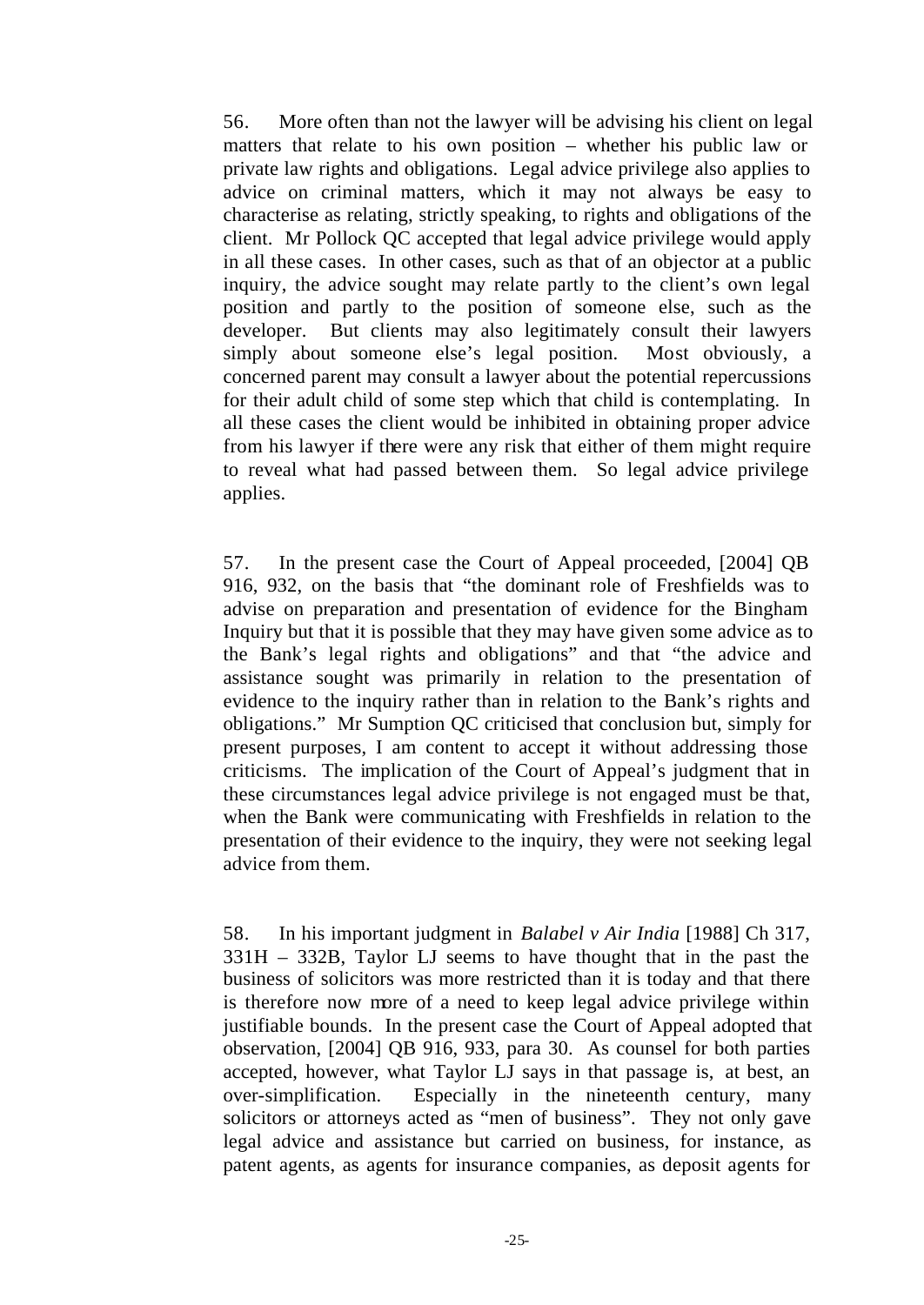colonial banks, and as stewards or factors running estates. They would also lend money to their clients, sometimes in relation to the purchase of property. Until fairly recently indeed, Scottish solicitors had succeeded in keeping for themselves all the work of selling houses that estate agents were doing in England. Given the varied functions performed by lawyers, it is scarcely surprising that questions frequently arose as to the capacity in which the lawyer or firm was acting in a particular transaction. For example, in both *Hagart and Burn-Murdoch v Inland Revenue Commissioners* [1929] AC 386 and *Minter v Priest* [1930] AC 558 the House had to decide in what capacity solicitors had lent money to clients. And one of the issues in *Minter* was, precisely, the application of legal advice privilege in that kind of case. Lawyers today may be instructed in situations in which they would not have been instructed in the past or which did not even exist in the past; equally, however, lawyers in the past were employed in situations in which they would not be employed today and which do not even exist today. In relation to legal advice privilege what matters today remains the same as what mattered in the past: whether the lawyers are being asked qua lawyers to provide legal advice.

59. In *Balabel v Air India* [1988] Ch 317, 330 Taylor LJ reviewed the authorities and held that, for the purposes of legal advice privilege, "legal advice is not confined to telling the client the law; it must include advice as to what should prudently and sensibly be done in the relevant legal context." According to his terms of reference, Bingham LJ was to enquire into the supervision of BCCI under the Banking Acts and to consider whether the action taken by all the United Kingdom authorities was appropriate and timely. Therefore the Banking Acts formed the relevant legal context in which Freshfields were asked to act for the Bank. So far as the Bank were concerned, what Bingham LJ had to decide was whether or not the steps that they took to supervise BCCI had been appropriate, having regard to their powers and duties under the Banking Acts as they stood at the relevant time. The Bank's evidence to the inquiry was directed to that issue. It may be – the House was not told – that the BIU consulted other professionals, such as bankers, accountants or actuaries, about the presentation of the Bank's evidence. If so, the BIU would have expected them to bring their particular expertise to bear on the evidence and to comment accordingly – alerting the Bank, for instance, to any possible grounds of criticism, or to particularly favourable points which they noticed. Similarly, if  $-$  and there is no reason to suppose this happened – the BIU had sought advice from the modern equivalent of a rhetorician on how to make sure that the Bank's evidence would be presented to the inquiry in a way that made it easily understood and assimilated, it would have expected him to use his rhetorical expertise when making his comments on the drafts.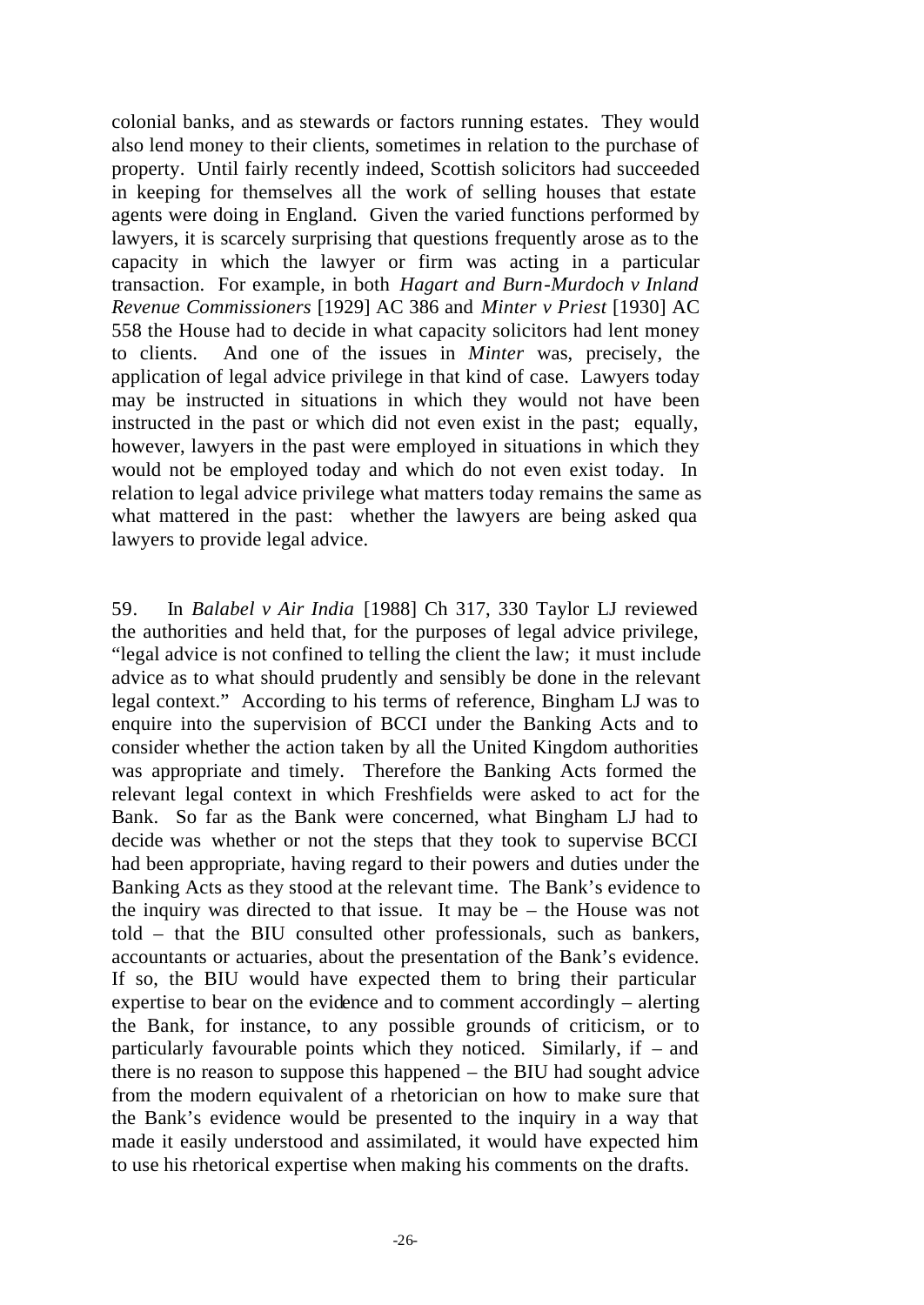60. When, however, the BIU consulted the lawyers in Freshfields, and through them counsel, about the presentation of their evidence to the inquiry, it was not seeking their comments and assistance as bankers, accountants, rhetoricians or anything else: it was seeking their comments and assistance as lawyers professing expertise in the field. Either expressly or impliedly, the BIU was asking them to put on legal spectacles when reading, considering and commenting on the drafts. In other words it was asking them to consider, as lawyers, how the Bank's evidence could be most effectively presented to Bingham LJ, given that he was inquiring into the Bank's discharge of their legal responsibilities under the Banking Acts. Such advice could come in many forms. For instance, the BIU could have expected Freshfields to draw attention to any implications, favourable or otherwise, which a particular line of evidence on one aspect of the Bank's supervisory obligations might have for a different aspect of their responsibilities. Similarly, Freshfields would be in a position to point out matters which should not be laboured in evidence as they would be obvious to a senior judge like Bingham LJ with his ready grasp of the relevant law. Alternatively, they might highlight points that would be worth exploring more fully. Of course, your Lordships do not know which issues actually arose and were considered by the lawyers when reading the Bank's draft evidence – far less what comments Freshfields communicated to the BIU which eventually helped to shape the Bank's "overarching" statement to the inquiry. That does not matter. What matters is that the BIU was instructing the lawyers in Freshfields to carry out a function which necessarily involved the use of their legal skills if it was to be performed properly. The communications between the BIU and Freshfields were therefore concerned with obtaining "legal advice" in the broader sense in which, as Taylor LJ rightly said in *Balabel v Air India*, that term should be understood for this purpose*.* It follows that legal advice privilege applies to those communications. The appeal must be allowed.

### **BARONESS HALE OF RICHMOND**

### My Lords,

61. I agree, for the reasons given by each of you, that this appeal should be allowed. I do sympathise with the Court of Appeal's anxiety to set boundaries to the scope of legal advice privilege. Legal advice privilege restricts the power of a court to compel the production of what would otherwise be relevant evidence. It may thus impede the proper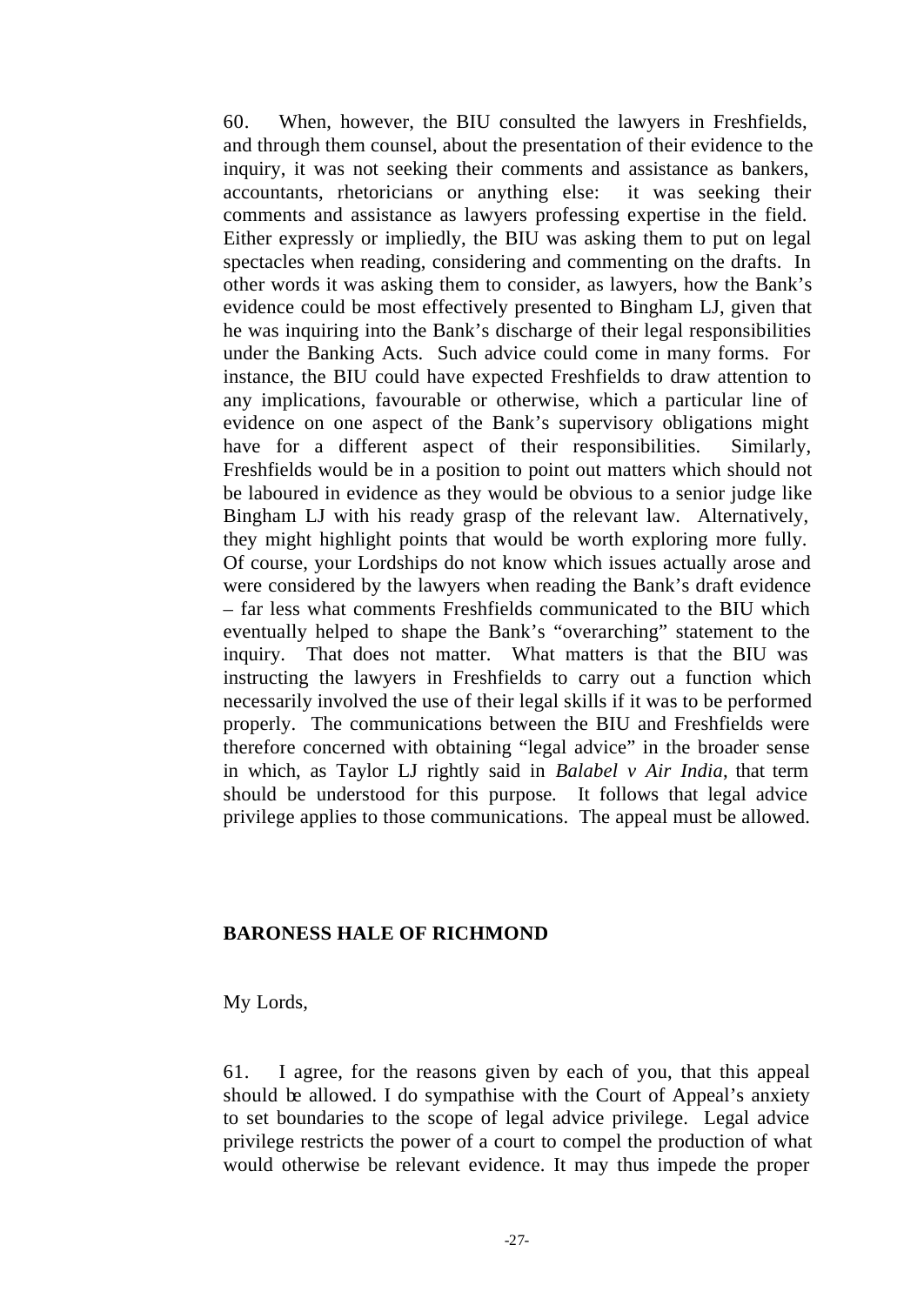administration of justice in the individual case. This makes the communications covered different from most other types of confidential communication, where the need to encourage candour may be just as great. But the privilege is too we ll established in the common law for its existence to be doubted now. And there is a clear policy justification for singling out communications between lawyers and their clients from other professional communications. The privilege belongs to the client, but it attaches both to what the client tells his lawyer and to what the lawyer advises his client to do. It is in the interests of the whole community that lawyers give their clients sound advice, accurate as to the law and sensible as to their conduct. The client may not always act upon that advice (which will sometimes place the lawyer in professional difficulty, but that is a separate matter) but there is always a chance that he will. And there is little or no chance of the client taking the right or sensible course if the lawyer's advice is inaccurate or unsound because the lawyer has been given an incomplete or inaccurate picture of the client's position.

62. This rationale extends much more broadly than to advice about legal rights and obligations strictly so-called. I understand that we all endorse the approach of the Court of Appeal in *Balabel v Air India* [1988] Ch 317, and in particular the observation of Taylor LJ at 330, that "legal advice is not confined to telling the client the law; it must include advice as to what should prudently and sensibly be done in the relevant legal context". There will always be borderline cases in which it is difficult to decide whether there is or is not a 'legal' context. But much will depend upon whether it is one in which it is reasonable for the client to consult the special professional knowledge and skills of a lawyer, so that the lawyer will be able to give the client sound advice as to what he should do, and just as importantly what he should not do, and how to do it. We want people to obey the law, enter into valid and effective transactions, settle their affairs responsibly when they separate or divorce, make wills which will withstand the challenge of the disappointed, and present their best case before all kinds of court, tribunal and inquiry in an honest and responsible manner.

63. Given this rationale, there are particular difficulties in identifying 'the client' to whose communications privilege should attach in the case of a large organisation such as the Bank or a Government Department. As the point does not arise for decision in this case, I agree, for the reasons given by Lord Scott of Foscote, that we should not express any views upon the matter.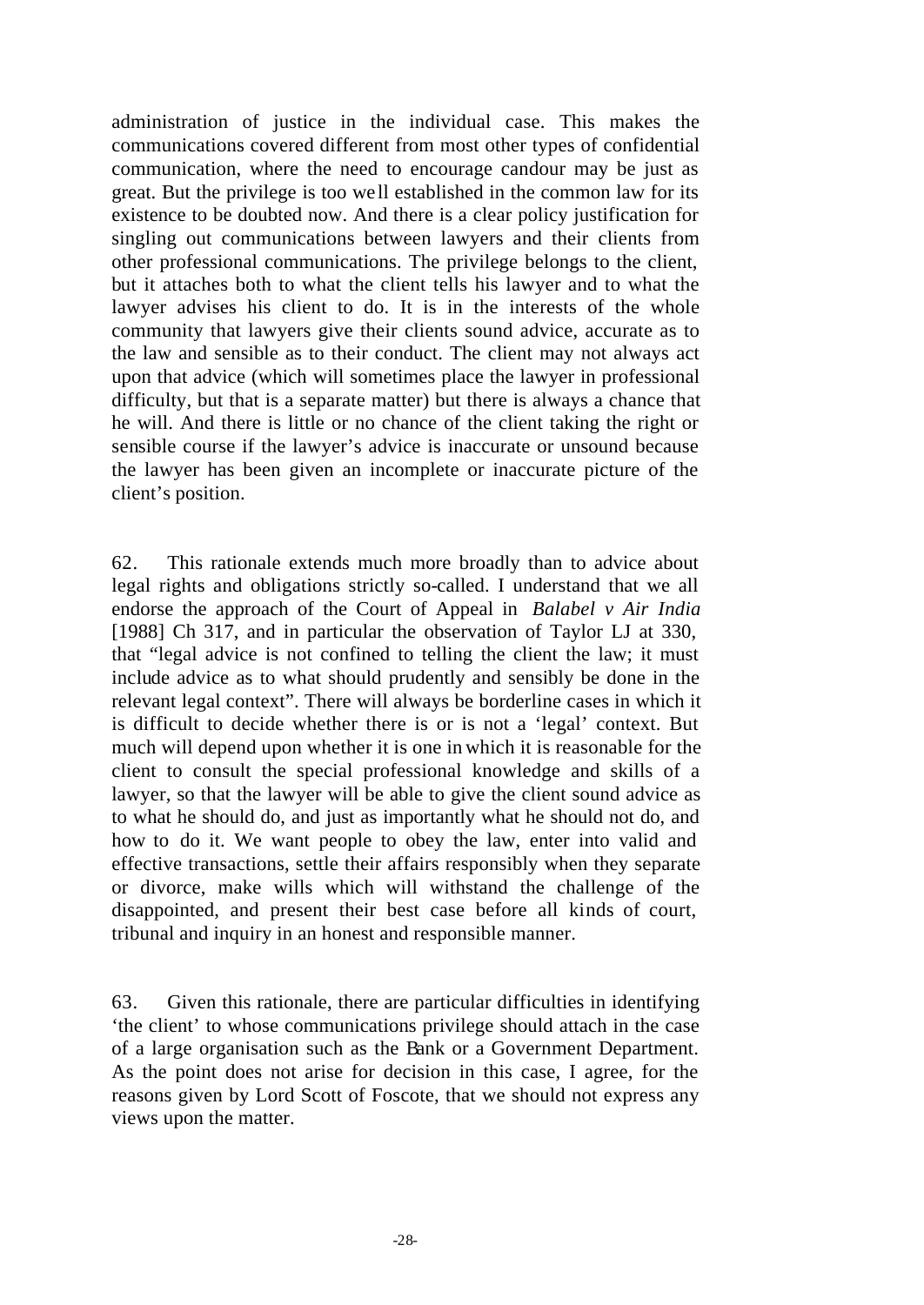# **LORD CARSWELL**

#### My Lords,

64. The relatively brief but active trading history of the Bank of Credit and Commerce International SA ("BCCI"), which commenced business in 1972, came to an end on 5 July 1991, when it presented a petition for the appointment of a provisional liquidator. The history of the rise and fall of BCCI has been fully set out in the report of the inquiry held by Bingham LJ and well documented in several judgments, and it is unnecessary to repeat it here. It is sufficient merely to refer for convenience to the summary contained in paragraphs 16 to 26 of the speech of Lord Hope of Craighead in the appeal entitled *Three Rivers District Council and others v Bank of England (No 3)* [2003] 2 AC 1, 240-243.

65. The respondents, who are creditors of BCCI and the liquidators of the company, have brought the present claim against the Bank of England ("the Bank") for misfeasance in public office. The essence of the claim is that the Bank through its officials acted in bad faith in the exercise its statutory responsibilities as a supervisor of BCCI as an institution licensed to accept deposits in the United Kingdom, in that it failed to take decisions that would protect the interests of depositors and potential depositors when it was aware that there was a serious and immediate threat that unless BCCI was rescued by the Abu Dhabi government it would collapse. The action, the hearing of which has now commenced before Tomlinson J, has spawned a mass of satellite litigation which has brought the parties on a number of occasions to the Court of Appeal and to your Lordships' House. The present appeal concerns documents in the control of the Bank, in circumstances to which I shall refer in more detail, and raises fundamental questions concerning the nature and ambit of legal professional privilege. That privilege is commonly classified in modern usage under the two subheadings of legal advice privilege and litigation privilege (terminology which appears to owe its origin to the submission of counsel in *Re Highgrade Traders Ltd* [1984] BCLC 151, adopted by Oliver LJ at page 161h). The former covers communications passing between lawyer and client for the purpose of seeking and furnishing legal advice, whether or not in the context of litigation. The latter, which is available when legal proceedings are in existence or contemplated, embraces a wider class of communication, such as those passing between the legal adviser and potential witnesses. The relationship between these two classes of privilege formed the subject of much of the argument before the House.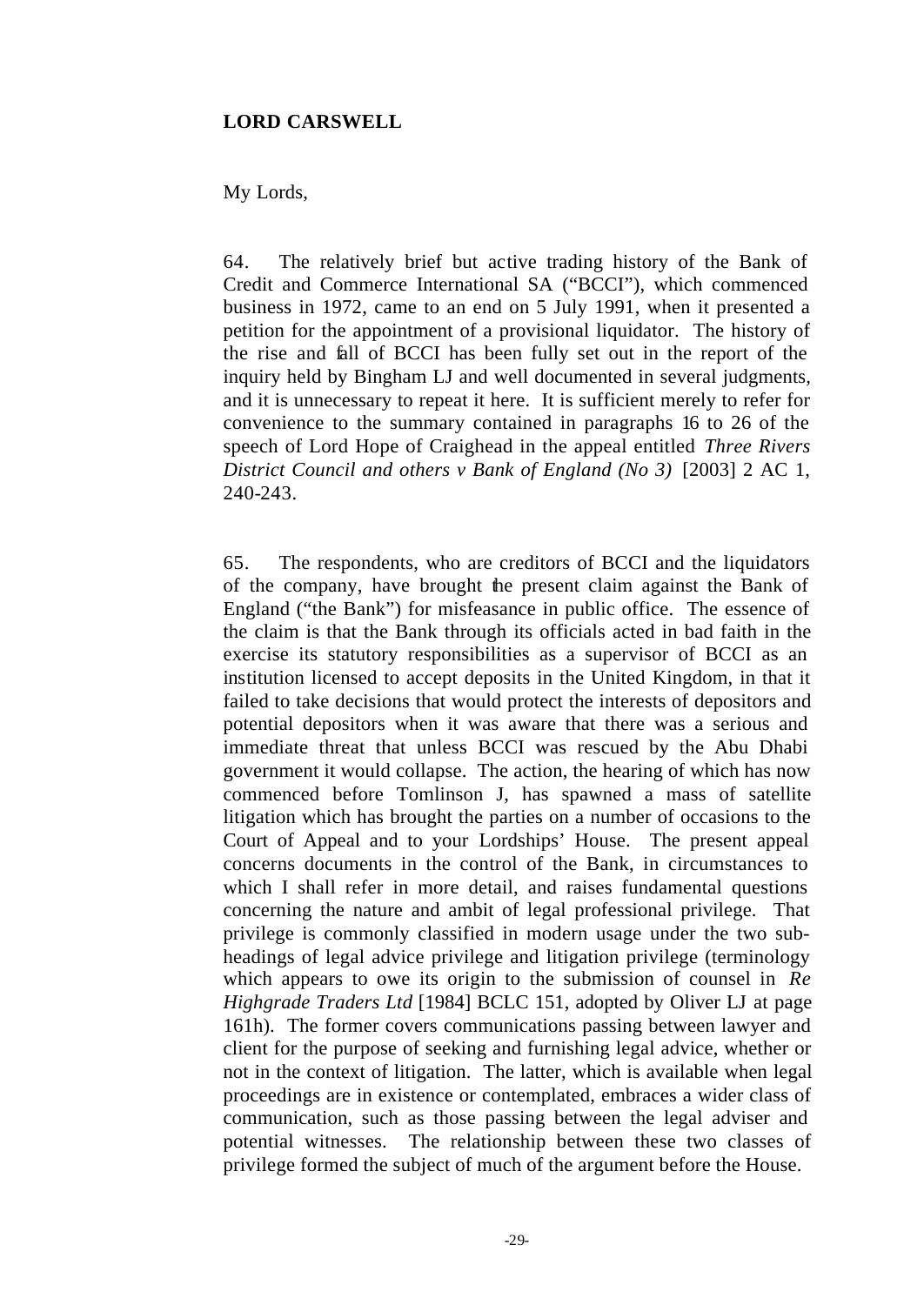66. The Government reacted quickly to the failure of BCCI, largely due to expressions of concern which had emanated from the financial community about the quality of the Bank's supervision of BCCI under the Banking Acts. On 19 July 1991 it was announced that an independent inquiry would be held into the exercise by the Bank of its statutory duty of supervision of BCCI as a licensed deposit-taker, and on 22 July 1991 Bingham LJ was formally appointed to conduct the inquiry. His comprehensive report on the affair was submitted in July 1992 to the Chancellor of the Exchequer and the Governor of the Bank.

67. The Bank considered it of great importance to make the most effective response to the Bingham Inquiry. For that purpose the Governor appointed a group of officials who became known as the Bingham Inquiry Unit ("BIU"), with the task of dealing with all communications between the Bank and the Inquiry. Messrs Freshfields and counsel were instructed and over a period of time gave extensive advice and assistance, the nature of which is described in detail in paragraphs 8 and 9 of the judgment of Tomlinson J given on 13 December 2002 in *Three Rivers District Council v Bank of England (No 5)* [2003] QB 1556 and the documents quoted therein. In the process the BIU and Freshfields generated a substantial volume of documents. It may be summarised very baldly as the gathering of the necessary information to enable the solicitors and counsel to advise on the way in which the Bank's case could be presented to the Inquiry, the furnishing of such advice and the preparation and amendment of draft witness statements and submissions to and responses to requests from the Inquiry. It is, however, worth adding to the material quoted by Tomlinson J the contents of paragraph 17 of the second witness statement made by Mr Philip Mark Croall, a partner in Freshfields Bruckhaus Deringer, which gives a useful synopsis of the type of work carried out by the BIU and Freshfields:

"So as to ensure that the Bank's legal advisers were properly instructed and fully informed to advise and assist the Bank in preparing its evidence and more generally in relation to all its dealings with the Bingham Inquiry, there was a constant flow of factual information from the Bank to its legal advisers, usually channelled through the BIU. The BIU and the Bank's legal advisers effectively operated as a single team, with members of the BIU undertaking, or delegating to others within the Bank, tasks of research or fact-gathering for the purpose of review and/or advice by the Bank's legal advisers. Specific requests for factual matters to be investigated and reported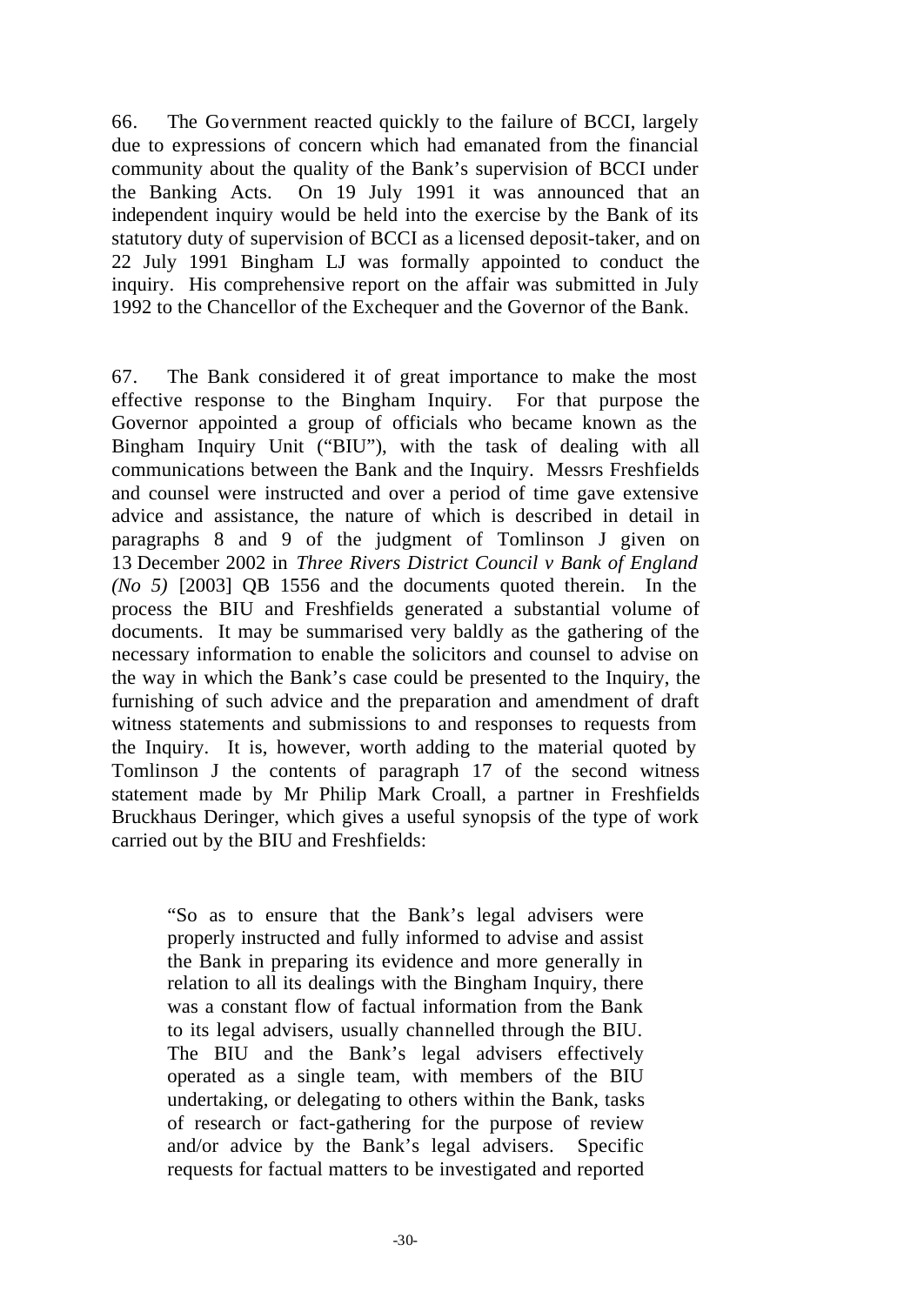(typically in the form of notes) to the legal team were sometimes made by the legal team itself to the BIU which then initiated work within the Bank. Sometimes such work was carried out by the BIU itself and sometimes by others elsewhere within the Bank commissioned to do so by the BIU. Fact finding and research based exercises were sometimes commissioned by the BIU itself of its own initiative in order to furnish information to the legal advisers. The purpose of carrying out all of this work was to provide information to the Bank's legal advisers to enable them to prepare submissions and/or advise on the nature, presentation and/or content of the Bank's submissions to, evidence for and responses to requests from, the Inquiry."

It was originally intended that witness statements from employees of the Bank and other persons would be furnished to Bingham LJ on behalf of the Bank, but in the event this was not done and the witnesses were called to give evidence to the inquiry without written statements having been supplied in advance. It appears, however, that a substantial volume of communications came into existence in the course of gathering the evidence of witnesses. Moreover, an "overarching" statement of some 258 pages was prepared on behalf of the Bank and furnished to the inquiry, which set out its case and the material evidence in some detail.

68. The inquiry itself amassed a large volume of documentation, which has been given the title of the "Bingham archive". Much of the satellite litigation to which I have referred has been concerned with attempts by the respondents to obtain access to various categories of documents in order to ascertain if there was material which they could use in support of their case. The phrase "fishing expedition" has been used more than once during the course of the series of proceedings, but it is no less than fair to recall the comment of Tomlinson J at paragraph 72 of his judgment given on 31 May 2002 in relation to the Bingham archive:

"If the Claimants are to be regarded as fishing, I am bound to say that they are fishing in waters which can be regarded as likely to be stocked, albeit not exclusively with fish likely to be to their taste."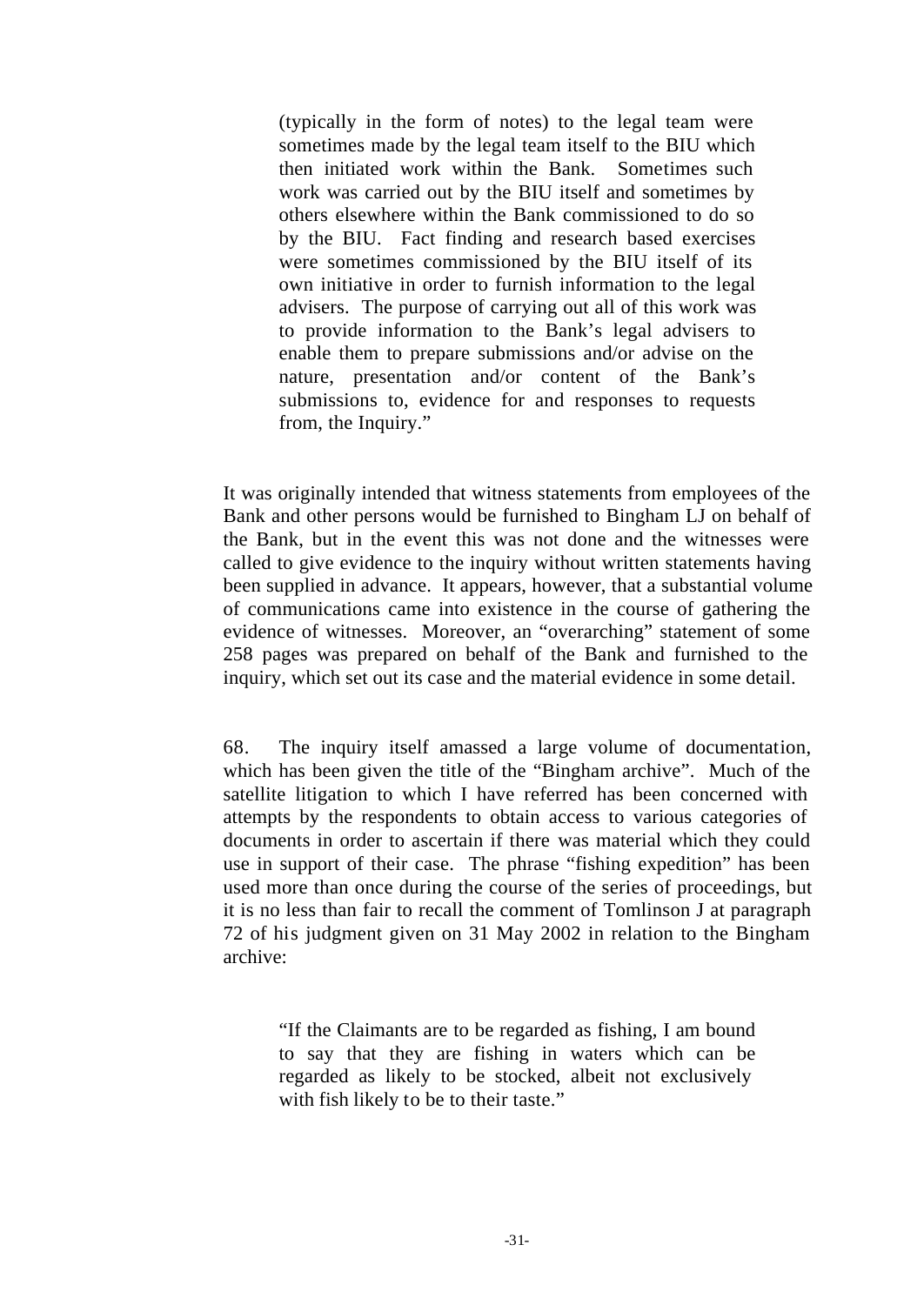69. The respondents brought two successive applications for disclosure of documents relating to the BIU. The first, the Court of Appeal decision in which is reported as *Three Rivers District Council v Bank of England (No 5)* [2003] QB 1556*,* is not directly the subject of this appeal, but an understanding of the issues dealt with in it is essential to consideration of the present proceedings. The second decision of the Court of Appeal, against which this appeal has been brought, is reported under the title of *Three Rivers District Council v Bank of England (No 6)* [2004] QB 916.I shall refer to these proceedings respectively as *Three Rivers (No 5)* and *Three Rivers (No 6).*

70. In *Three Rivers (No 5)* the claimants, the present respondents, applied pursuant to CPR r 31.19 for disclosure by the Bank of a large number of documents for which the Bank had claimed legal privilege. In his judgment given on 13 December 2002, to which I have referred, Tomlinson J upheld the Bank's claim and refused the declaratory relief sought by the claimants. His reasons for so holding, which appear to me to have considerable force, are set out in paragraph 30 of his judgment, in which he expressed his conclusion:

"In my judgment an internal confidential document, not being a communication with a third party, which was produced or brought into existence with the dominant purpose that it or its contents be used to obtain legal advice is privileged from production."

The judge stated that the necessary control is supplied by the dominant purpose test, which is applied at the time of creation of the documents. He summarised his conclusion on the dominant purpose test at para 32 of his judgment, where he held that

" … the Bank has properly identified as the dominant purpose for which much of the material was brought into existence by the BIU the obtaining or recording of legal advice. More broadly, the Bank has established that the material was prepared or commissioned pursuant to the retainer between the Bank and the legal advisers as part of the necessary exchange of information of which the object was the giving of legal advice."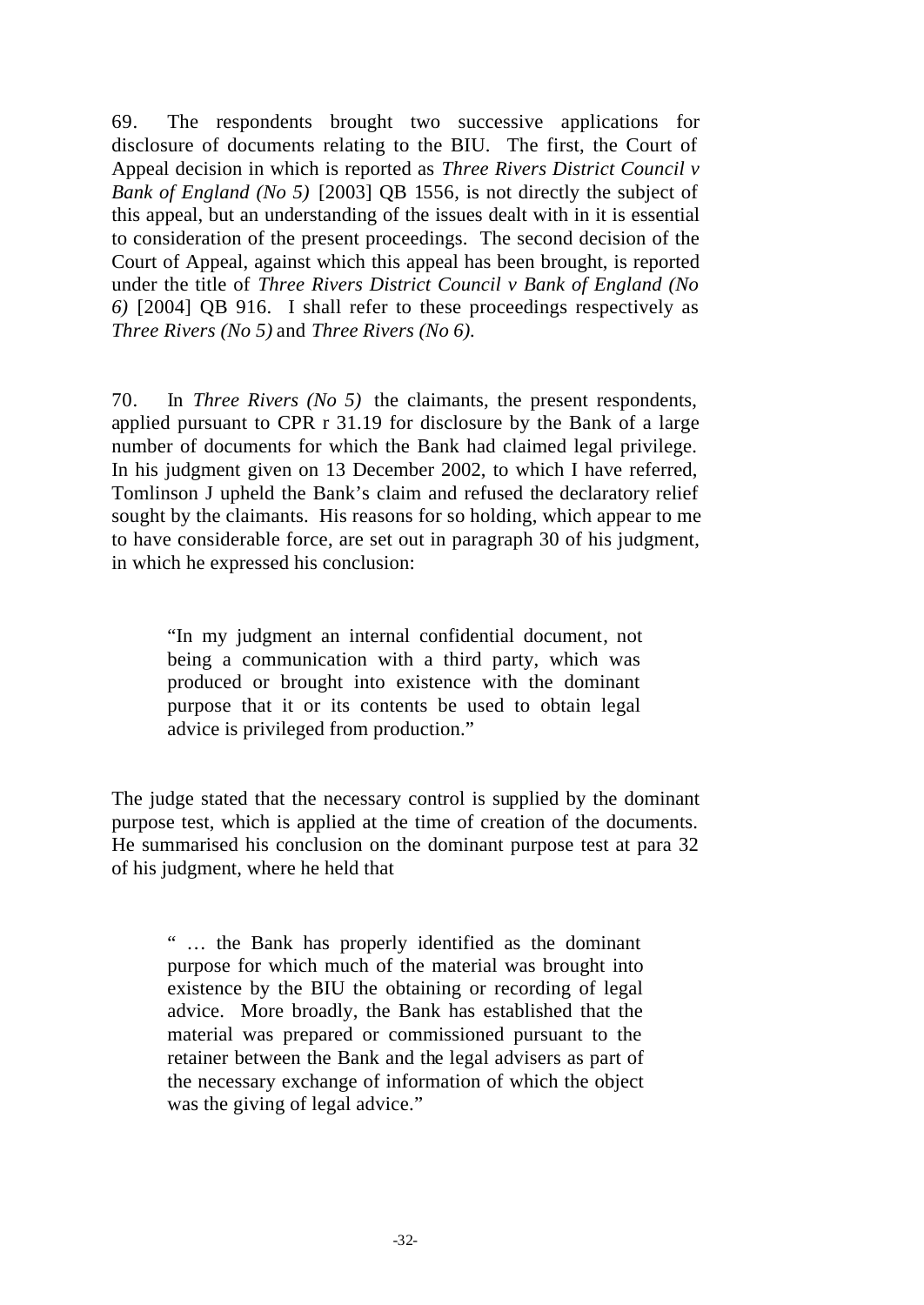71. The Court of Appeal (Lord Phillips of Worth Matravers MR, Sedley and Longmore LJJ) reversed the judge's decision, accepting the contention advanced by counsel for the claimants that documents prepared by the Bank's employees or ex-employees, whether prepared for submission to or at the direction of Freshfields or not, should be disclosed as being no more than raw material on which the BIU, as the client of Freshfields, would thereafter seek advice. It accordingly held that the Bank was not entitled to privilege in respect of any of the following four categories of documents in issue:

- a. documents prepared by Bank employees, the dominant purpose of preparing which was that they should be sent to Freshfields and which were in fact so sent;
- b. documents of the same class which were not in fact so sent to Freshfields;
- c. documents prepared by Bank employees, without the dominant purpose of obtaining legal advice, which were in fact sent to Freshfields;
- d. documents in categories a to c which had been prepared by Bank employees who were no longer employed by the Bank.

72. The court accepted that Freshfields' client was the BIU, not the Bank itself or any individual officer, but its conclusions did not turn so much on the identity of the authors of the documents in question as on the more general point that in the court's view legal advice privilege, as distinct from litigation privilege, was restricted to communications between a client and his legal advisers, to documents evidencing such communications, and to documents that were intended to be such communications even if they were not in fact communicated. None of the four categories of documents concerned in the appeal came within that description and accordingly they were not covered by privilege. It rejected the Bank's argument that communications from an employee were so covered, even though it recognised that a corporation can only act through its employees.

73. The court reached a subsidiary but distinct conclusion on a second issue, the dominant purpose of the preparation of the documents, which was set out in paragraph 35 of the judgment of the court, given by Longmore LJ: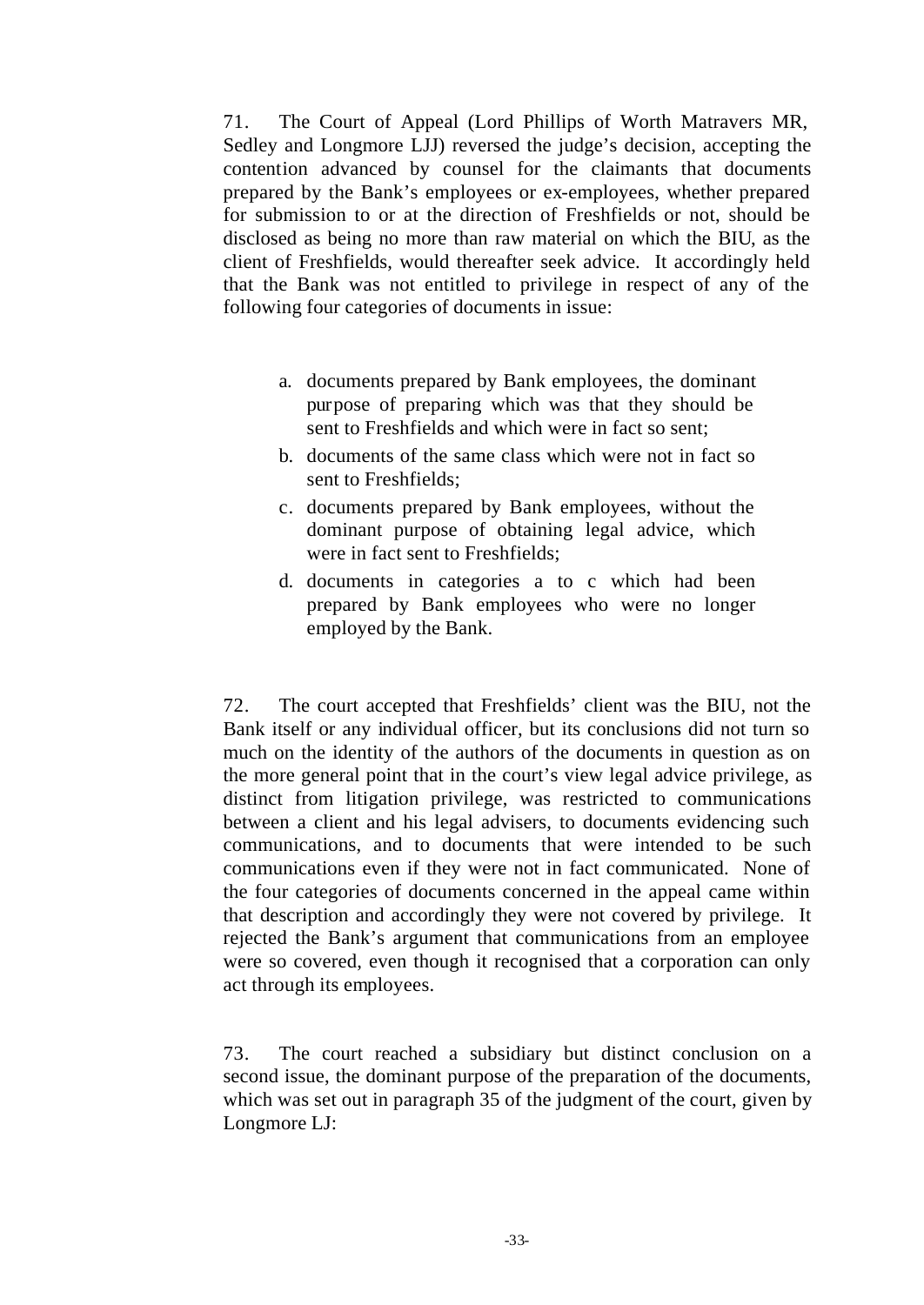"In the former case of original documentary material supplied to assist in the compilation of the November 1991 statement or April 1992 paper, we think it impossible to say that the dominant purpose of its preparation was the obtaining of legal advice. It is raw material for presentation to the inquiry and the dominant purpose for which it was prepared was so that the Bank could comply with its primary duty of putting all relevant factual material before Bingham LJ."

74. The Bank presented a petition for leave to appeal to your Lordships' House, but on 14 May 2003 the Appeal Committee dismissed the petition. The Bank has disclosed documents to the respondents in accordance with the ruling of the Court of Appeal. The respondents, as they state in their printed case, found that those documents proved to be a "veritable gold-mine of factual information as to what had happened during the years of BCCI's supervision and as to what various Bank officials had really thought."

75. In *Three Rivers (No 5)* Mr Pollock QC, leading counsel for the respondents, made it clear that he did not seek disclosure of any documents passing between Freshfields and the BIU, regarding them on thitherto accepted principle as being covered by legal advice privilege. In the light of the content of the judgment of the Court of Appeal on the second issue in *Three Rivers (No 5)* the respondents mounted a further application – *Three Rivers (No 6) –* seeking disclosure of communications between the BIU and Freshfields in so far as those were seeking or obtaining assistance or advice as to the manner in which the Bank should most appropriately present evidence and material to the inquiry. The essence of the case made by the respondents was that although the Court of Appeal had declared that the Bank was entitled to claim privilege for communications passing between the Bank and its legal advisers for the purpose of obtaining legal advice, the term "legal advice" was limited to advice on the legal rights and obligations of the Bank and, specifically, did not extend to advice and assistance directed towards the better presentation of the Bank's case to the inquiry. Tomlinson J permitted Mr Pollock to withdraw the concession which he had made in *Three Rivers (No 5)* and to present this new argument. He expressed the view that it was implicit in the decision of the Court of Appeal in *Three Rivers (No 5)* that it did not regard Freshfields' assistance and advice on presentational matters as attracting legal advice privilege. He held accordingly and made a declaration that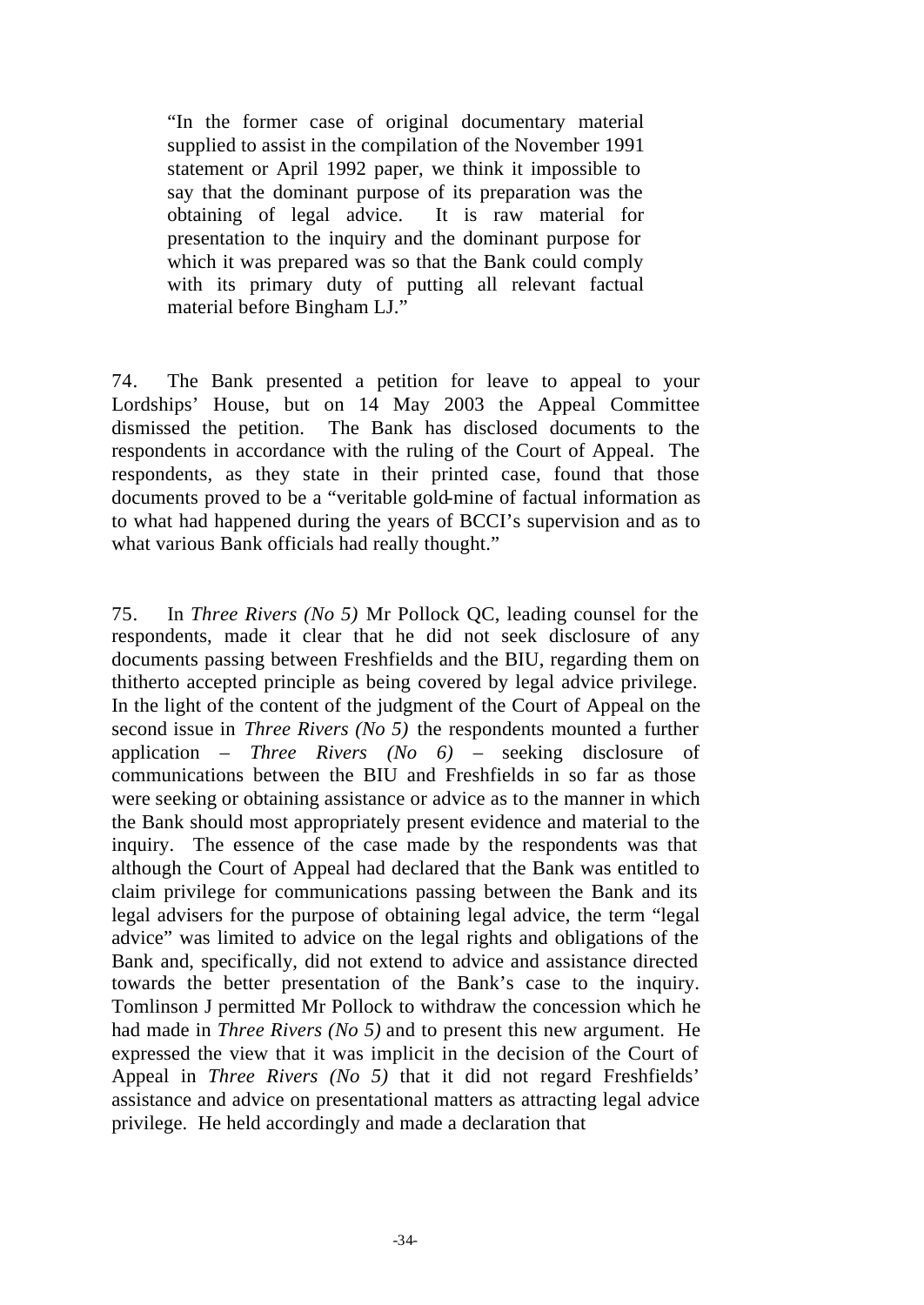"the only documents or parts of documents in the Bank's control and coming into existence between the closure of BCCI SA on 5 July 1991 and the issue of the present proceedings in May 1993 which the Bank is entitled to withhold from inspection on the ground of legal advice privilege are:

- (1) communications passing between the Bank and its legal advisers (including any solicitor seconded to the Bank) for the purpose of seeking or obtaining legal advice (which means, for the avoidance of doubt, advice concerning the Bank's rights and obligations); and
- (2) any part of a document which evidences the substance of such a communication."

He ordered that the Bank should serve a further and better list of documents and make them available for inspection.

76. The Court of Appeal (Lord Phillips of Worth Matravers MR, Longmore and Thomas LJJ) dismissed the Bank's appeal. In giving the judgment of the court, the Master of the Rolls commenced by defining legal advice, not as advice given by a lawyer but as "advice in relation to law". He examined in some detail a series of authorities, which I shall consider in due course, and concluded (para 16) that the statements in them lent support to the argument that legal advice is restricted to advice about legal rights and liabilities. He referred (para 25) to the opinion expressed by the Law Reform Committee in its  $16<sup>th</sup>$  Report on Privilege in Civil Proceedings (1967) (Cmnd 3472), to the effect that the true rationale of legal advice privilege was that it was "a privilege in aid of litigation" and was concerned exclusively with rights and liabilities enforceable in law. He regarded the authorities as supporting that statement, since he considered that in all of them the relationship of solicitor and client arose in relation to transactions involving legal rights and obligations capable of becoming the subject matter of litigation. The court set out in paragraph 26 the conclusion which it drew from this examination:

"In summary, the authorities to which we have referred show that, where a solicitor-client relationship is formed for the purpose of obtaining advice or assistance in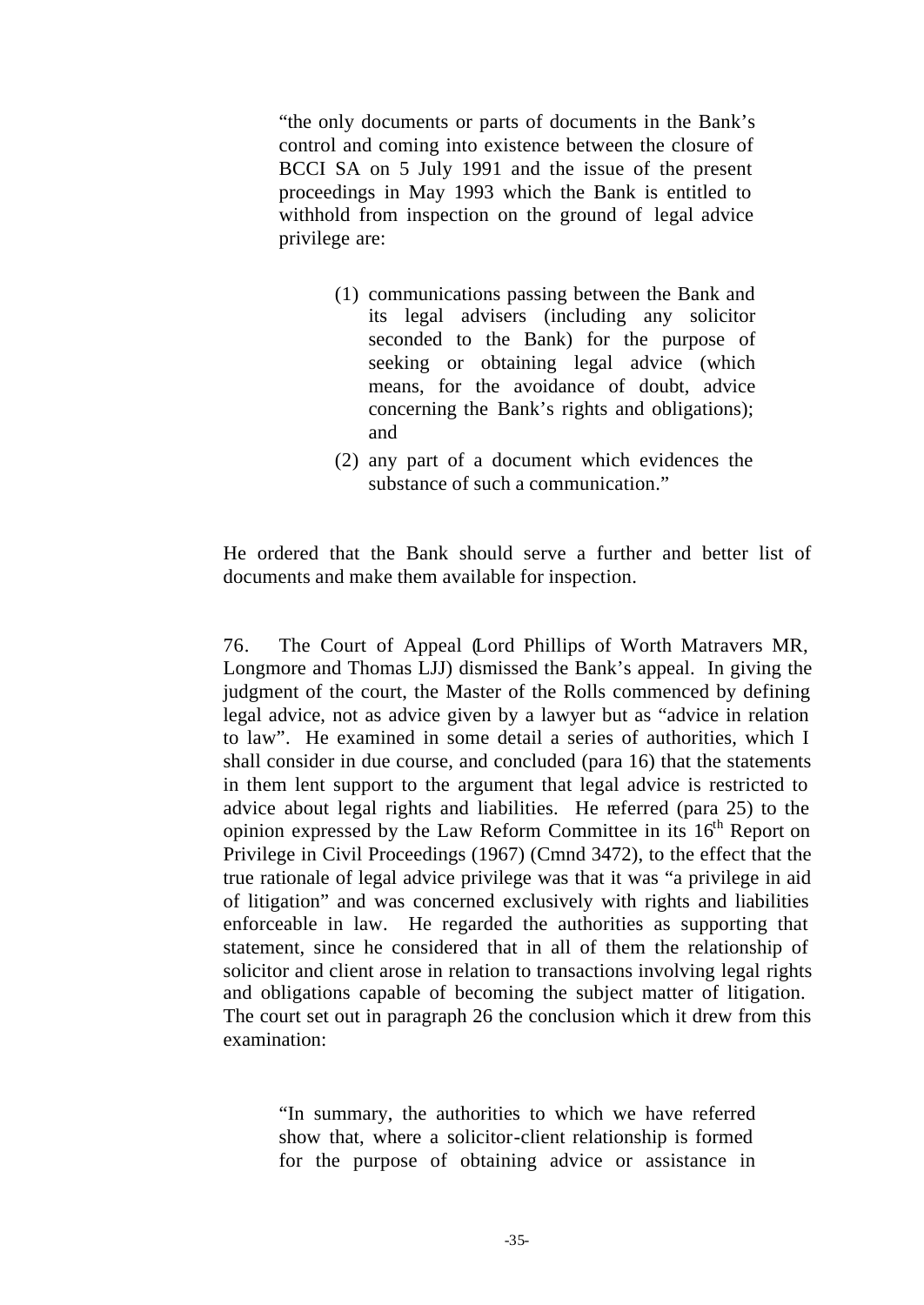relation to rights and liabilities, broad protection will be given to communications passing between solicitor and client in the course of that relationship. In all the cases, however, the primary object of the relationship was to obtain assistance that required knowledge of the law. We do not consider that the same principle applies to communications between solicitor and client when the dominant purpose is not the obtaining of advice and assistance in relation to legal rights and obligations."

77. The Court of Appeal rejected (para 28) the Bank's argument that since the subject matter of the inquiry was very sensitive and the Bank could be subject to criticism or blame as a result of its findings, the giving of advice and assistance by the solicitors, being designed to protect the Bank against such a possibility, was in the context of a professional relationship that involved advising on legal rights and obligations. It held that the advice and assistance sought was primarily in relation to the presentation of evidence to the inquiry rather than in relation to the Bank's rights and obligations. Nor did the possibility of damage to the Bank's reputation suffice to attract legal advice privilege for the communications in question. Although the role of the solicitor might have widened in recent times, the extent of legal advice privilege should not be widened to encompass that extension. The court expressed this conclusion in paragraph 37 of its judgment:

"We do not consider that the facts of this case justify this extension to the law of privilege. The inquiry in this case was a private, non-statutory inquiry. One of the sponsors of that inquiry, albeit a reluctant sponsor, was the Bank itself. The Bank's primary concern was, or should have been, to ascertain whether the collapse of BCCI was attributable to any regulatory shortcomings in this country. We cannot see that in these circumstances communications between the Bank and the solicitors who were assisting in the obtaining, preparation and presentation of evidence and submissions to the inquiry should attract privilege, even if the Bank was anxious that this assistance should enable the Bank's role to be presented in the best possible light."

78. The Master of the Rolls concluded his judgment with remarks in paragraph 39 which caused a degree of concern to the interveners in the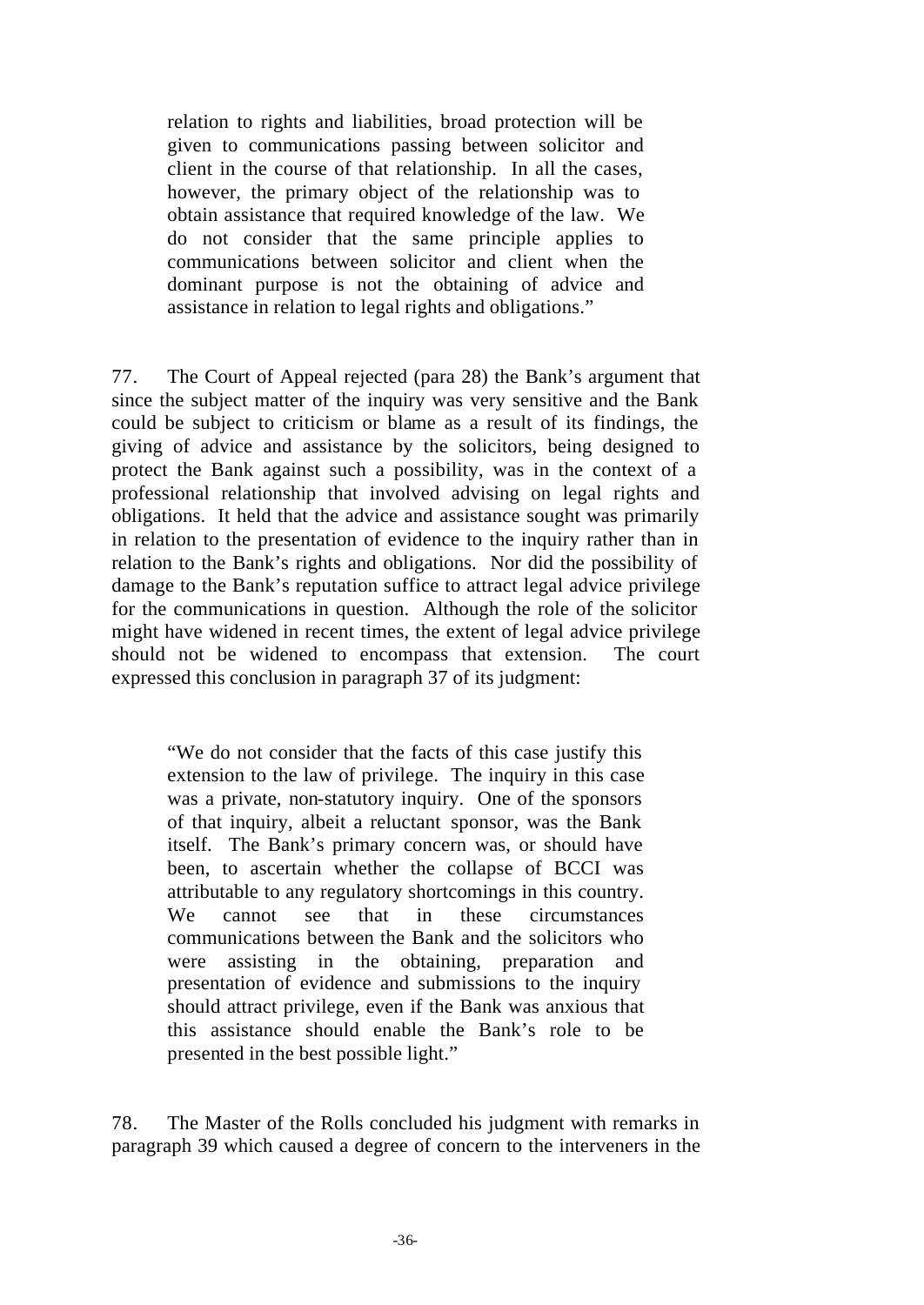appeal before the House, HM Government, the Bar Council and the Law Society:

"We have found this area of the law not merely difficult but unsatisfactory. The justification for litigation privilege is readily understood. Where, however, litigation is not anticipated it is not easy to see why communications with a solicitor should be privileged. Legal advice privilege attaches to matters such as the conveyance of real property or the drawing up of a will. It is not clear why it should. There would seem little reason to fear that, if privilege were not available in such circumstances, communications between solicitor and client would be inhibited. Nearly fifty years have passed since the Law Reform Committee looked at this area. It is perhaps time for it to receive a further review."

79. Mr Sumption QC presented the case on behalf of the Bank on two main grounds, one broader and one narrower. The essence of the former was that legal advice privilege attaches to the documents in question, as being communications between lawyer and client constituting advice and assistance of a kind which it is part of the proper function of a lawyer to give by virtue of his legal skills. Mr Pollock, upholding the decision of the Court of Appeal, contended that legal advice privilege is an "outgrowth and extension" of litigation privilege, the true root of legal professional privilege, which should be closely confined in extent to advice on legal rights and obligations. It did not cover advice and assistance in the presentation of a client's case before a tribunal such as the Bingham Inquiry, the outcome of which did not have legal consequences for that client. Mr Sumption challenged this last point in advancing his narrower submission, to the effect that the Bingham Inquiry did have considerable potential legal consequences for the Bank, and that even on the definition of legal advice propounded by the Court of Appeal Freshfields' advice to it was covered by legal advice privilege.

80. It is convenient first to consider the narrower submission, which involves looking at the nature of the inquiry and the implications which it held for the Bank. The terms of reference were:

"To enquire into the supervision of BCCI under the Banking Acts; to consider whether the action taken by all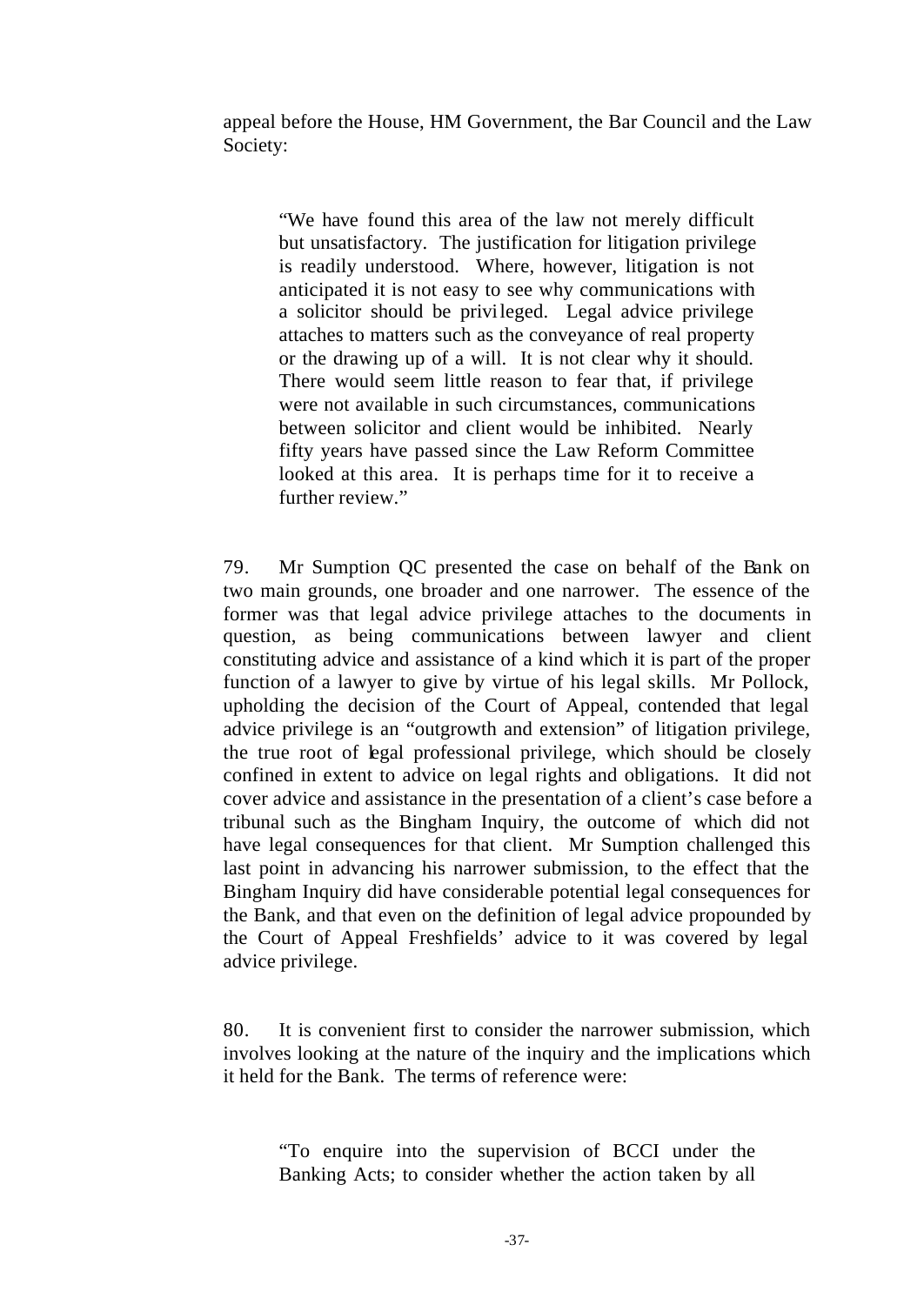the UK authorities was appropriate and timely; and to make recommendations."

The focus of the inquiry was always going to be a critical examination of the Bank's performance of its supervisory duties under the Banking Acts. It was apparent that some would seek to attach blame to the Bank for failing to take earlier action – the then Prime Minister stated in the House of Commons that the inquiry would "determine where the blame lies" – and that public criticism in the inquiry report of the conduct of some officials was a distinct possibility. Nor could one rule out the possibility that some amendment, which might be unwelcome to the Bank, of its regulatory powers and duties might be recommended. There appears accordingly to be some substance in the suggestion made by Mr Croall in paragraph 8 of his second witness statement that

"any criticism and consequential damage to its reputation (or to that of any of its senior officials in the Banking Supervision Division) might impair its ability to supervise effectively."

81. Under section 1(4) of the Banking Act 1987 the Bank was immune against ordinary civil liability for failure to perform its duty to supervise deposit takers, but if bad faith were established it would be liable to remedies in private law. Public law remedies could also be obtained against the Bank in respect of its performance of its functions.

82. In these circumstances I consider that the observations made by Tomlinson J were justified, when he stated at paragraph 7 of his judgment in *Three Rivers (No 5)*:

"Anything that the Bank did and said in relation to the Inquiry was potentially of great legal sensitivity. It was an inquiry one outcome of which could be criticism of the conduct of the Bank from an informed and highly authoritative source, an outcome which would not only be of some importance in relation to the Bank's ongoing regulatory and supervisory role but would itself be likely either to lead to or to encourage the institution or attempted institution of proceeding against the Bank by depositors and others who had lost money in consequence of the collapse of BCCI."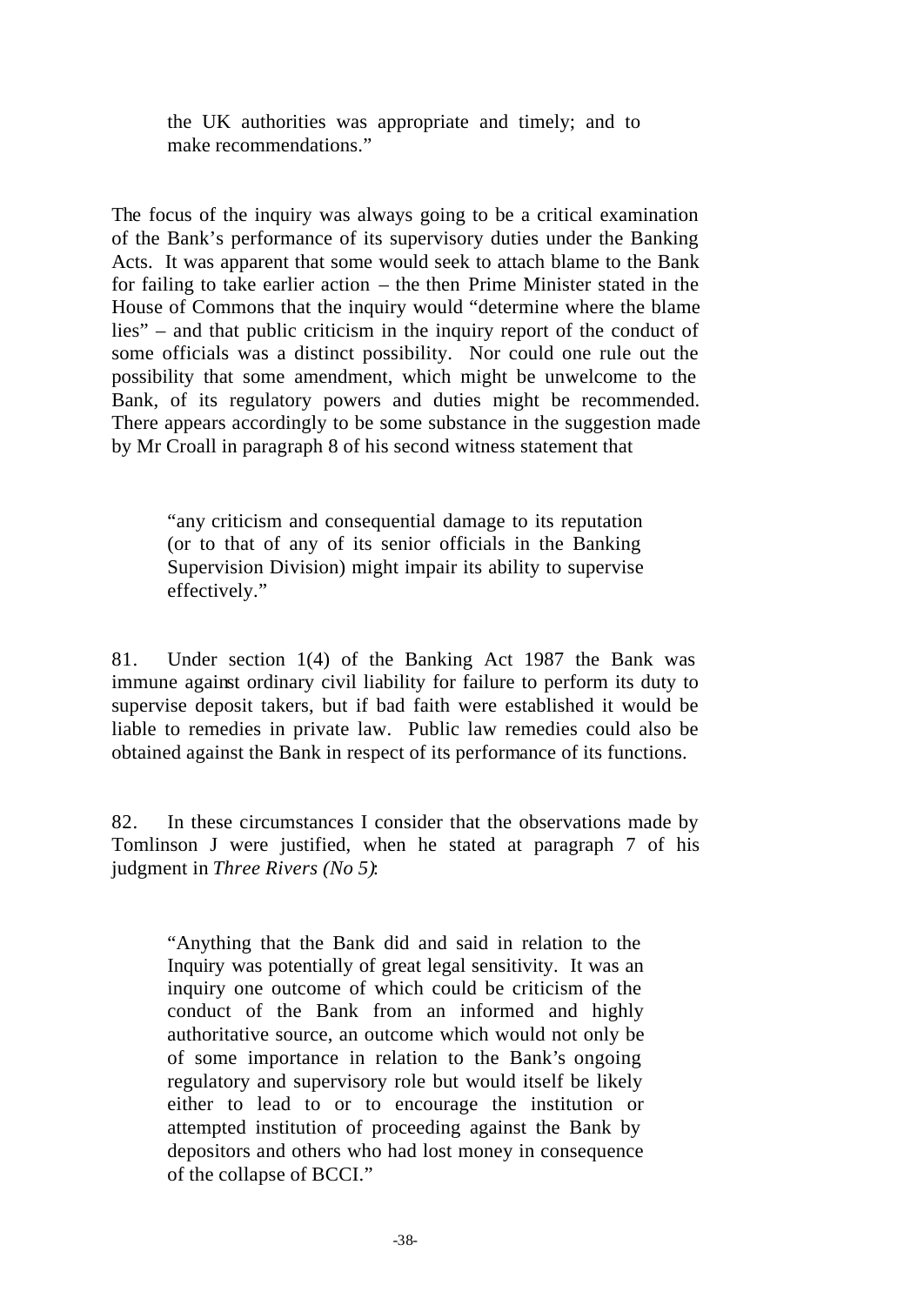Again, in paragraph 15 of that judgment the judge referred to the "obvious possibility" that litigation might in due course be instituted against the Bank. Bingham LJ also appears to have envisaged the same possibility when he referred in his covering letter of July 1992 to the Chancellor of the Exchequer and the Governor of the Bank to "any forthcoming litigation".

83. Counsel for the Bank did not seek to argue that this possibility was sufficient to make the case one of litigation privilege. For that head of privilege to apply litigation must be reasonably in prospect: see Matthews & Malek, *Disclosure*, 2<sup>nd</sup> ed (2001) para 9.034 and authorities cited there. He did contend, however, that the prospect of litigation, added to that of criticism and blame and the possibility of amendment of the regulatory regime, meant that the advice and assistance given by Freshfields concerned the Bank's legal rights and obligations. If, contrary to his submission, the Court of Appeal was correct in its definition of legal advice for which privilege can be claimed, the advice and assistance given fell within that definition on a correct view of the facts of the case. The Court of Appeal was not correct in stating at paragraph 28 of the judgment of the court that the matter was concluded by the judge's finding in paragraph 8 of his judgment, for that was to disregard what he stated in paragraphs 7 and 15 which I have quoted.

84. In my opinion there is substantial force in the appellant's argument. Even if the definition of legal advice adopted by the Court of Appeal is to be regarded as correct, the circumstances in which the Bank sought advice and assistance from Freshfields were such that much of the focus was on the legal rights and obligations of the Bank. There may be room for argument, however, on the question whether that was the dominant purpose of the Bank in seeking that advice and assistance, but I do not propose to attempt to resolve that issue or to determine the appeal on this ground alone. I think that it is of some importance for the House to take the opportunity to examine more generally the basis of legal advice privilege and the correctness of the major thesis of the Court of Appeal in its judgment in this case.

85. The object of litigation privilege was described in the classic statement of Jessel MR in *Anderson v Bank of British Columbia* (1876) 2 Ch D 644 at 649:

"The object and meaning of the rule is this: that as, by reason of the complexity and difficulty of our law,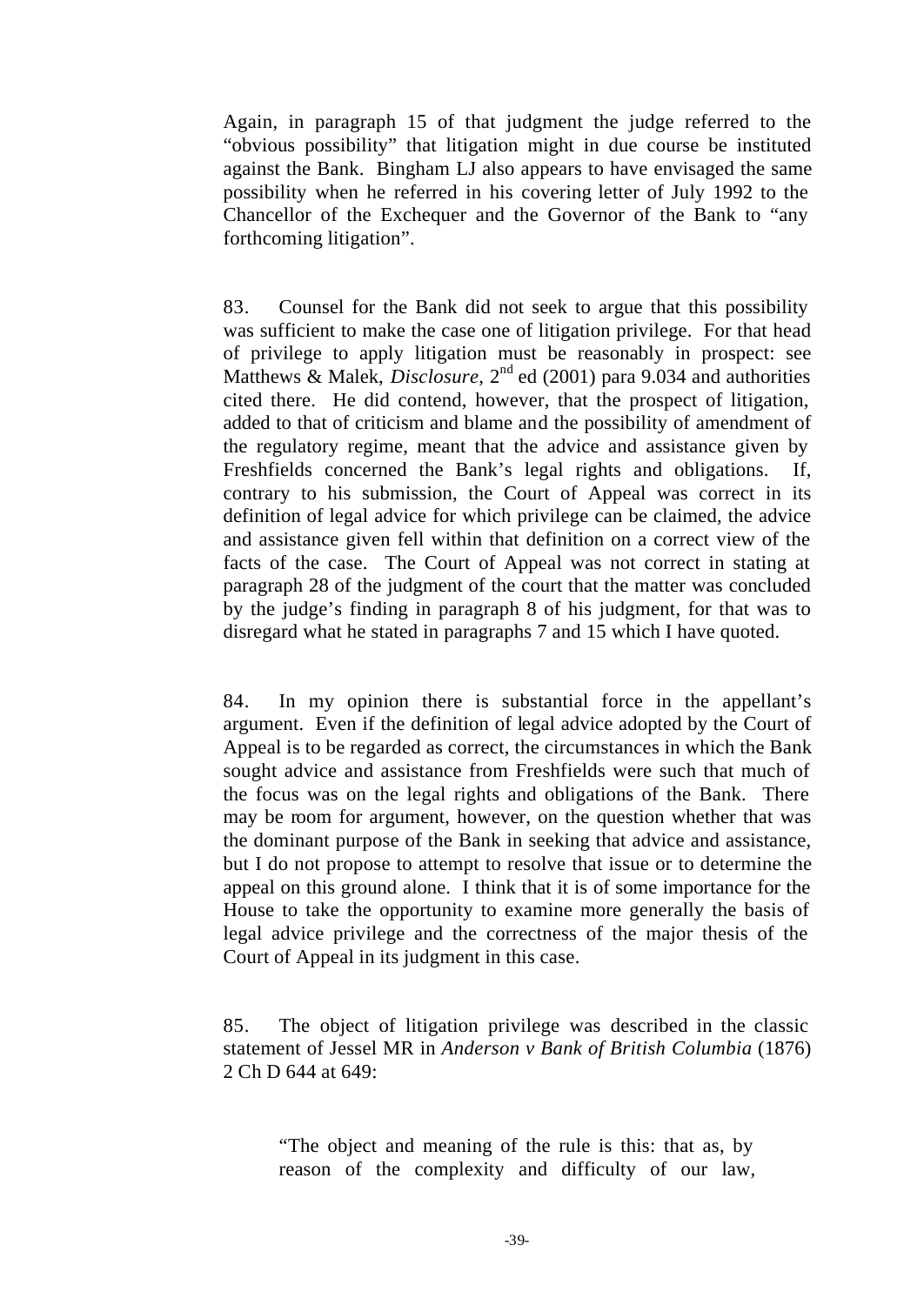litigation can only be properly conducted by professional men, it is absolutely necessary that a man, in order to prosecute his rights or to defend himself from an improper claim, should have recourse to the assistance of professional lawyers, and it being so absolutely necessary, it is equally necessary, to use a vulgar phrase, that he should be able to make a clean breast of it to the gentleman whom he consults with a view to the prosecution of his claim, or the substantiating his defence against the claim of others; that he should be able to place unrestricted and unbounded confidence in the professional agent, and that the communications he so makes to him should be kept secret, unless with his consent (for it is his privilege, and not the privilege of the confidential agent), that he should be enabled properly to conduct his litigation. That is the meaning of the rule."

86. Determining the bounds of privilege involves finding the proper point of balance between two opposing imperatives, making the maximum relevant material available to the court of trial and avoiding unfairness to individuals by revealing confidential communications between their lawyers and themselves. The practice which has developed is a reconciliation between these principles: *Seabrook v British Transport Commission* [1959] 1 WLR 509 at 513, per Havers J. There is a considerable public interest in each of these. The importance of keeping to a minimum the withholding of relevant material from the court, upon which Mr Pollock laid emphasis, is self-evident. It was stressed by Wigmore (*Evidence*, vol 8, para 2291 McNaughton rev. 1961), who expressed the opinion that the privilege should be strictly confined within the narrowest possible limits consistent with the logic of its principle, an approach echoed in the speech of Lord Edmund-Davies in *Waugh v British Railways Board* [1980] AC 521 at 543. The competing principle of legal professional privilege is also rooted in public policy: cf *B v Auckland District Law Society* [2003] 2 AC 736, paras 46-7. It is not based upon the maintenance of confidentiality, although in earlier case-law that was given as its foundation. If that were the only reason behind the principle the same privilege would be extended to such confidants as priests and doctors, whereas it has been settled in a line of authority stemming from the *Duchess of Kingston's Case* (1776) 1 East PC 469 that it is confined to legal advisers: see, eg, Cross & Tapper on Evidence, 9th ed, pp 461-5.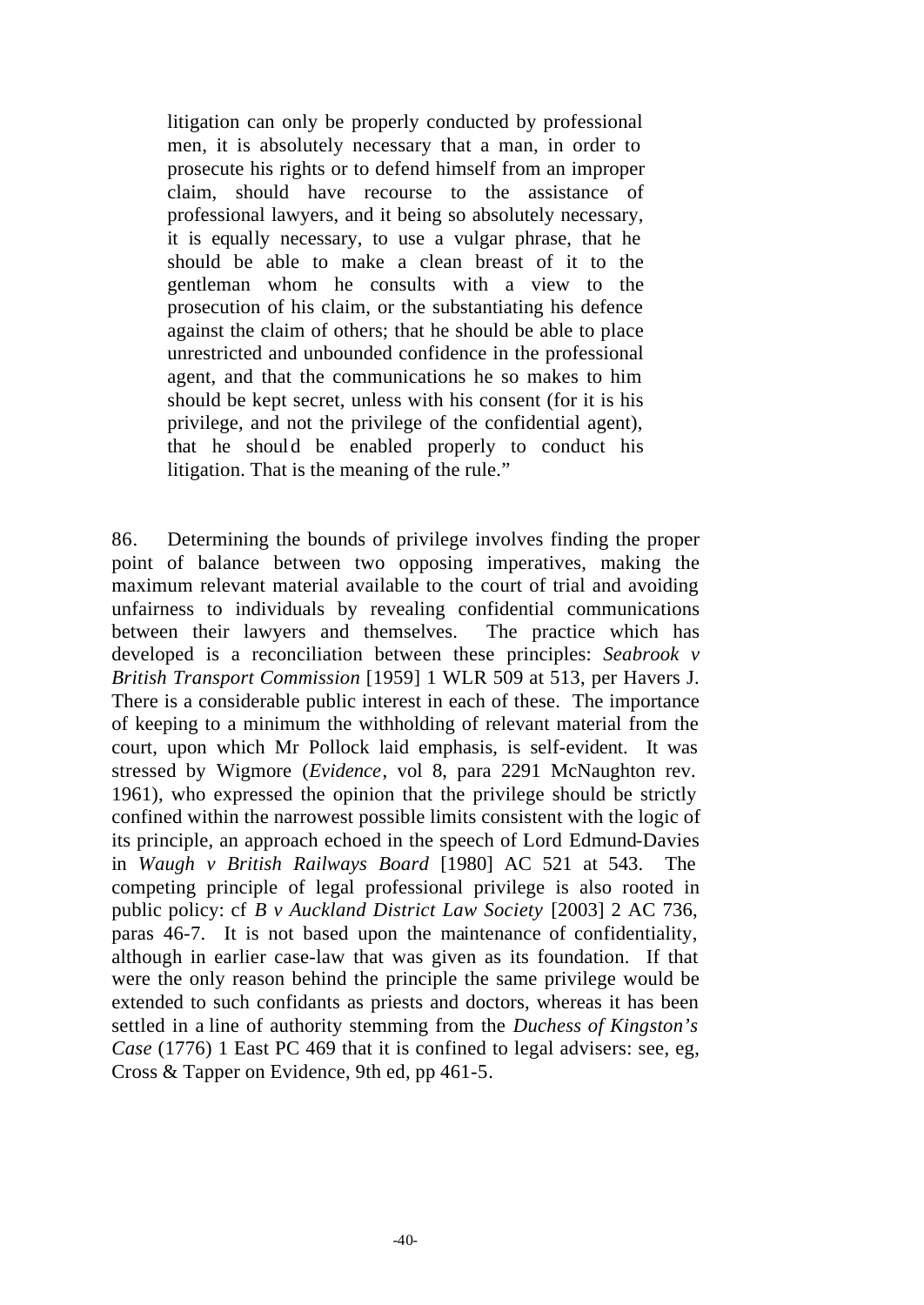87. It is stated in Cross & Tapper, *op cit*, p 439 that in England the rule was traditionally regarded as a rule of evidence, but the learned editor points out that in some Commonwealth jurisdictions

"The privilege was elevated into something more nearly resembling a basic constitutional principle, expressed in the rhetoric of rights."

That development has been mirrored in this jurisdiction. In *R v Derby Magistrates' Court, ex parte B* [1996] AC 487 Lord Taylor of Gosforth CJ, with whose reasons the other members of the House agreed, stated at page 509, after reviewing the authorities:

"The principle which runs through all these cases, and the many other cases which were cited, is that a man must be able to consult his lawyer in confidence, since otherwise he might hold back half the truth. The client must be sure that what he tells his lawyer will never be revealed without his consent. Legal professional privilege is thus much more than an ordinary rule of evidence, limited in its application to the facts of a particular case. It is a fundamental condition on which the administration of justice as a whole rests."

Lord Hoffmann expressed himself similarly, again with the concurrence of the other members of the House, in *R (Morgan Grenfell & Co Ltd) v Special Commissioner of Income Tax* [2003] 1 AC 563, when he described legal professional privilege in paragraph 7 as "a fundamental human right long established in the common law." In paragraph 31 he referred with approval to the judgments of the New Zealand Court of Appeal in *IRC v West-Walker* [1954] NZLR 191, where the privilege was described as not merely a rule of evidence but a substantive right founded on an important public policy.

88. The approach of the Court of Appeal to ascertaining the ambit of legal advice which will attract privilege was conditioned by its acceptance of Mr Pollock's proposition to which I have referred, that legal professional privilege is an outgrowth and extension of litigation privilege. The Master of the Rolls stated at paragraph 25 of the judgment of the court: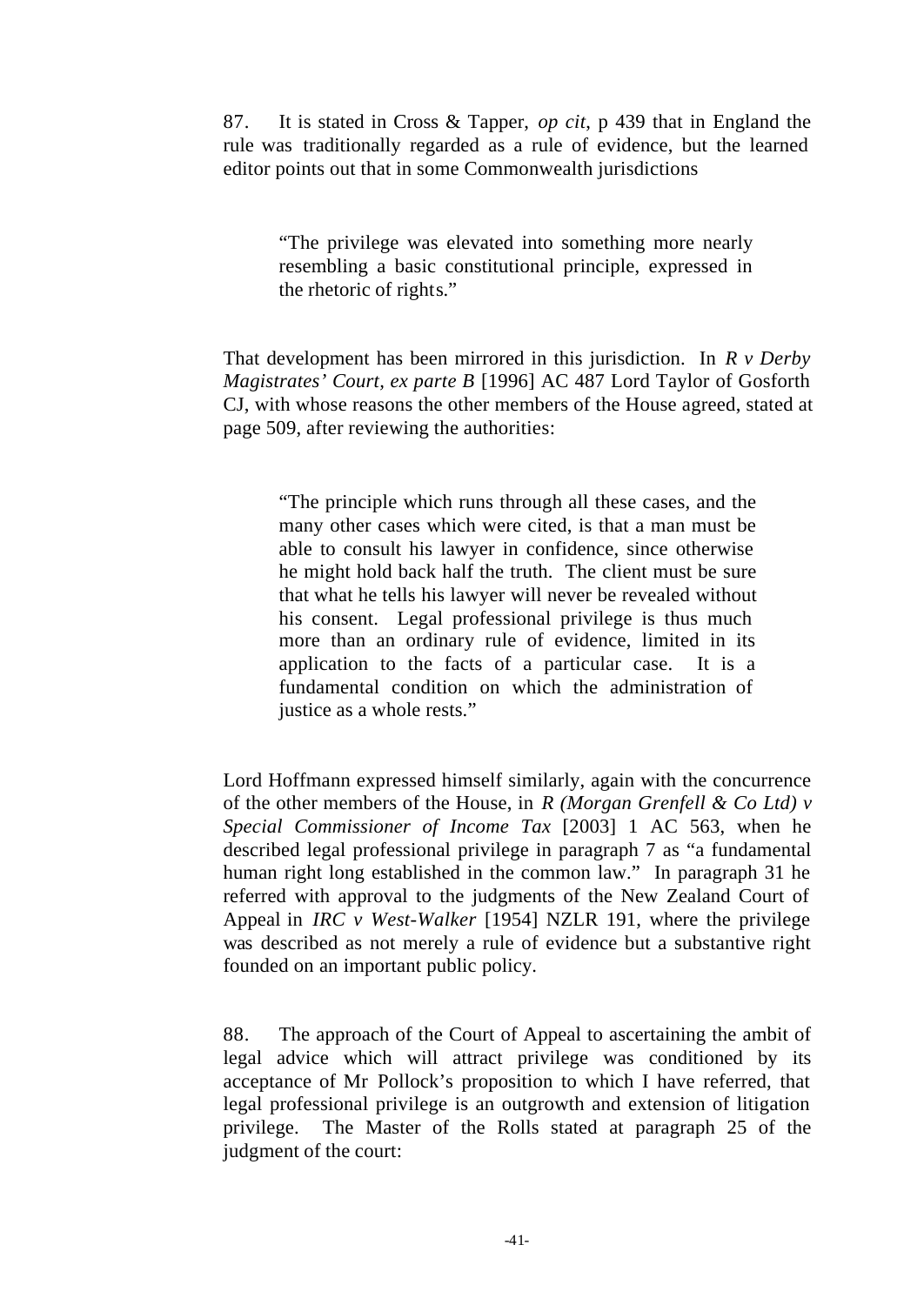"All of the cases to which we have thus far referred were ones in which the relationship of client and solicitor arose in relation to transactions involving legal rights and obligations capable of becoming the subject matter of litigation."

One must therefore commence consideration of this part of the case by examining the validity of the proposition. One has to ask the question, does legal professional privilege stem from litigation, as the Court of Appeal held, in which event any extension of it outside that sphere requires to be carefully limited? Or is it, as the appellant contended, a more general privilege based on the relationship of lawyer and client and so extending to a wider area of advice and assistance given by legal advisers to their clients? Subsidiary arguments were developed about the need for certainty and the inconvenience which would ensue if the ruling given by the Court of Appeal were generally applied. But if answers are found to these questions which embody proper principles and are consistent with established lines of authority, that will, I think, take one a good distance towards conclusions which will settle the issues debated in this part of the case under appeal.

89. I propose to commence that search by examining the authorities. The arguments on the issue of principle depend to a large extent on one's starting point, which is determined by the answers to the questions which I have posed. There is no *a priori* reason why legal professional privilege should be regarded as stemming from litigation rather than more generally from the giving of legal advice, or vice versa, and therefore it is of assistance to attempt to ascertain the direction which the law has taken on this topic.

90. Both the appellant and the respondents claimed that the decided cases supported their respective interpretations of the law, so it is necessary to consider them in some detail. The early history of legal privilege is set out in the speech of Lord Taylor of Gosforth CJ in *R v Derby Magistrates, ex parte B* [1996] AC 487 at 507 *et seq*, where he traces it back to the earliest instances, to be found in  $16<sup>th</sup>$  century reports, and follows it through a number of cases in the  $18<sup>th</sup>$  and  $19<sup>th</sup>$  centuries. For present purposes it is sufficient to commence with the case of *Greenough v Gaskell* 1 My & K 98, decided by Lord Brougham LC in 1833. The defendant in the suit, a solicitor, objected to being required to produce book entries, memoranda, letters and other papers generated over a period in the course of furnishing professional legal advice to his client, to whom money was advanced out of a fund in court in an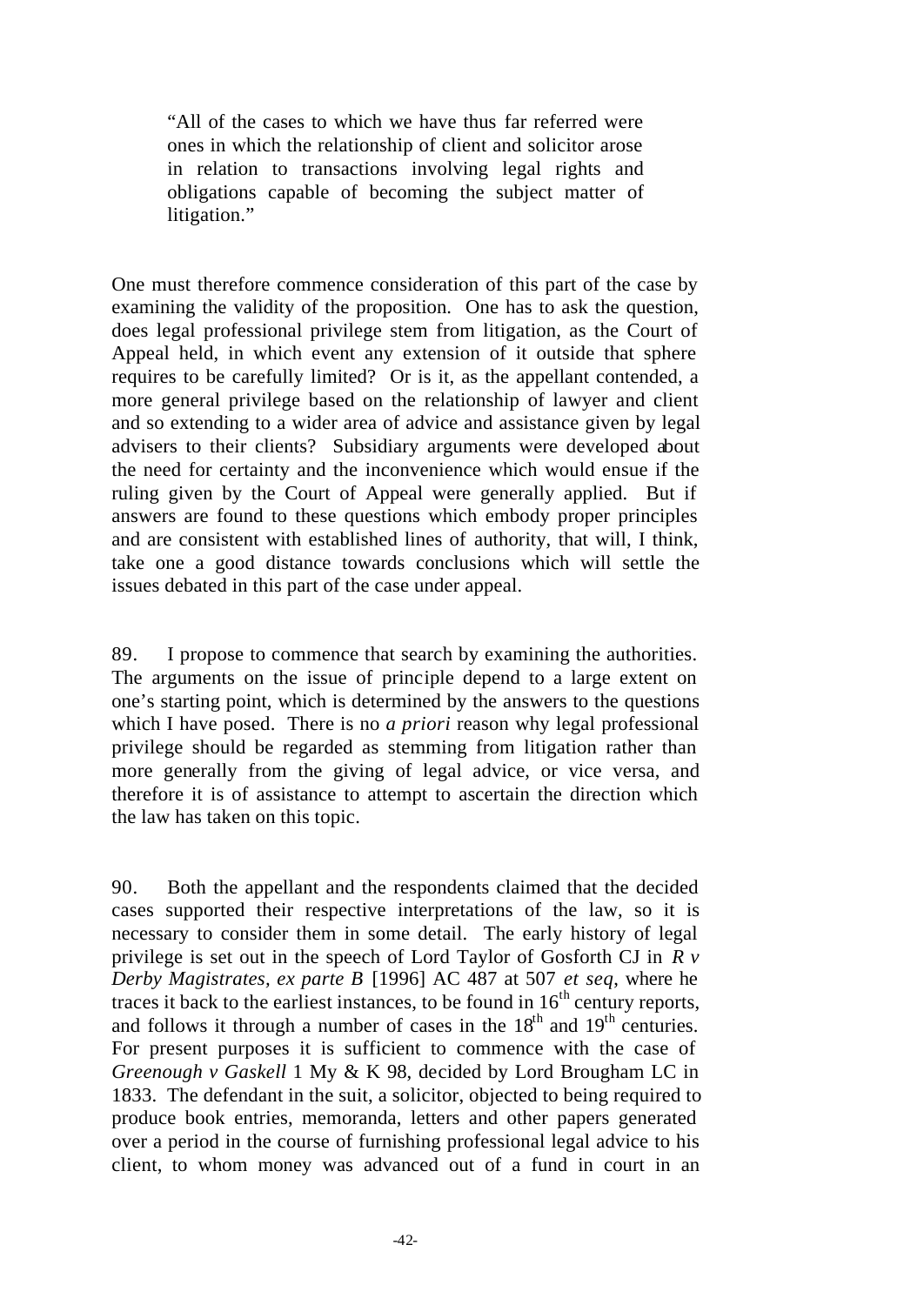administration suit. In his judgment Lord Brougham LC set out his conclusions on the claim to privilege in a passage at pages 101-3 which is worth quoting at length, since it is the *fons et origo* of the modern law:

"Here the question relates to the solicitor, who is called upon to produce the entries he had made in accounts, and letters received by him, and those written (chiefly to his town agent) by him, or by his direction, in his character or situation of confidential solicitor to the party; and I am of opinion that he cannot be compelled to disclose papers delivered, or communications made to him, or letters, or entries made by him in that capacity. To compel a party himself to answer upon oath, even as to his belief or his thoughts, is one thing; nay, to compel him to disclose what he has written or spoken to others, not being his professional advisers, is competent to the party seeking the discovery; for such communications are not necessary to the conduct of judicial business, and the defence or prosecution of men's rights by the aid of skilful persons. To force from the party himself the production of communications made by him to professional men seems inconsistent with the possibility of an ignorant man safely resorting to professional advice, and can only be justified if the authority of decided cases warrants it. But no authority sanctions the much wider violation of professional confidence, and in circumstances wholly different, which would be involved in compelling counsel or attorneys or solicitors to disclose matters committed to them in their professional capacity, and which, but for their employment as professional men, they would not have become possessed of.

As regards them, it does not appear that the protection is qualified by any reference to proceedings pending or in contemplation. If touching matters that come within the ordinary scope of professional employment, they receive a communication in their professional capacity, either from a client, or on his account, and for his benefit in the transaction of his business, or, which amounts to the same thing, if they commit to paper, in the course of their employment on his behalf, matters which they know only through their professional relation to the client, they are not only justified in withholding such matters, but bound to withhold them, and will not be compelled to disclose the information or produce the papers in any Court of law or equity, either as party or as witness. If this protection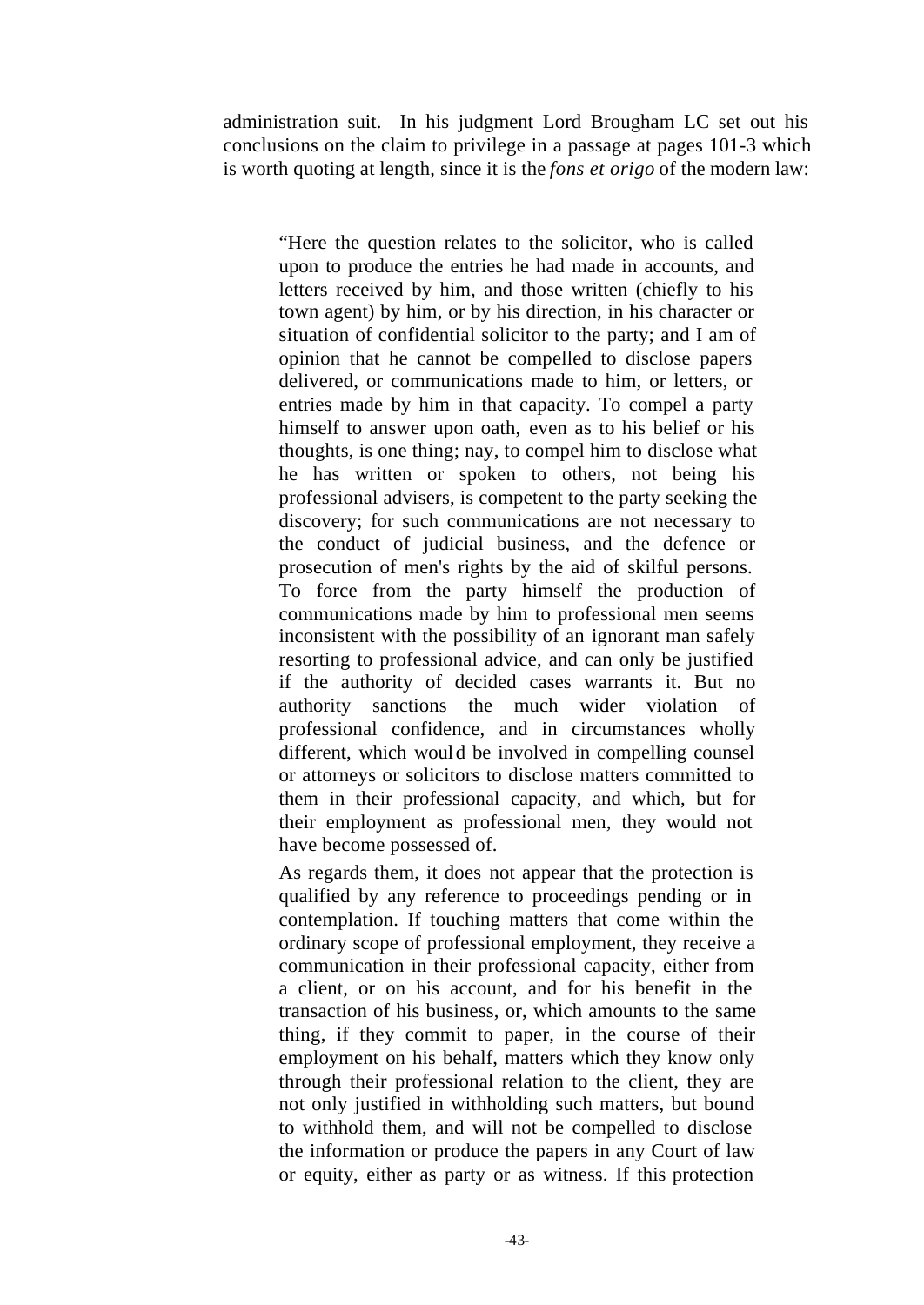were confined to cases where proceedings had commenced, the rule would exclude the most confidential, and it may be the most important of all communications – those made with a view of being prepared either for instituting or defending a suit, up to the instant that the process of the Court issued.

If it were confined to proceedings begun or in contemplation, then every communication would be unprotected which a party makes with a view to his general defence against attacks which he apprehends, although at the time no one may have resolved to assail him. But were it allowed to extend over such communications, the protection would be insufficient, if it only included communications more or less connected with judicial proceedings; for a person oftentimes requires the aid of professional advice upon the subject of his rights and his liabilities, with no references to any particular litigation, and without any other reference to litigation generally than all human affairs have, in so far as every transaction may, by possibility, become the subject of judicial inquiry. 'It would be most mischievous,' said the learned Judges in the Common Pleas, 'if it could be doubted whether or not an attorney, consulted upon a man's title to an estate, was at liberty to divulge a flaw' (2 Brod. & Bingh. 6).

The foundation of this rule is not difficult to discover. It is not (as has sometimes been said) on account of any particular importance which the law attributes to the business of legal professors, or any particular disposition to afford them protection, though certainly it may not be very easy to discover why a like privilege has been refused to others, and especially to medical advisers.

But it is out of regard to the interests of justice, which cannot be upholden, and to the administration of justice, which cannot go on, without the aid of men skilled in jurisprudence, in the practice of the Courts, and in those matters affecting rights and obligations which form the subject of all judicial proceedings. If the privilege did not exist at all, every one would be thrown upon his own legal resources; deprived of all professional assistance, a man would not venture to consult any skilful person, or would only dare to tell his counsellor half his case. If the privilege were confined to communications connected with suits begun, or intended, or expected, or apprehended, no one could safely adopt such precautions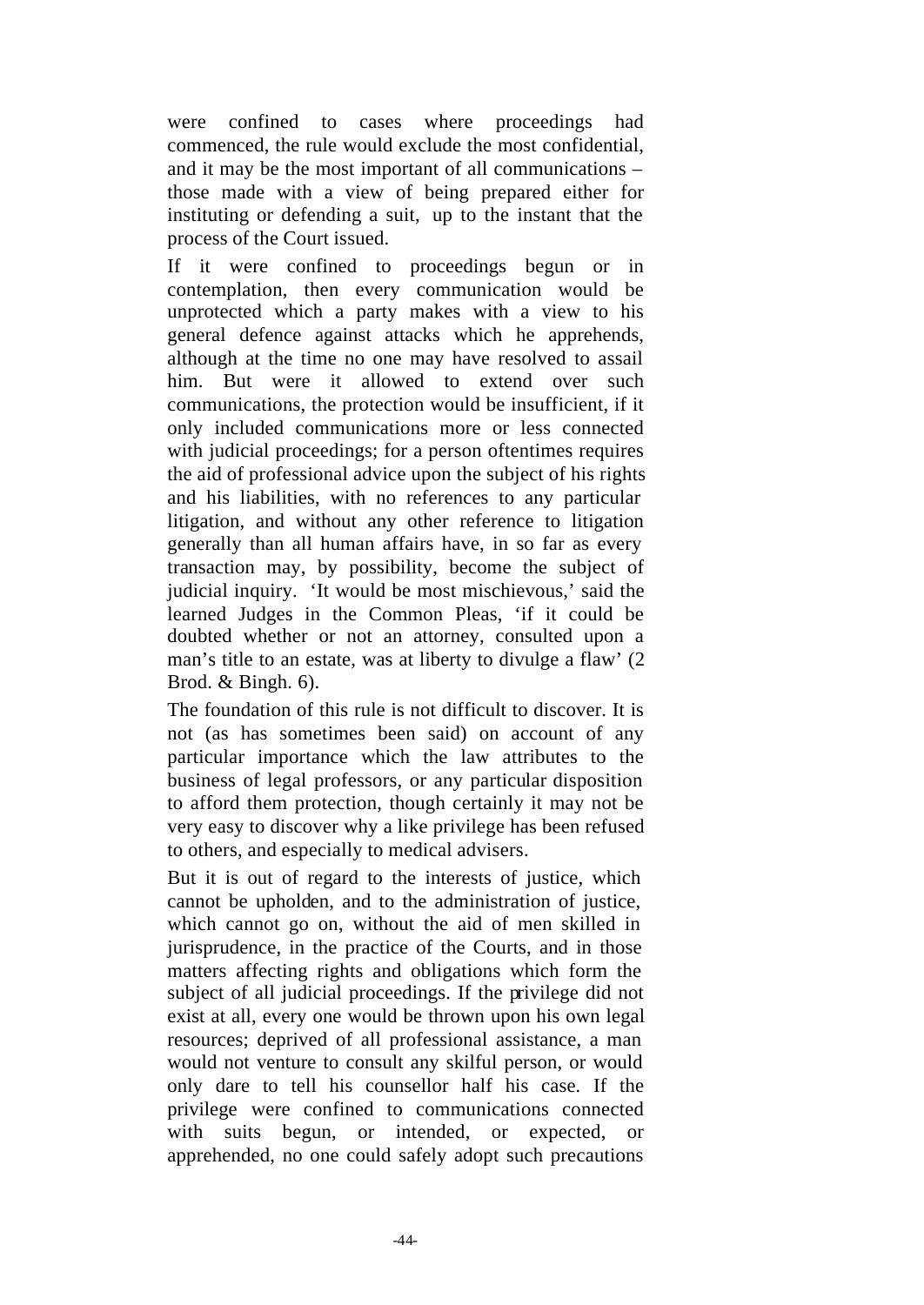as might eventually render any proceedings successful, or all proceedings superfluous."

91. Statements to the same effect concerning advice given in relation to legal proceedings may be found in such cases as *Bolton v Liverpool Corporation* (1833) 1 My & K 88 at 94-5, per Lord Brougham LC and *Holmes v Baddeley* (1844) 1 Ph 476 at 480-1, per Lord Lyndhurst LC. In *Herring v Clobery* (1842) 1 Ph 91 Lord Lyndhurst L C followed the rule laid down in *Greenough v Gaskell* in preference to a narrower rule confined to litigation, in progress or anticipated, which had been propounded by Lord Tenterden CJ at nisi prius. He stated at pages 94-5:

"But further, I think that restriction of the rule is not consistent with, and not founded on, any sound principle; for it may, and in a great variety of cases would, be of as much importance to parties that the communications made between a client and a solicitor with respect to the state of the client's property, with respect to his liabilities, with respect to his title, should be protected, as that protection should be afforded to communications made in the progress of a cause; and it appears to me that, as individuals must from time to time resort to their legal advisers for guidance in their ordinary transactions, public policy requires that communications of that kind should be privileged and protected, in order that they may be free and unfettered."

Lord Lyndhurst gave a similar ruling in *Carpmael v Powis* (1846) 1 Ph 687, where he held the privilege to exist in respect of communications relating to the fixing of a reserved bidding on a sale of land. He said at page 692:

"I am of opinion that the privilege extends to all communications between a solicitor, as such, and his client, relating to matters within the ordinary scope of a solicitor's duty."

Lord Lyndhurst declined to confine it to the lawyer's work *stricto sensu* of drawing the agreements, investigating the title and preparing the conveyance. The work done was all part of one transaction of the nature in which solicitors are ordinarily employed. Knight Bruce V-C gave a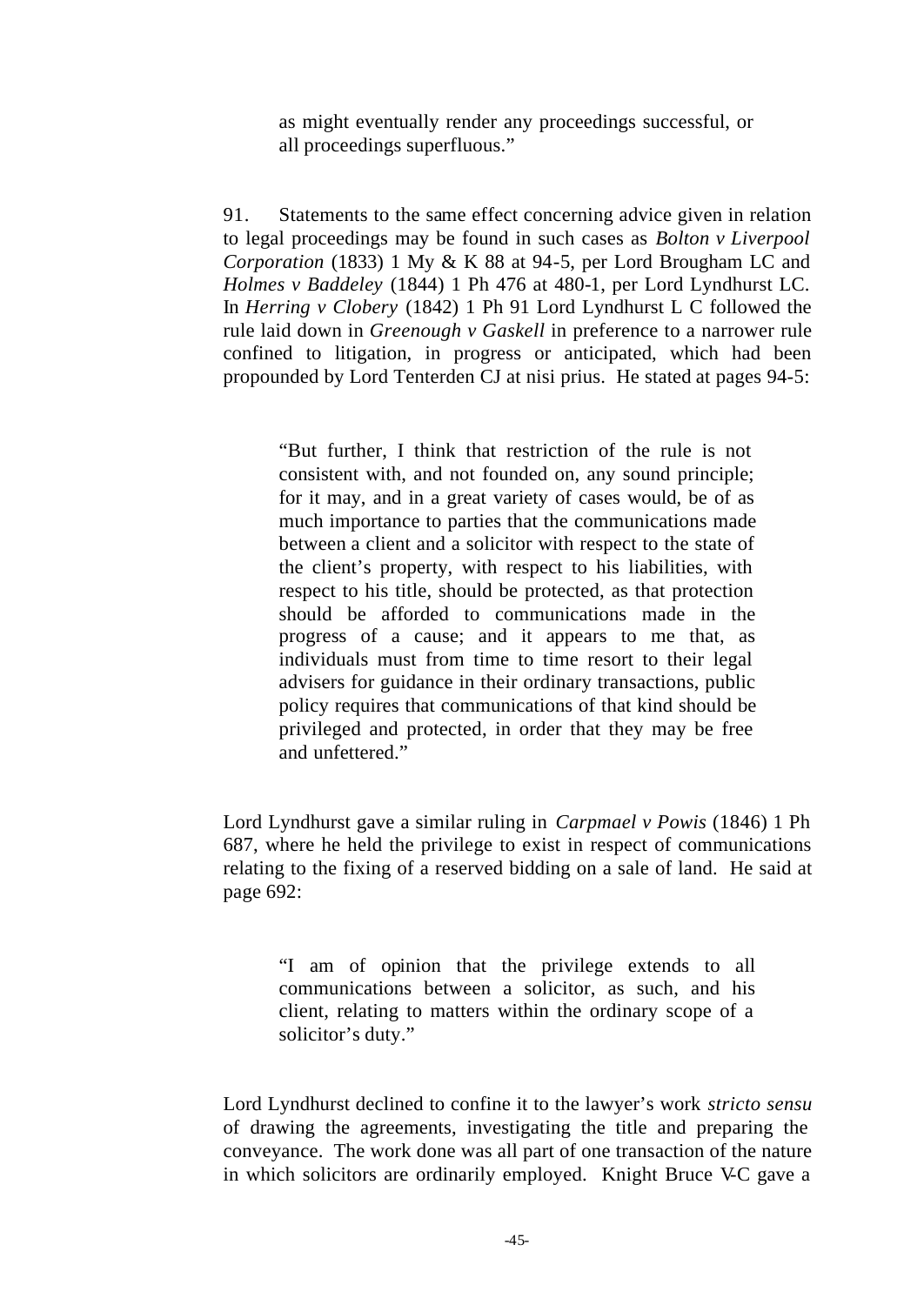decision to the same effect in *Pearse v Pearse* (1846) 1 De G & Sm 12, where the communications related to transactions concerning the client's lands and were unconnected with any existing or anticipated litigation.

92. Notwithstanding the clarity of the expressions of opinion which I have cited, there remained for some time some differences of view and some contrary statements in the case-law. The differences were authoritatively resolved by a judgment given by Lord Selborne LC in the Court of Appeal in Chancery in *Minet v Morgan* (1873) 8 Ch App 361, in which he said that the law had not at once reached a broad and reasonable footing, but reached it by successive steps. He affirmed in very positive terms the propositions set out in the judgments to which I have referred, quoting with approval the statement of Kindersley V-C in *Lawrence v Campbell* (1859) 4 Drew 485 at 490, in which he said that it was now sufficient for privilege if communications passed as professional communications in a professional capacity, even though they were not made either during or relating to an actual or even to an expected litigation. Similarly, the operation of the rule was described in unqualified terms in the Privy Council by the Earl of Halsbury LC, when he said in *Bullivant v Attorney-General for Victoria* [1901] AC 196 at 200 that

"for the perfect administration of justice, and for the protection of the confidence which exists between a solicitor and his client, it has been established as a principle of public policy that those confidential communications shall not be subject to production."

93. In modern law authoritative statements support this view of the law. In *R v Derby Magistrates, ex parte B* [1996] AC 487 at 510 Lord Nicholls of Birkenhead said:

"The law has been established for at least 150 years, since the time of Lord Brougham LC in 1833 in *Greenough v Gaskell* 1 M & K 98: subject to recognised exceptions, communications seeking professional legal advice, whether or not in connection with pending court proceedings, are absolutely and permanently privileged from disclosure even though, in consequence, the communications will not be available in court proceedings in which they might be important evidence."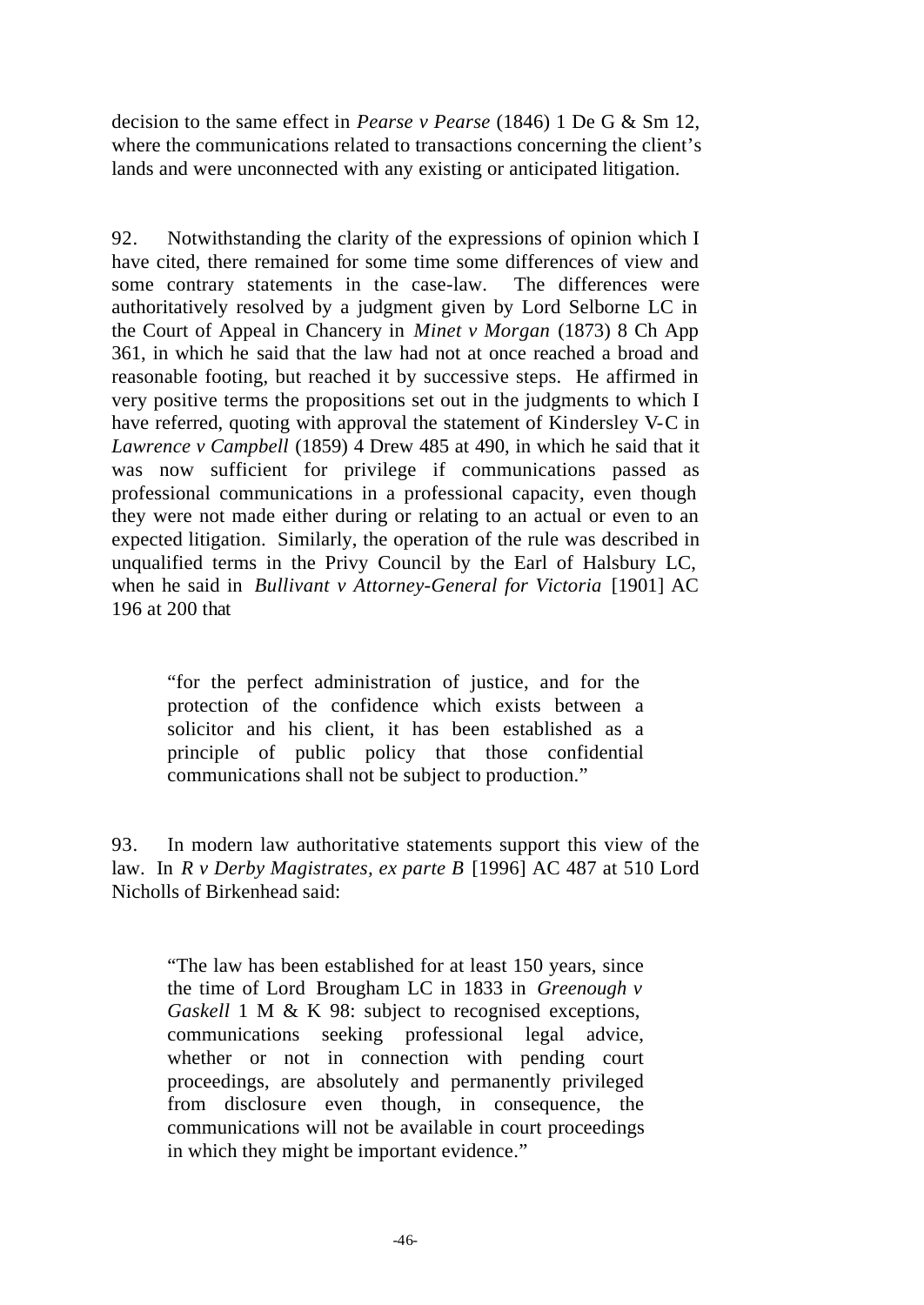Lord Jauncey of Tullichettle expressed himself similarly in *Re L (a minor*) [1997] AC 16, when he said at page 25 that in the case of communications between solicitor and client "the privilege attaches to all communications whether related to litigation or not."

94. It is relevant also to inquire, since this doctrine is a judge-made development, what view other common law jurisdictions have taken of the nature of legal professional privilege. One finds a similar approach in Australia and Canada. In *Baker v Campbell* (1983) 153 CLR 52 in the High Court of Australia Wilson J stated at page 94 that the privilege is not limited to a rule of evidence confined to judicial and quasi-judicial proceedings. This statement was followed in *Esso Australia Resources Ltd v Commissioner of Taxation* (1999) 201 CLR 49, para 35, per Gleeson CJ and in *Daniels International Corporation Pty Ltd v Australian Competition and Consumer Commission*, (2002) 192 ALR 561, para 44, per McHugh J, and para 85, per Kirby J. In *Descoteaux v Mierzwinski* (1982) 141 DLR (3d) 590 in the Supreme Court of Canada Lamer J, giving the judgment of the court, defined at pages 604-5 the substantive rule of privilege, as distinct from the evidentiary rule applying in court proceedings, in terms which were clearly meant to encompass any circumstances in which a client consults a solicitor, irrespective of any existing or anticipated litigation.

95. A statement of the rationale of legal privilege which is consistent with the approach in the cases which I have cited may be found in the European case-law in the opinion of Mr Advocate-General Sir Gordon Slynn in *Case 155/79 A M & S Europe Ltd v Commission* [1983] QB 878, 913:

"Whether it is described as the right of the client or the duty of the lawyer, this principle has nothing to do with the protection or privilege of the lawyer. It springs essentially from the basic need of a man in a civilised society to be able to turn to his lawyer for advice and help, and if proceedings begin, for representation; it springs no less from the advantages to a society which evolves complex law reaching into all the business affairs of persons, real and legal, that they should be able to know what they can do under the law, what is forbidden, where they must tread circumspectly, where they run risks."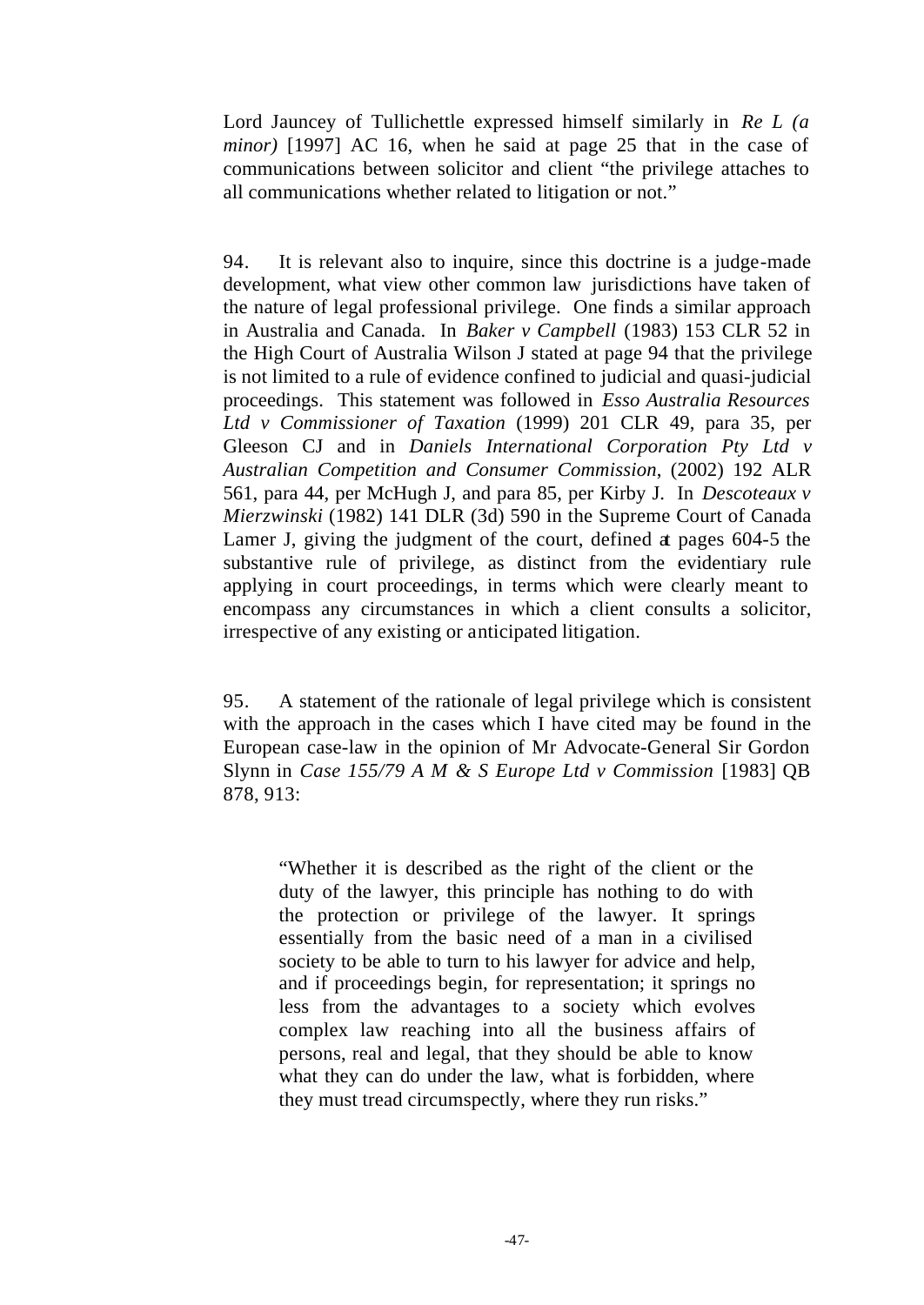96. The branch of legal professional privilege which is classified under the name of litigation privilege had a later origin in three cases decided in the later part of the  $19<sup>th</sup>$  century, which were discussed in detail by the Court of Appeal in *Three Rivers (No 5).* The first was *Anderson v Bank of British Columbia* (1876) 2 Ch D 644, to which I have already referred briefly. The management of the defendant bank, whose headquarters were in London, apprehended litigation concerning the conduct of an account in a branch in Portland, Oregon. The London manager accordingly cabled the branch manager in Portland, requesting "fullest particulars" of the transactions in question. The latter duly sent details by letter, which was discussed with the Bank's solicitor at a meeting of the board of directors in London. In the ensuing litigation privilege was claimed for the letter, but refused by Jessel MR and the Court of Appeal. As Bingham LJ observed in *Ventouris v Mountain*  [1991] 1 WLR 607 at 612, on modern principles the Oregon manager's letter would be regarded as privileged as a letter written for the purpose of laying before a solicitor in order to obtain legal advice. The importance of the case, however, lies not in the conclusion reached but in the statements of the law propounded by the judges who heard the case.

#### 97. Jessel MR defined the extent of the rule at pages 649-50:

"Now, as to the extent of the rule. It goes not merely to a communication made to the professional agent himself by the client directly, it goes to all communications made by the client to the solicitor through intermediate agents, and he is not bound to write letters through the post, or to go himself personally to see the solicitor; he may employ a third person to write the letter, or he may send the letters through a messenger, or he may give a verbal message to a messenger, and ask him to deliver it to the solicitor, with a view to his prosecuting his claim, or of substantiating his defence.

Again, the solicitor's acts must be protected for the use of the client. The solicitor requires further information, and says, I will obtain it from a third person. That is confidential. It is obtained by him as solicitor for the purpose of the litigation, and it must be protected upon the same ground, otherwise it would be dangerous, if not impossible, to employ a solicitor. You cannot ask him what the information he obtained was. It may be information simply for the purpose of knowing whether he ought to defend or prosecute the action, but it may be also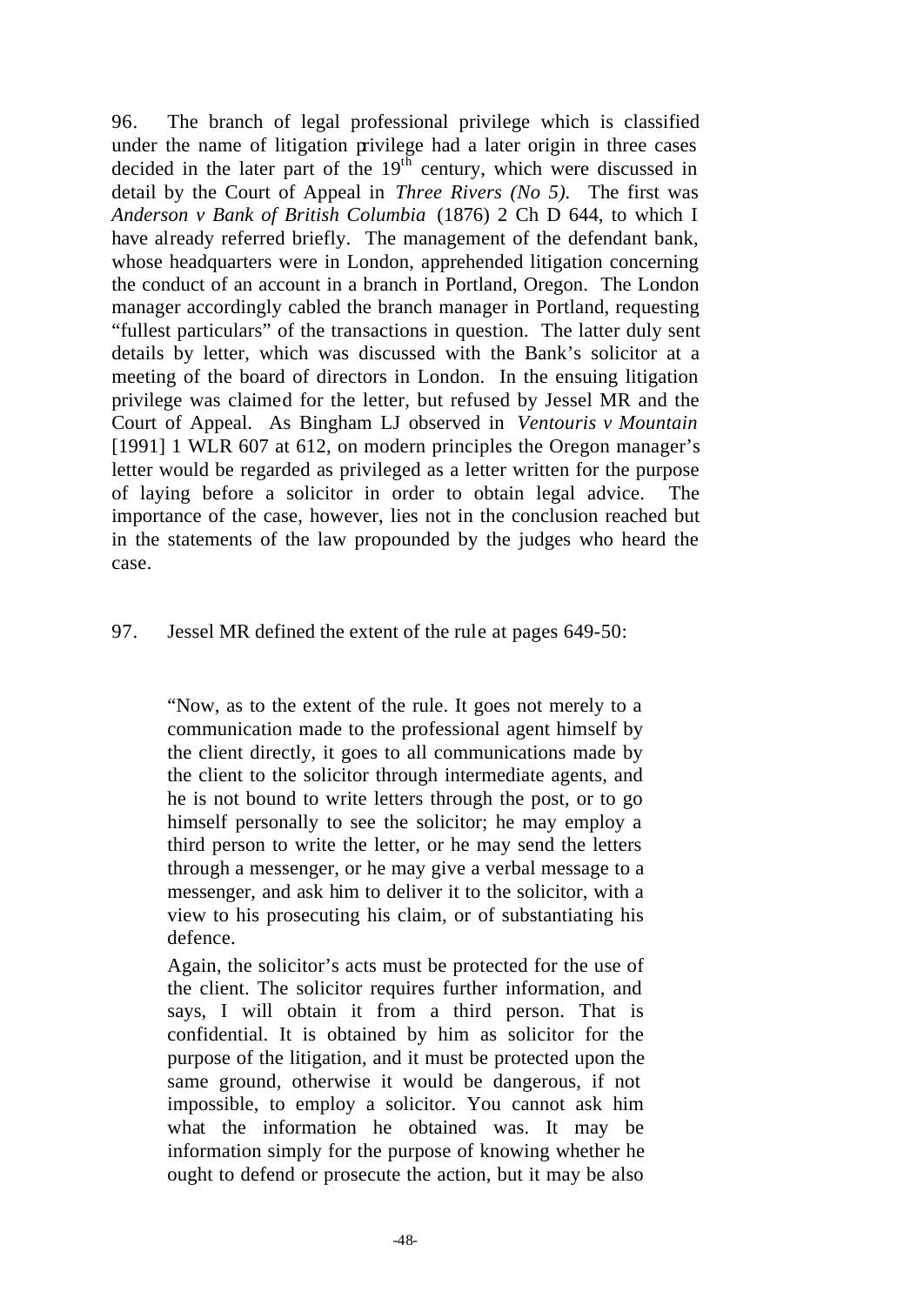obtained in the shape of collecting evidence for the purpose of such prosecution or defence. All that, therefore, is privileged."

In the Court of Appeal James LJ described the principle shortly at page 656 as being

"that as you have no right to see your adversary's brief, you have no right to see that which comes into existence merely as the materials for the brief."

Mellish LJ at page 658 said:

"To be privileged it must come within one of two classes of privilege, namely, that a man is not bound to disclose confidential communications made between him and his solicitor, directly, or through an agent who is to communicate them to the solicitor; or, secondly, that he is not bound to communicate evidence which he has obtained for the purpose of litigation."

98. In the second case of this trilogy, *Southwark and Vauxhall Water Co v Quick* (1878) 3 QBD 315, documents prepared with the intention of laying them before the plaintiff company's solicitor in order to obtain his advice were held to be privileged. I need not to go into the facts of the case, which I cite only for the statement of law by Brett LJ at page 320, which he deduced from the judgments in *Anderson v Bank of British Columbia*:

" … it is clear that if a party seeks to inspect a document which comes into existence merely as the materials for the brief, or that which is equivalent to the brief, then the document cannot be seen, for it is privileged. It has been urged that the materials, or the information obtained for the brief, should have been obtained 'at the instance' or 'at the request' of the solicitor; but I think it is enough if they come into existence merely as the materials for the brief, and I think that phrase may be enlarged into 'merely for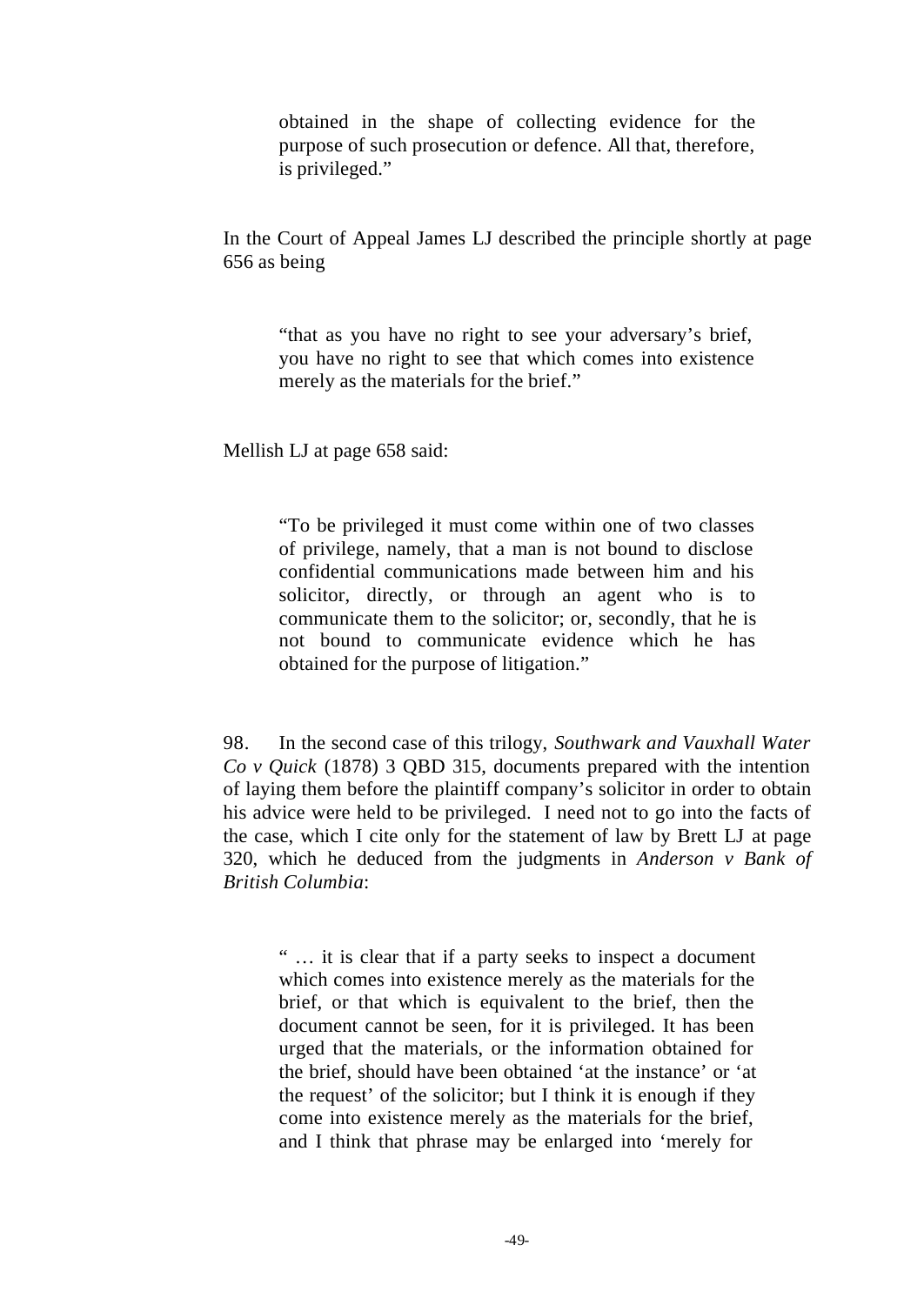the purpose of being laid before the solicitor for his advice or for his consideration'".

99. In the third case, *Wheeler v Le Marchant* (1881) 17 Ch D 675 the defendants sought privilege for reports obtained by their solicitors from estate agents/surveyors in the course of previous administration proceedings unconnected with the instant action brought by the plaintiff for specific performance of an agreement. The Court of Appeal, reversing the order of Bacon VC, held that the documents were not privileged. Jessel MR at pages 680-1 discussed the limits of the privilege granted to documents obtained by a solicitor from third parties for the purposes of existing or anticipated litigation:

"What they contended for was that documents communicated to the solicitors of the Defendants by third parties, though not communicated by such third parties as agents of the clients seeking advice, should be protected, because those documents contained information required or asked for by the solicitors, for the purpose of enabling them the better to advise the clients. The cases, no doubt, establish that such documents are protected where they have come into existence after litigation commenced or in contemplation, and when they have been made with a view to such litigation, either for the purpose of obtaining advice as to such litigation, or of obtaining evidence to be used in such litigation, or of obtaining information which might lead to the obtaining of such evidence, but it has never hitherto been decided that documents are protected merely because they are produced by a third person in answer to an inquiry made by the solicitor."

At page 682 he described the rule as being "established and maintained solely for the purpose of enabling a man to obtain legal advice with safety." Brett and Cotton LJJ expressed the rule in similar terms, Cotton LJ stating at pages 684-5:

"Hitherto such communications have only been protected when they have been in contemplation of some litigation, or for the purpose of giving advice or obtaining evidence with reference to it. And that is reasonable, because then the solicitor is preparing for the defence or for bringing the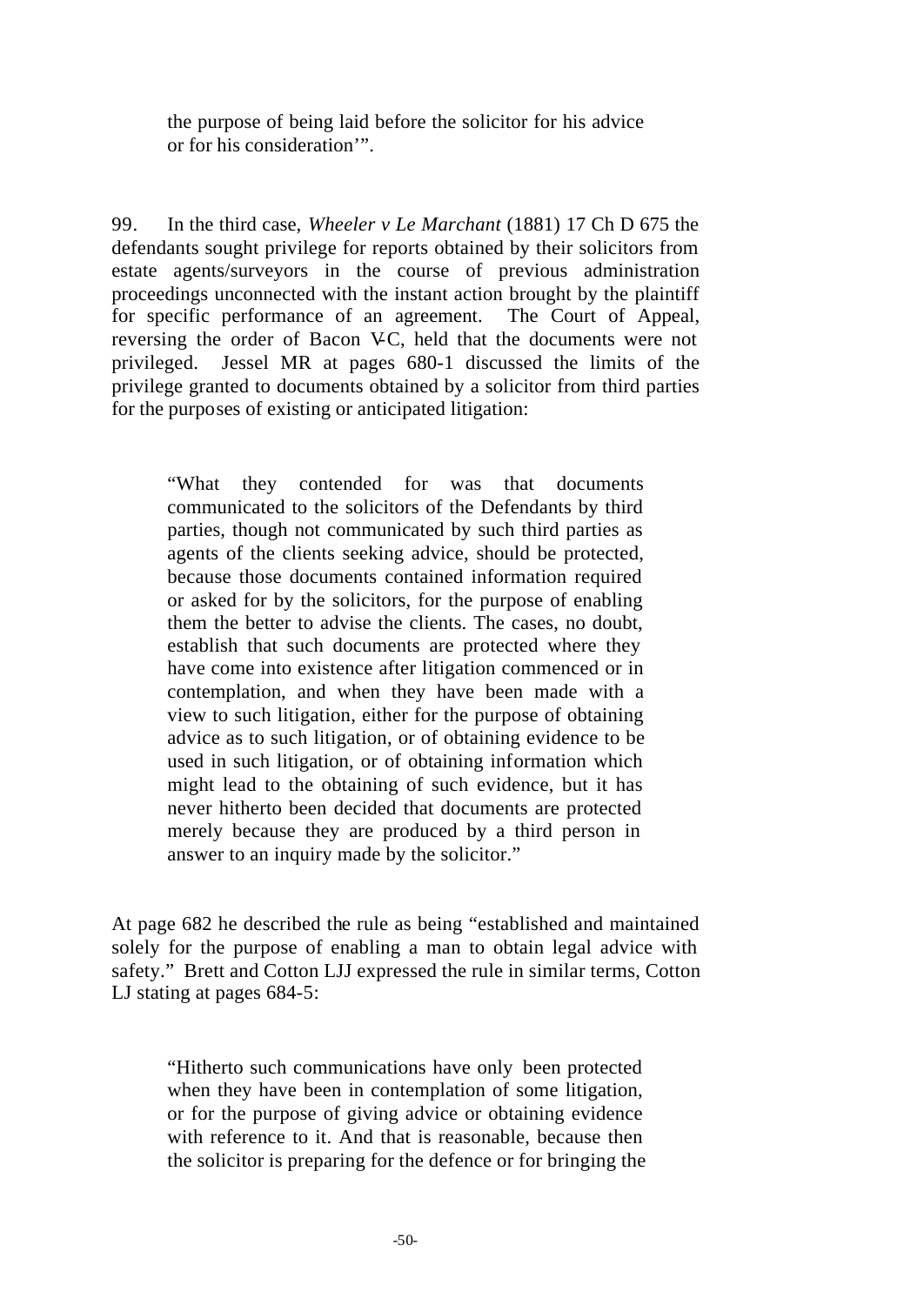action, and all communications he makes for that purpose, and the communications made to him for the purpose of giving him the information, are, in fact, the brief in the action, and ought to be protected. But here we are asked to extend the principle to a very different class of cases, and it is not necessary, in order to enable persons freely to communicate with their solicitors and obtain their legal advice, that any privilege should be extended to communications such as these."

100. The limits of this litigation privilege were defined by your Lordships' House in relatively recent times in *Waugh v British Railways Board* [1980] AC 521. The appeal concerned a report made very shortly after a railway accident, based on a joint internal enquiry conducted by the board's personnel. The report was prepared, in Lord Wilberforce's words,

"for a dual purpose: for what may be called railway operation and safety purposes and for the purpose of obtaining legal advice in anticipation of litigation."

The House rejected the claim for privilege, holding that it extended to such documents only if the latter purpose was the dominant one. It was made clear in the speeches given by their Lordships that the context was purely that of what is now termed litigation privilege, not legal advice privilege. So Lord Edmund-Davies said at page 542 that litigation, apprehended or actual, was the hallmark of this privilege, and that preparation with a view to litigation was the essential purpose which protects a communication from disclosure in such cases.

101. An exception to the availability of litigation privilege appears in the decision of your Lordships' House in *Re L (a minor)* [1997] AC 16. The majority held that a party could not rely upon it in proceedings which were not adversarial. The jurisdiction concerned in that case was care proceedings under Part IV of the Children Act 1989. Such proceedings, as Lord Jauncey of Tullichettle stated at page 27,

"are so far removed from normal actions that litigation privilege has no place in relation to reports obtained by a party thereto which could not have been prepared without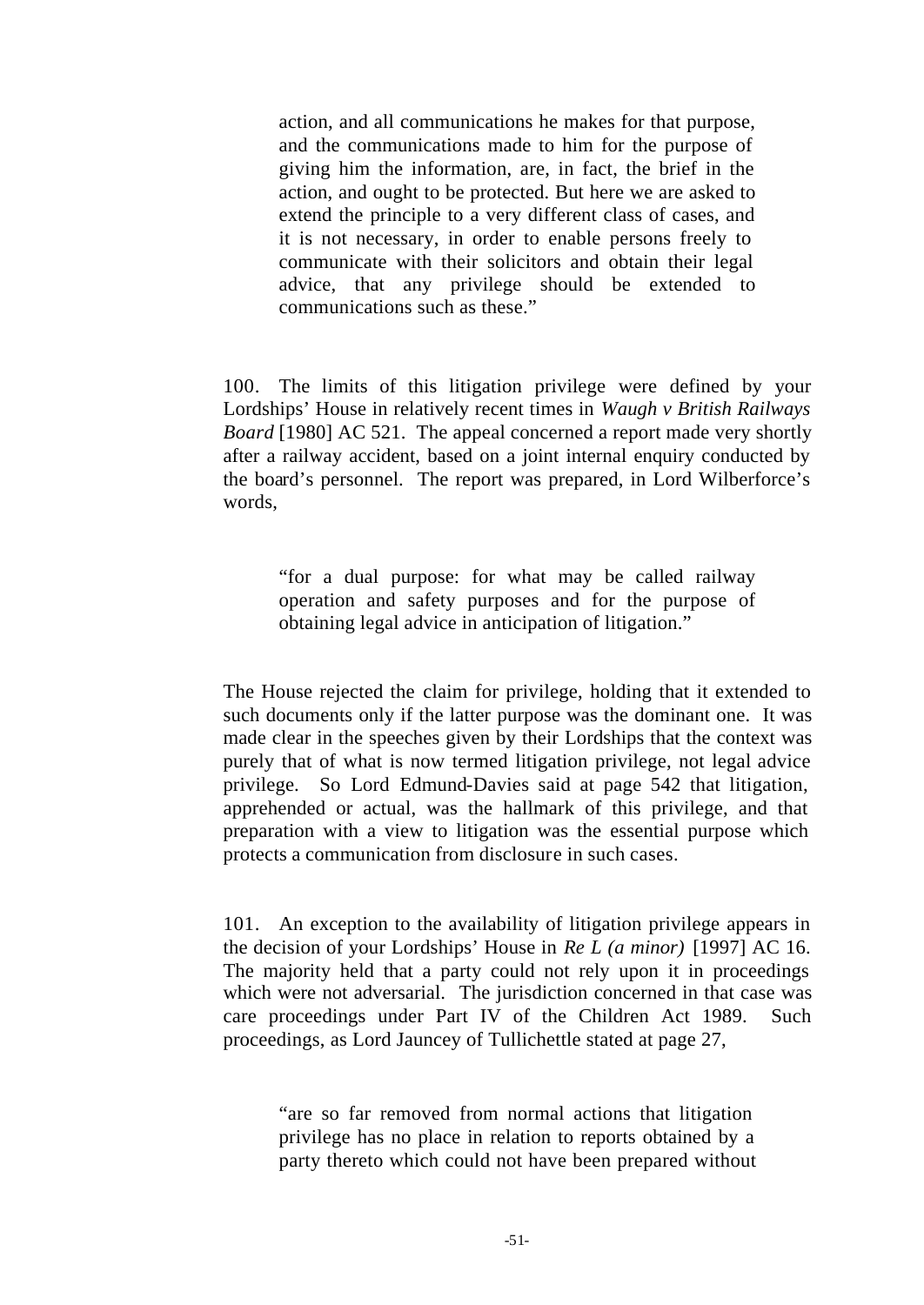the leave of the court to disclose documents already filed or to examine the child."

102. The conclusion to be drawn from the trilogy of  $19<sup>th</sup>$  century cases to which I have referred and the qualifications expressed in the modern case-law is that communications between parties or their solicitors and third parties for the purpose of obtaining information or advice in connection with existing or contemplated litigation are privileged, but only when the following conditions are satisfied:

- (a) litigation must be in progress or in contemplation;
- (b) the communications must have been made for the sole or dominant purpose of conducting that litigation;
- (c) the litigation must be adversarial, not investigative or inquisitorial.

103. Mr Sumption relied on the cases which I have cited as a foundation for his submission that no fundamental distinction should be drawn between communications in connection with litigation and others. He submitted that Lord Nicholls of Birkenhead was correct in his statement in *Re L (a minor)* [1997] AC 16 at 33 when he described the two sub-headings of legal advice privilege and litigation privilege as integral parts of a single privilege. The only area in which the distinction became relevant was that of third party communications. Mr Pollock quoted, however, a passage to the opposite effect from the  $16<sup>th</sup>$ Report of the Law Reform Committee, produced in 1967. In discussing what in present terminology is legal advice privilege, the Committee stated at paragraph 18:

"This privilege, which is generally referred to as legal professional privilege, extends to all communications between the client or his agents and the client's legal advisers made for the purpose of obtaining legal advice other than communications made for the purpose of obtaining advice to enable the client to commit a crime or a fraud. It differs from the other two kinds of privilege in aid of litigation in that it is not necessary to show that, at the time the advice was sought, any litigation was contemplated by the client in respect of the subject-matter of the advice. For this reason, the privilege might also be classified as a privilege in protection of a confidential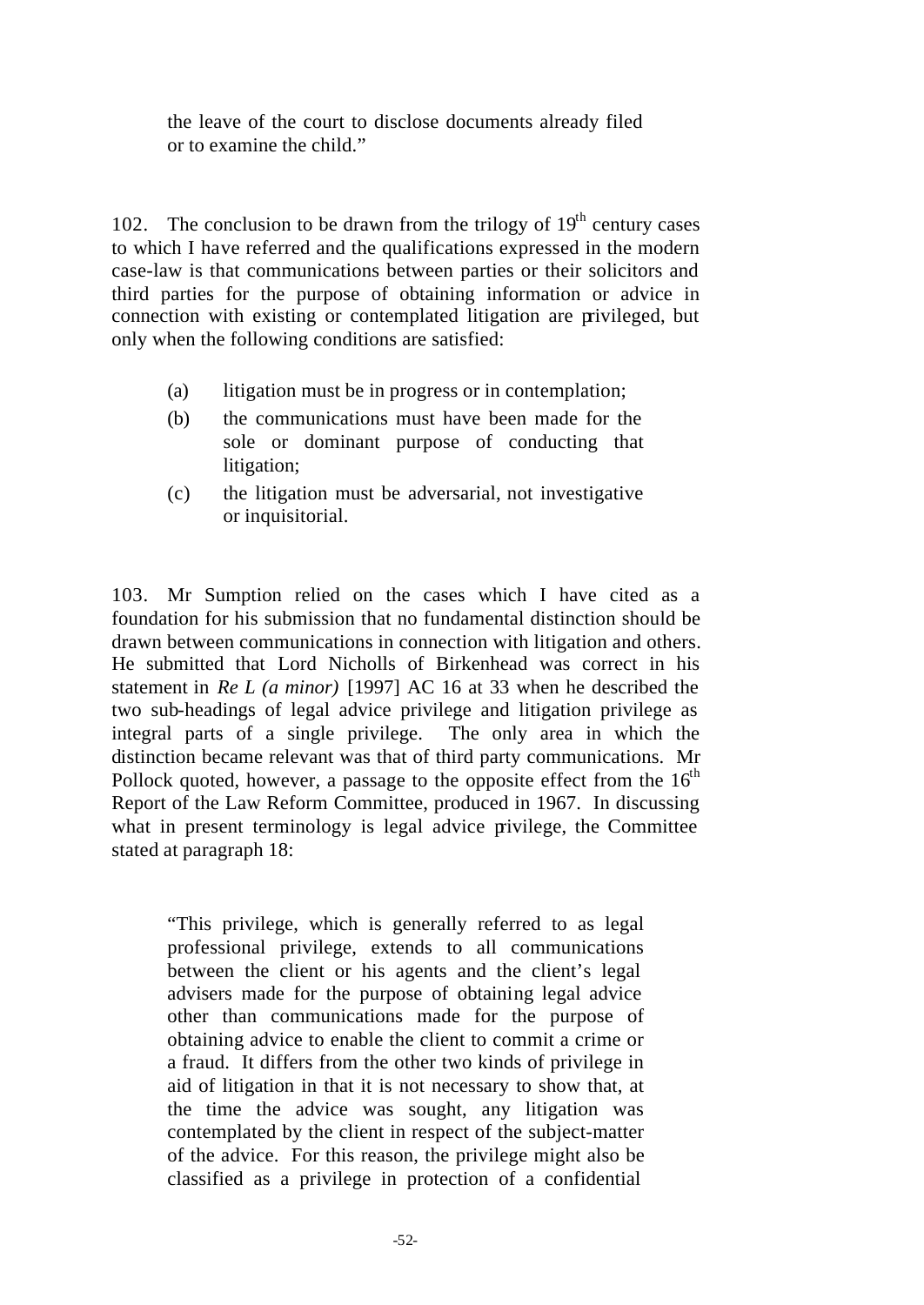relationship. Nevertheless, we think that its true rationale is as a privilege in aid of litigation."

It went on to say in paragraph 19, in a passage relied upon by the Court of Appeal in paragraph 25 of its judgment in the present appeal:

"What distinguishes legal advice from other kinds of professional advice is that it is concerned exclusively with rights and liabilities enforceable in law, i.e. in the ultimate resort by litigation in the courts or in some administrative tribunal. It is, of course, true that on many matters on which a client consults his solicitor he does not expect litigation and certainly hopes that it will not occur; but there would be no need for him to consult his solicitor to obtain *legal* advice unless there were *some* risk of litigation in the future in connection with the matter upon which advice is sought. As Lord Brougham pointed out, it is to minimise that risk by ensuring that he so conducts his affairs as to make it reasonably certain that he would succeed in any litigation which might be brought in connection with them, that the client consults his solicitor at all."

104. In so stating the Committee does not appear to have meant merely that the operation of legal professional privilege is restricted to occasions when a party wishes to resist production of documents in litigation in a court of law, for it is apparent from cases such as *Parry-Jones v The Law Society* [1969] 1 Ch 1 and *R (on the application of Morgan Grenfell & Co Ltd) v Special Commissioner of Income Tax*  [2003] 1 AC 563 that it may operate in other situations. The approach of the Committee may owe something to the reasoning of the Court of Appeal in *Parry-Jones v The Law Society,* to which it bears some similarity. In their judgments in that case Lord Denning MR and Diplock LJ (who was a member of the Law Reform Committee) confined the definition of legal professional privilege to the principle whereby a party can resist production of documents in a court of law. They classified what is now termed legal advice privilege as a confidence which is created by an implied term in the contract between solicitor and client. This restriction of the ambit of legal professional privilege was, however, rejected by Lord Hoffmann, with whom the other members of the House agreed, in the *Morgan Grenfell* case, when he said at paragraph 30: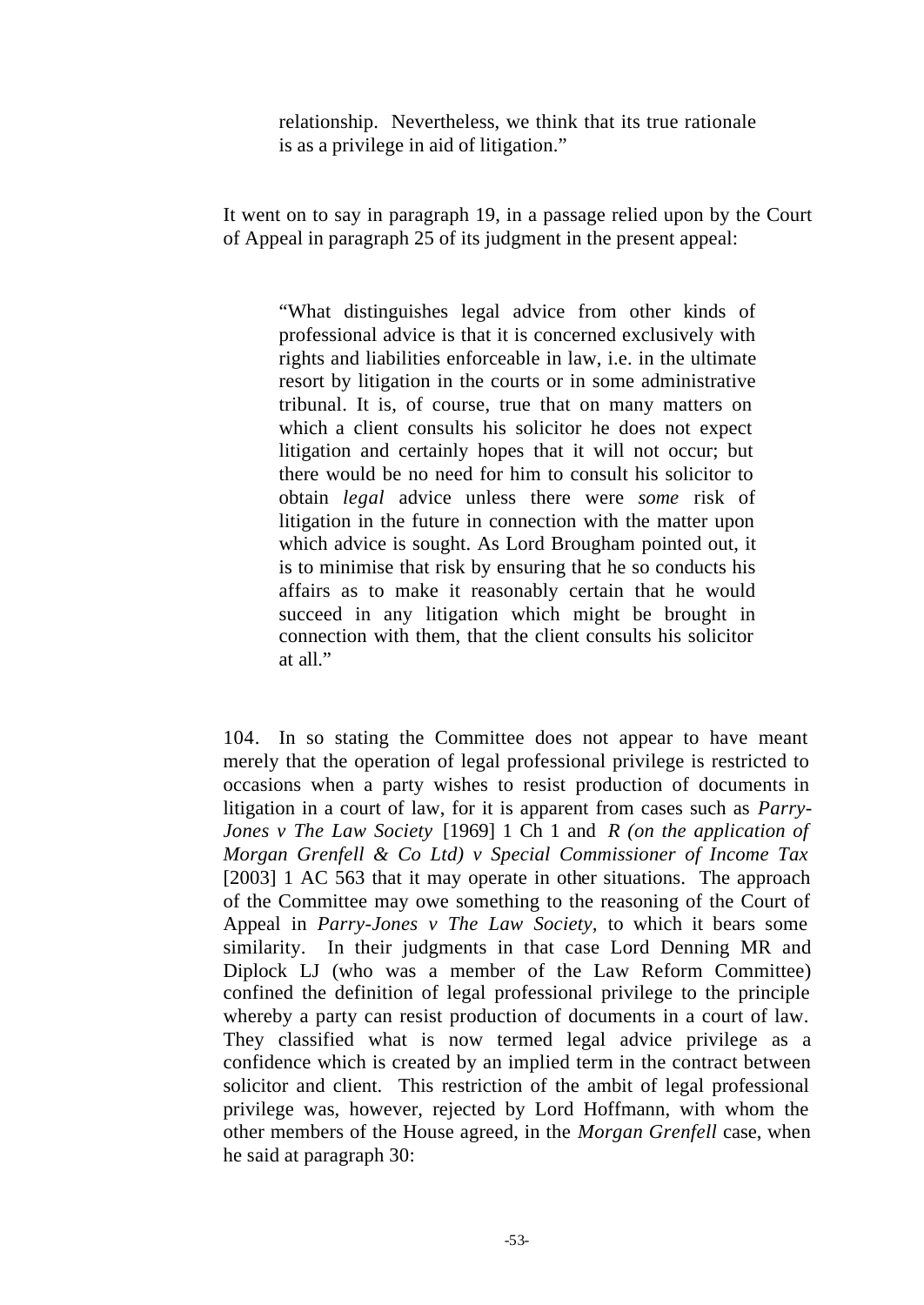"It is not the case that LPP does no more than entitle the client to require his lawyer to withhold privileged documents in judicial or quasi-judicial proceedings, leaving the question of whether he may disclose them on other occasions to the implied duty of confidence. The policy of LPP requires that the client should be secure in the knowledge that protected documents and information will not be disclosed at all."

With all respect to the eminence of the jurists who comprised the membership of the Law Reform Committee, accordingly, I think that paragraph 18 of its Report would require to be rephrased in the light of modern case-law and the correctness of the statements in paragraph 19 requires consideration.

105. Mr Sumption submitted, in my opinion correctly, that the cases establish that, so far from legal advice privilege being an outgrowth and extension of litigation privilege, legal professional privilege is a single integral privilege, whose sub-heads are legal advice privilege and litigation privilege, and that it is litigation privilege which is restricted to proceedings in a court of law in the manner which the authorities show. The conclusions which the Court of Appeal sought in paragraph 25 of its judgment to draw from the authorities cited by it do not appear to me to be well founded.

106. The Court of Appeal also expressed some doubts in paragraph 39 of its judgment about the justification for legal advice privilege. The Law Society at paragraph 18 of its helpful written case stated:

"In the course of giving instructions to draw a will, confidential information may be given about matrimonial or financial difficulties; about anticipated inheritance; about the parentage or adoption of children; about the perceived unsuitability of a former spouse to act as guardian; about the physical or mental health of the testator or spouse or other family member; about pensions, or businesses, or other assets. If a testator is to be free to supply the frank and full information necessary for the drafting of a will, he must be sure that what he says will remain confidential even though litigation is not 'anticipated'".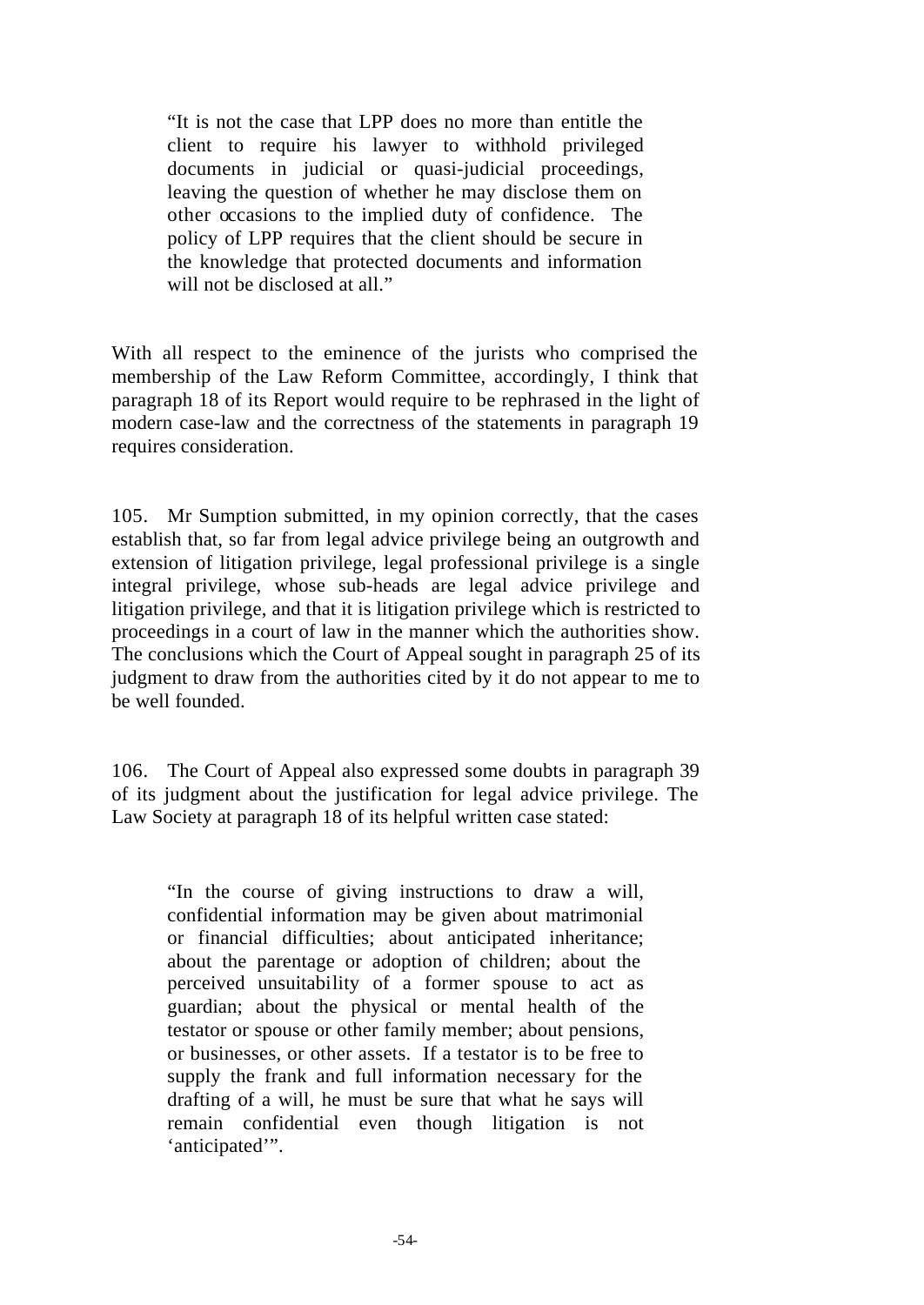In relation to family matters it stated at note 36:

"Family lawyers similarly receive a great deal of sensitive information, not only about businesses and assets, but also about family behaviour. Particularly while taking initial instructions, when litigation may well not be 'anticipated', this information can be very wide. To learn that some or all of this information might not be privileged would not only worry clients but also might lead to a failure to disclose."

One can add to these observations the experience of lawyers who have advised on taxation matters. This applies in particular to inheritance tax planning, where the focus is on the disposition of assets and litigation is not in prospect. It is essential that the legal adviser has a complete picture of financial matters, some of which may be highly confidential, especially when dealing with family businesses. Many clients seeking such advice would be very dismayed to think that the information they have made available to their lawyers might not remain confidential. In my view there is substantial force in the Law Society's submissions, and a well founded case has been made out for the retention of legal advice privilege in its present form

107. Mr Sumption then relied on the proposition which I have accepted concerning the basis of legal professional privilege as a foundation for his argument on the main issue to be decided, which is the ambit of the term "legal advice" in legal advice privilege. His contention was that the content of legal advice qualifying for the protection of privilege was the same in respect of both legal advice privilege and litigation privilege and that the creation of a special head for litigation privilege would conflict both with principle and with the authorities.

108. Some statements about the ambit of the privilege may be garnered from the earlier authorities. In the passage which I have quoted from *Greenough v Gaskell* (1833) 1 My & K 98 Lord Brougham LC referred at page 102 to "matters that come within the ordinary scope of professional employment" and in *Carpmael v Powis* (1846) 1 Ph 687 at 692 Lord Lyndhurst LC used the same phrase and defined it further as "a transaction in which solicitors are ordinarily employed by their client". In *Herring v Clobery* (1842) 1 Ph 91 Lord Lyndhurst referred at page 96 to "professional business", while in *Pearse v Pearse* (1846) 1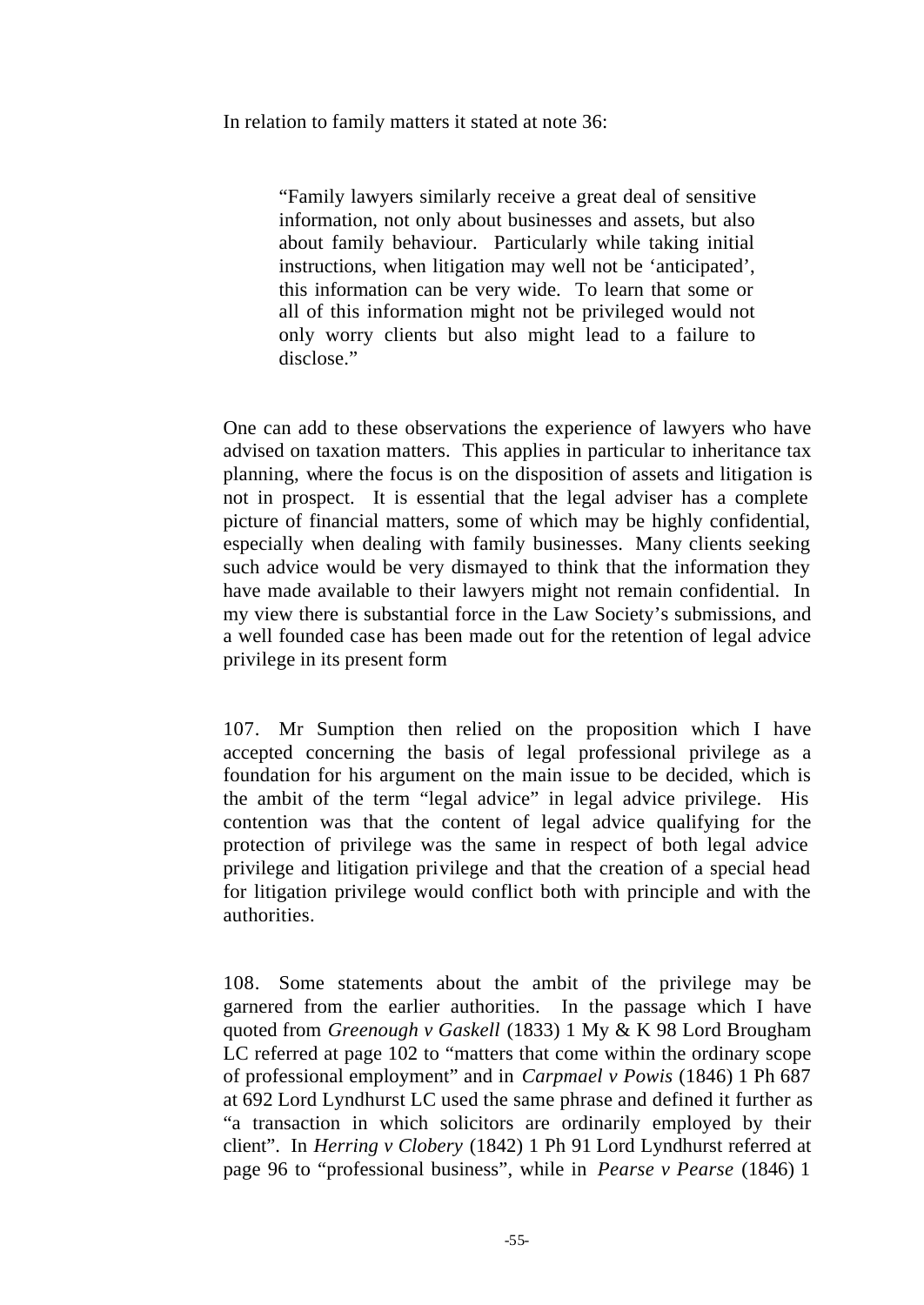De G & Sm 12 at 26 Knight Bruce V-C uses the phrase "communications made in confidence professionally".

109. The ambit of the privilege was examined in more depth in the Court of Appeal and your Lordships' House in *Minter v Priest* [1929] 1 KB 655; [1930] AC 558. One of the issues was whether conversations between a solicitor and his client relating to the business of obtaining a loan for the deposit on the purchase of real estate were privileged from disclosure. The Court of Appeal held that they were privileged. In the course of his judgment Lawrence LJ referred at pages 675 and 678 to "the ordinary scope" of a solicitor's business or duties, while Greer LJ at page 684 used the phrase "ordinary scope of a solicitor's employment". This House allowed the plaintiff's appeal, on the ground that the defendant was not acting as a solicitor at the relevant time because he was not undertaking the duty of a solicitor on the proposal made to him but had made a proposal involving "a malicious scheme" (per Lord Buckmaster at p 569) to keep the plaintiff out of the transaction, with a view to making a profit from it himself. The House defined the ambit of the privilege, however, in essentially the same terms as the Court of Appeal. Lord Buckmaster referred at page 568 to "the ordinary scope of a solicitor's business". Lord Atkin at page 580 spoke of professional communications for the purpose of getting legal advice, but his explanation at page 581 of what is covered by legal advice appears wider than that adopted by the Court of Appeal in the present case:

"If therefore the phrase is expanded to professional communications passing for the purpose of getting or giving professional advice, and it is understood that the profession is the legal profession, the nature of the protection is I think correctly defined."

At pages 584-5 he was more specific, expressing the opinion that:

"If a person goes to a professional legal adviser for the purpose of seeing whether the professional person will give him professional advice, communications made for the purpose of indicating the advice required will be protected. And included in such communications will be those made on occasions such as the present where the parties go to a solicitor for the purpose of seeing whether he will either himself advance or procure some third person to advance a sum of money to carry out the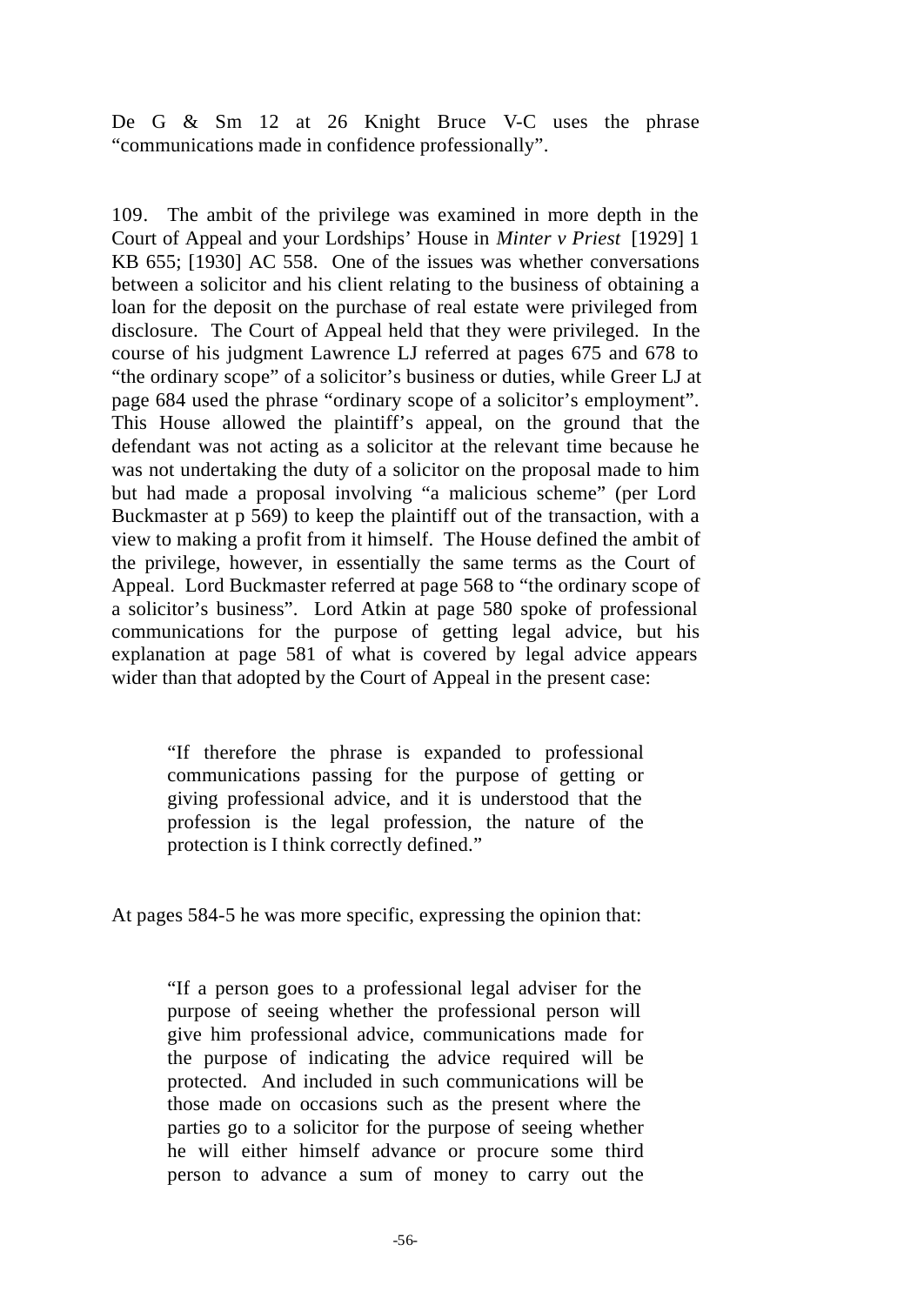purchase of real property. Such business is professional business, and communications made for its purpose appear to me to be covered by the protection, whether the solicitor eventually accedes to the request or not."

110. Other decided cases are reviewed by Taylor LJ in *Balabel v Air India* [1988] Ch 317, but it is always necessary to take account of the context in which such statements were made, for the ambit of legal advice may not have been in issue.

111. The issue in *Balabel v Air India* was whether the plaintiffs, who had sued the defendant airline for specific performance of an agreement for an underlease, could obtain discovery of various documents generated by the airline and its solicitors relating to the proposed underlease. After examining the authorities in detail, Taylor LJ said at page 330:

"Although originally confined to advice regarding litigation, the privilege was extended to non-litigious business. Nevertheless, despite that extension, the purpose and scope of the privilege is still to enable legal advice to be sought and given in confidence. In my judgment, therefore, the test is whether the communication or other document was made confidentially for the purposes of legal advice. Those purposes have to be construed broadly. Privilege obviously attaches to a document conveying legal advice from solicitor to client and to a specific request from the client for such advice. But it does not follow that all other communications between them lack privilege. In most solicitor and client relationships, especially where a transaction involves protracted dealings, advice may be required or appropriate on matters great or small at various stages. There will be a continuum of communication and meetings between the solicitor and client. … Where information is passed by the solicitor or client to the other as part of the continuum aimed at keeping both informed so that advice may be sought and given as required, privilege will attach. A letter from the client containing information may end with such words as 'please advise me what I should do'. But, even if it does not, there will usually be implied in the relationship an overall expectation that the solicitor will at each stage, whether asked specifically or not, tender appropriate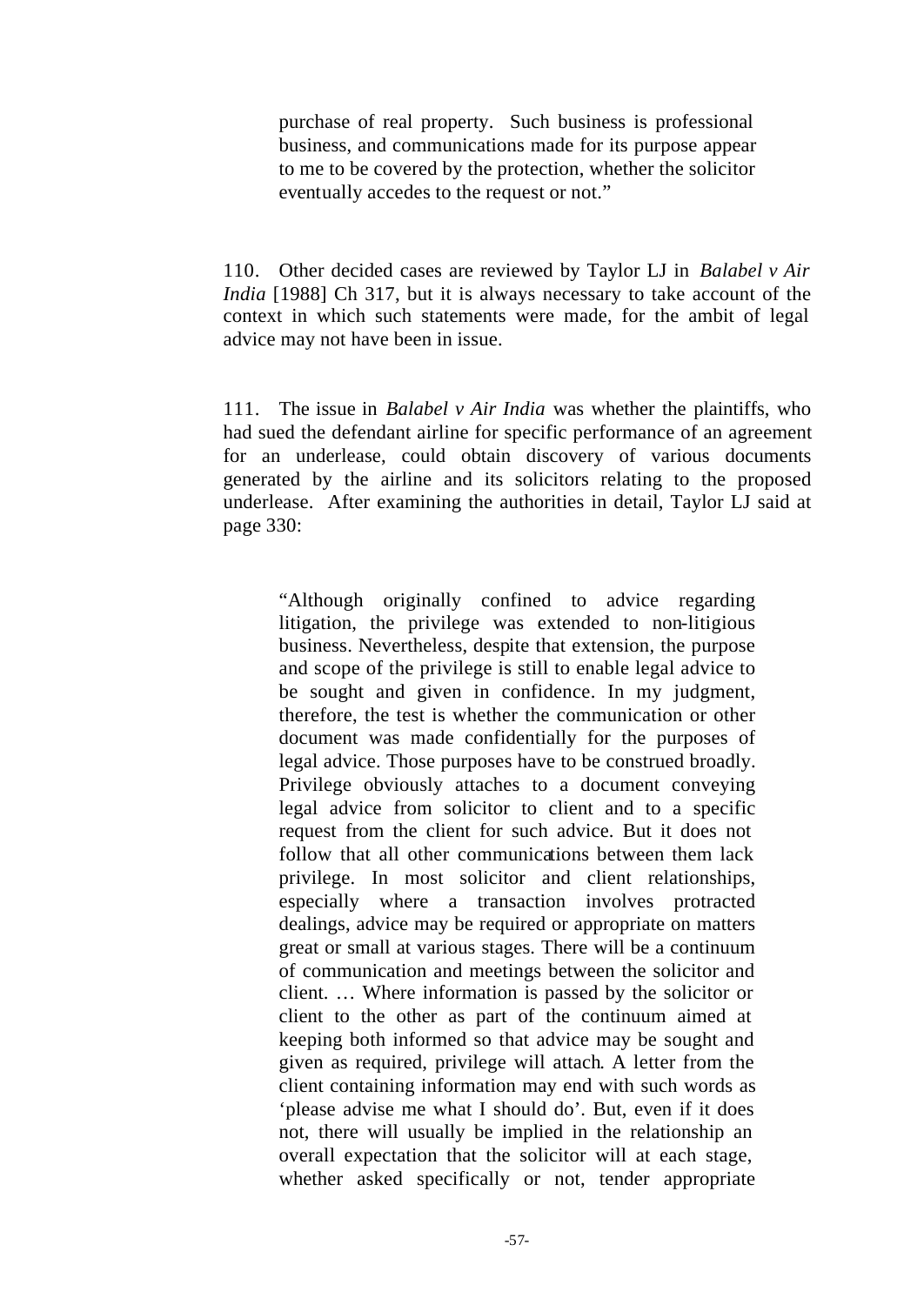advice. Moreover, legal advice is not confined to telling the client the law; it must include advice as to what should prudently and sensibly be done in the relevant legal context."

In a later passage at pages 331-2 relied upon by the Court of Appeal as support for its conclusions Taylor LJ stated:

"It follows from this analysis that those dicta in the decided cases which appear to extend privilege without limit to all solicitor and client communications upon matters within the ordinary business of a solicitor and referable to that relationship are too wide. It may be that the broad terms used in the earlier cases reflect the restricted range of solicitors' activities at the time. Their role then would have been confined for the most part to that of lawyer and would not have extended to business adviser or man of affairs. To speak therefore of matters 'within the ordinary business of a solicitor' would in practice usually have meant the giving of advice and assistance of a specifically legal nature. But the range of assistance given by solicitors to their clients and of activities carried out on their behalf has greatly broadened in recent times and is still developing. Hence the need to re-examine the scope of legal professional privilege and keep it within justifiable bounds."

I agree with the view expressed by Colman J in *Nederlandse Reassurantie Groep Holding NV v Bacon & Woodrow Holding* [1995] 1 All ER 976 at 982 that the statement of the law in *Balabel v Air India*  does not disturb or modify the principle affirmed in *Minter v Priest*, that all communications between a solicitor and his client relating to a transaction in which the solicitor has been instructed for the purpose of obtaining legal advice will be privileged, notwithstanding that they do not contain advice on matters of law or construction, provided that they are directly related to the performance by the solicitor of his professional duty as legal adviser of his client.

112. There must, as Taylor LJ said, be limits to the scope of privilege, but in my opinion the Court of Appeal has set them too tightly in concluding that it is confined to advice relating to the legal rights and obligations of the client. It has, I think, been too restrictive in its view,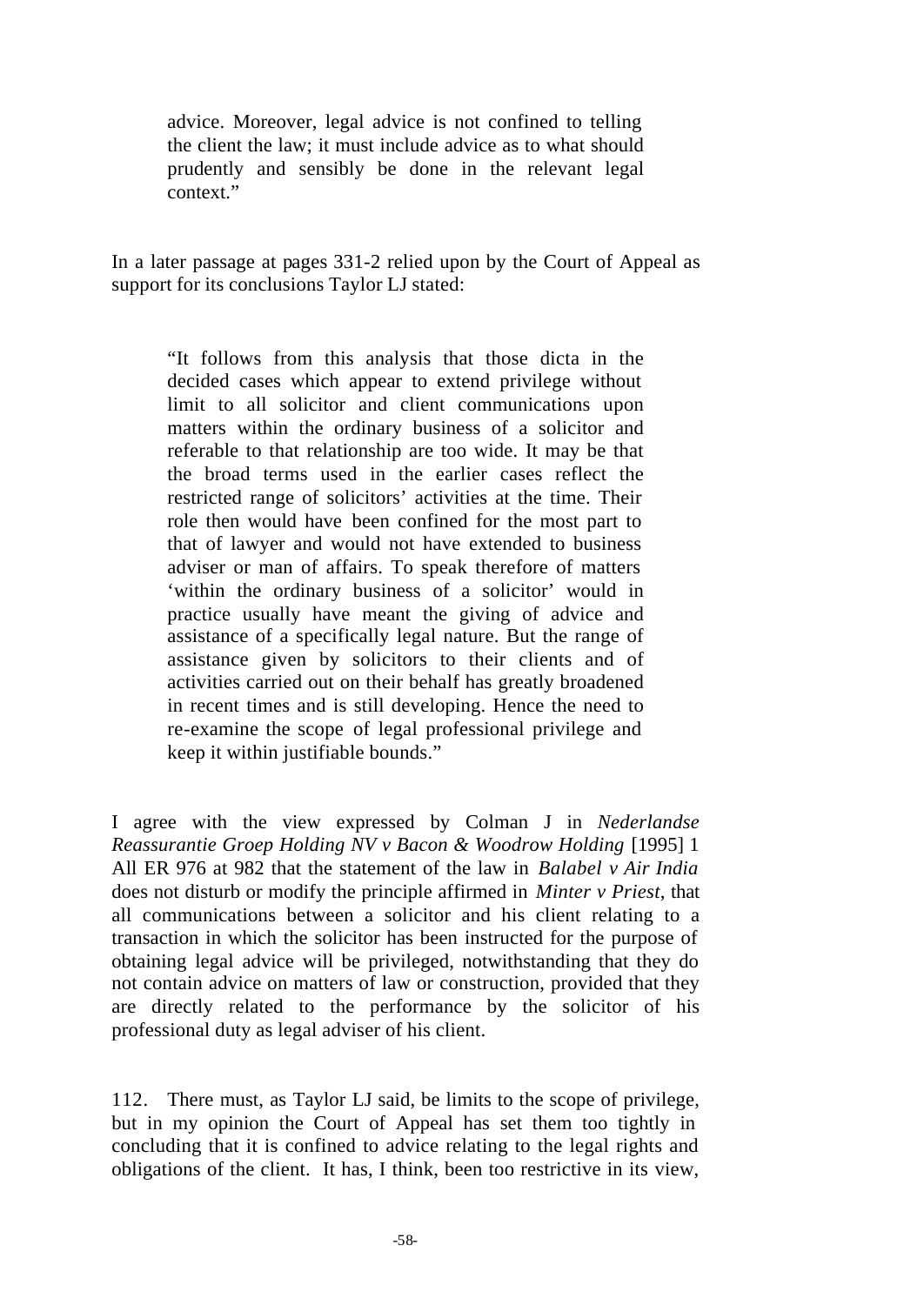perhaps because of the doubts expressed by the Master of the Rolls about the justification for legal advice privilege. It is of course important not to permit a party to withhold production of information which may be of significant importance when the court is reaching its decision. As Bingham LJ put it in *Ventouris v Mountain* [1991] 1 WLR 607 at 612:

" … disclosure being generally regarded as beneficial, any exception has to be justified as serving the public interest which gives rise to the exception."

In this connection it is worth quoting the remarks of Knight Bruce V-C in *Pearse v Pearse* (1846) 1 De G & Sm 12 at 28-9, which, expressed in the style of the times, seem to me to retain considerable validity:

"The discovery and vindication and establishment of truth are main purposes certainly of the existence of Courts of Justice; still, for the obtaining of these objects, which, however valuable and important, cannot be usefully pursued without moderation, cannot be either usefully or creditably pursued unfairly or gained by unfair means, not every channel is or ought to be open to them … Truth, like all other good things, may be loved unwisely – may be pursued too keenly – may cost too much. And surely the meanness and the mischief of prying into a man's confidential communications with his legal adviser, the general evil of infusing reserve and dissimulation, uneasiness, and suspicion and fear, into those communications which must take place, and which, unless in a condition of perfect security, must take place uselessly or worse, are too great a price to pay for truth itself."

Lord Nicholls of Birkenhead summarised the same principle in more sober modern legal parlance in *Re L (a minor)* [1997] AC 16 when he said at page 32:

"The public interest in a party being able to obtain informed legal advice in confidence prevails over the public interest in all relevant material being available to courts when deciding cases."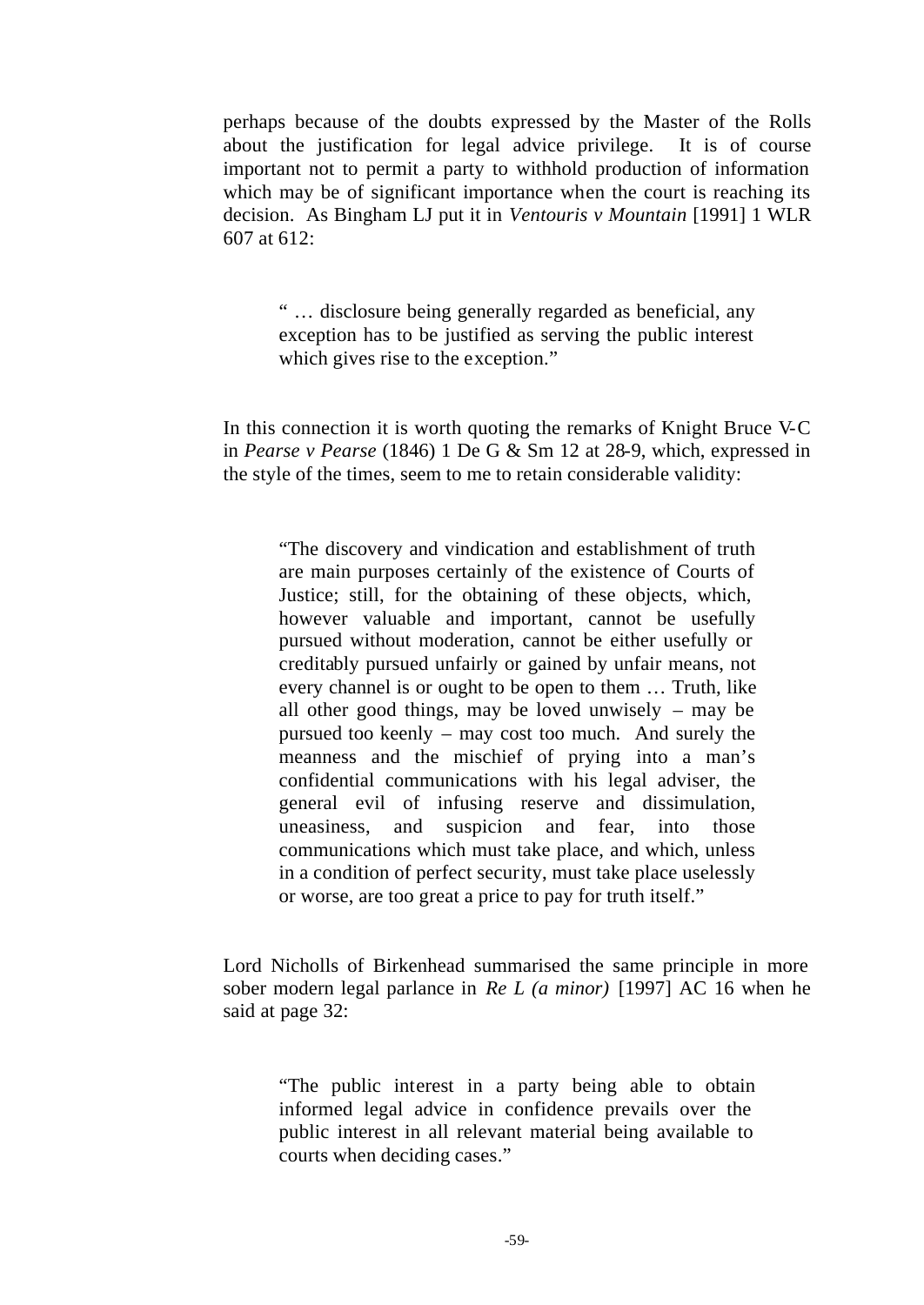113. The question for decision is where the line is to be drawn and the bounds of privilege are to be set. It is unquestionable that the breadth of work commonly carried out by lawyers has increased since the early 19<sup>th</sup> century. The increase in the number and variety of tribunals other than courts of law has been marked in recent ye ars. Statutory and nonstatutory inquiries and investigations have proliferated, as HM Government set out in its written case. The consequences of findings in inquiries such as the Bingham Inquiry may, as I have earlier outlined, be serious for some of the persons or bodies to whom they relate, and investigations such as those held under the Companies Act 1985 can have a substantial effect. It may be of considerable importance for those who may be affected to ensure that their case is put before the inquiry in as effective a manner as possible. The Court of Appeal stated in paragraph 33 of its judgment that a desire to protect reputation to avoid more intrusive regulation does not put the Bank on the same footing as an individual whose reputation is at risk in a public inquiry. That may be so, but I cannot agree that the Bank should for that reason be deprived of any protection of legal professional privilege. Its interests may differ from those of individuals whose conduct is called in question, but it does not follow that they are to be disregarded.

114. The work of advising a client on the most suitable approach to adopt, assembling material for presentation of his case and taking statements which set out the relevant material in an orderly fashion and omit the irrelevant is to my mind the classic exercise of one of the lawyer's skills. I can see no valid reason why that should cease to be so because the forum is an inquiry or other tribunal which is not a court of law, provided that the advice is given in a legal context: see Lord Scott's opinion at para 42. The skills of a lawyer in assembling the facts and handling the evidence are of importance in that forum as well as a court of law. The availability of competent legal advice will materially assist an inquiry by reducing irrelevance and encouraging the making of proper admissions. As Lord Phillips of Worth Matravers himself expressed it in his Chairman's Note on Lawyers in connection with the BSE tribunal:

"Lawyers are experienced in gathering documentary evidence and have the skills essential to ensure that witness statements cover the relevant ground, without becoming unnecessarily prolix."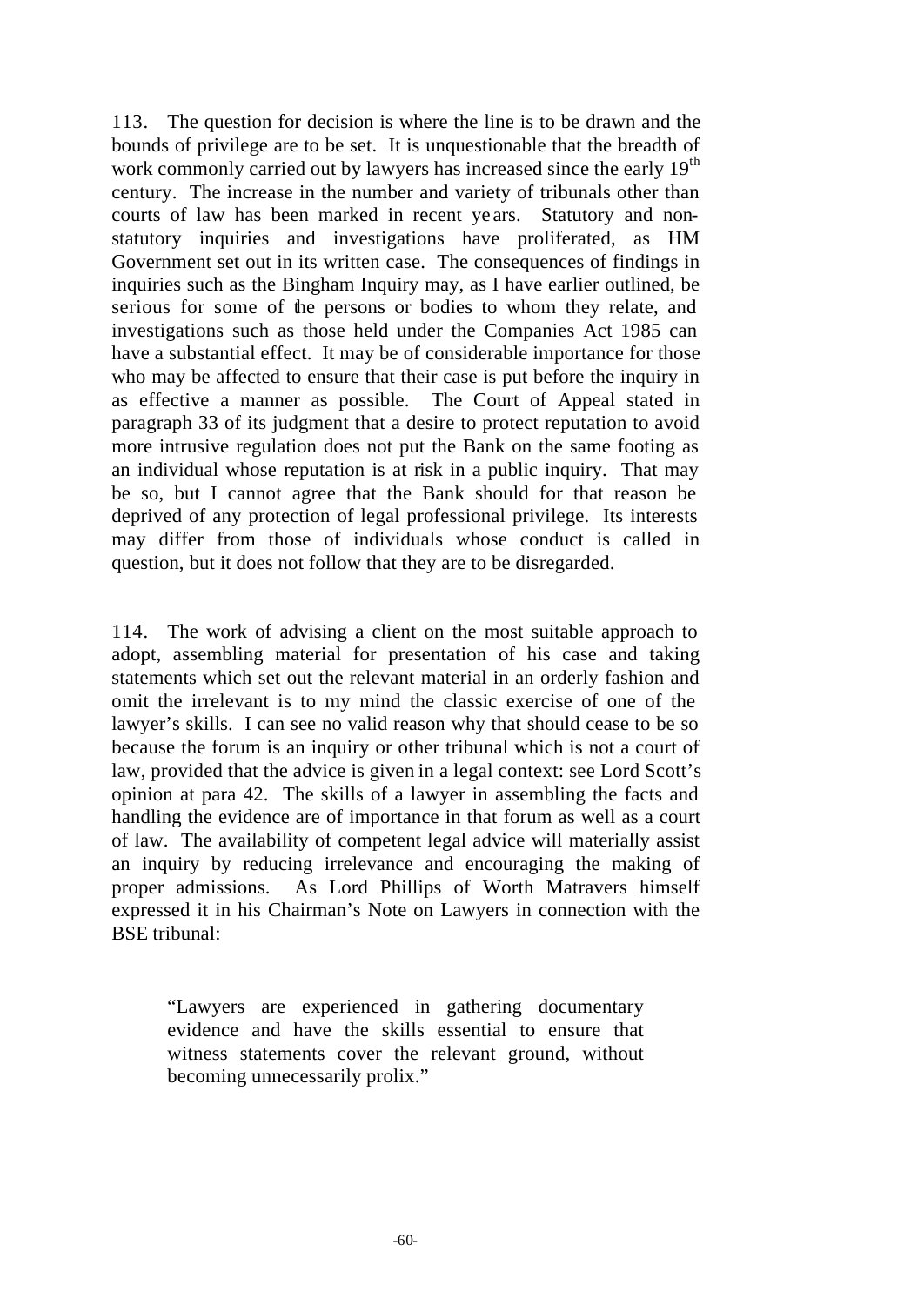Dr Johnson described the function of lawyers, as Lord Simon of Glaisdale felicitously recalled in *Waugh v British Railways Board* [1980] AC 521 at 535, in the following terms:

"As it rarely happens that a man is fit to plead his own cause, lawyers are a class of the community who, by study and experience, have acquired the art and power of arranging evidence, and of applying to the points at issue what the law has settled. A lawyer is to do for his client all that his client might fairly do for himself, if he could."

The Court of Appeal acknowledged at paragraph 34 of its judgment that the role of Freshfields in assisting with the preparation of evidence and submissions for the Bingham Inquiry was very similar to that which a solicitor plays in relation to litigation. It is an exercise in advocacy and good advocacy will be adapted to the tribunal concerned.

115. An inquest is a case in point. The findings may not now have the legal consequences which they formerly could have, but, as Lord Bingham of Cornhill stated in *R (on the application of Amin) v Secretary of State for the Home Department* [2004] 1 AC 653 at paragraph 31, the inquest may have a vital function in exposing culpable and discreditable conduct: cf the decision of the European Court of Human Rights in *Jordan v United Kingdom* (2001) 11 BHRC 1 and the discussion in the speech of Lord Bingham of Cornhill in *R (on the application of Middleton) v West Somerset Coroner* [2004] 2 AC 182. It is difficult to suppose that those whose conduct is investigated under such a searching light should be deprived of the protection of legal professional privilege when they obtain advice and assistance from their lawyers about how to proceed.

116. I therefore conclude that there is a clear case for upholding the appellant Bank's submission that privilege attached to communications between the BIU and Freshfields by which the advice and assistance of Freshfields was sought and obtained as to the manner in which the Bank should appropriately present evidence and material to the Bingham Inquiry. To repeat the phrase of Lord Nicholls of Birkenhead, the public interest in the Bank's being able to obtain legal advice in confidence prevails over the public interest in all relevant material being available to the inquiry when reaching its conclusions.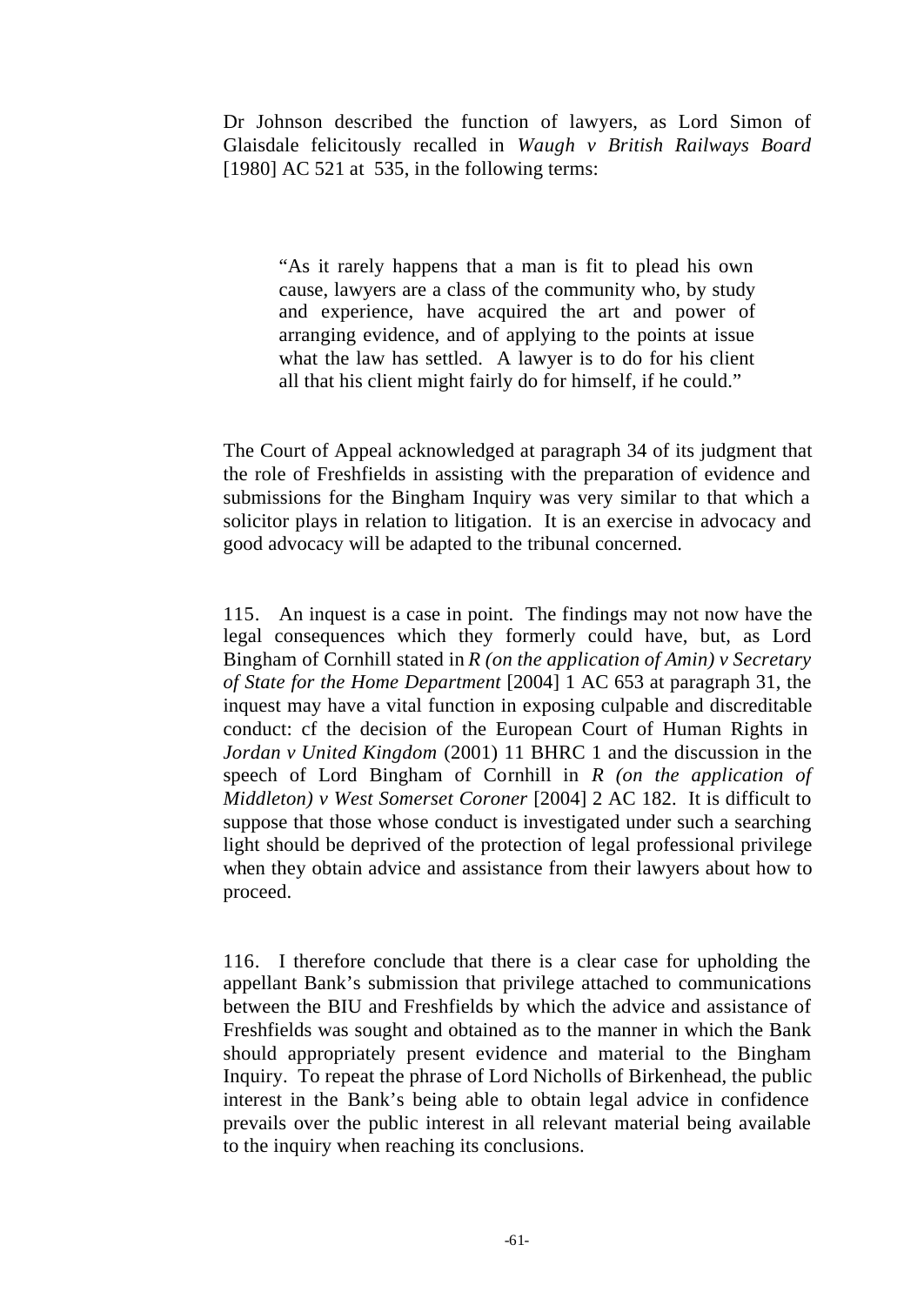117. It follows that the declaration and order made by Tomlinson J in *Three Rivers (No 6)* were incorrectly made. I would allow the appeal and set aside the judge's declaration and order for disclosure and inspection.

118. One other matter remains for mention. Mr Sumption urged that we should express an opinion on the correctness of the decision of the Court of Appeal in *Three Rivers (No 5)*, which he submitted raised important issues about privilege which should be resolved. The Court of Appeal in that case found against the Bank and your Lordships refused the Bank's petition for leave to appeal.Disclosure of large numbers of documents has been made in accordance with the order of the Court of Appeal and Mr Sumption gave an undertaking on behalf of the Bank that, if the House were to rule that the decision of the Court of Appeal was incorrect, the documents already disclosed will continue to be admissible in the present action and no point will be taken about the judge having seen them. I should be reluctant, in the absence of a very pressing need, to express an opinion on issues which are not before the House – even though we permitted some argument on them to be put before us – the more so when leave to appeal was refused. For that reason, and for those given by my noble and learned friend Lord Scott of Foscote in discussing this issue, I do not propose to express any opinion on it. Having said that, I am not to be taken to have approved of the decision in *Three Rivers (No 5),* and I would reserve my position on its correctness.

### **LORD BROWN OF EATON-UNDER-HEYWOOD**

My Lords,

119. Having had the advantage of reading in draft the speeches of my noble and learned friends, Lord Scott of Foscote, Lord Rodger of Earlsferry and Lord Carswell, I gratefully adopt Lord Scott's and Lord Carswell's accounts of the facts and issues and proceed at once to add just a very few observations of my own.

120. I think it clear that legal advice privilege attaches to the communications between the Bank and its lawyers concerning the preparation of the Bank's overarching statement (the statement of its